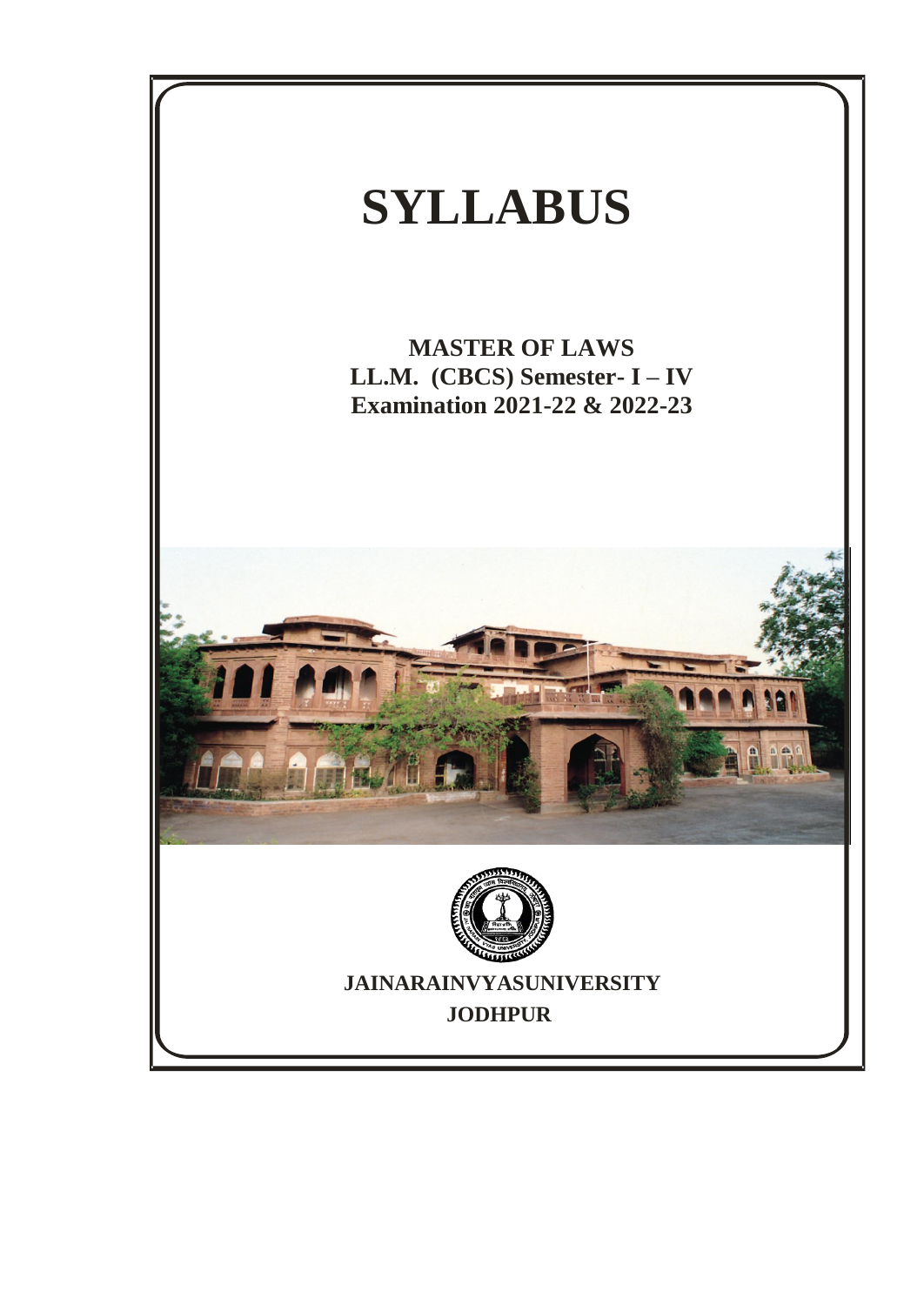#### **FACULTY OF LAW LIST OF TEACHING STAFF**

| S.No. | <b>Name</b>              | <b>Designation</b>         |                    |
|-------|--------------------------|----------------------------|--------------------|
| 1.    | Prof. (Dr.) Chandan Bala | Professor,<br>Head & Dean  | LL.M., Ph.D.       |
| 2.    | Prof. (Dr.) Sunil Asopa  | Professor                  | LL.M., Ph.D.       |
| 3.    | Dr. V.K. Bagoria         | <b>Assistant Professor</b> | LL.M., Ph.D.       |
| 4.    | Dr. S.P. Meena           | <b>Assistant Professor</b> | LL.M., DCLL, Ph.D. |
| 5.    | Dr. Nidhi Sandal         | <b>Assistant Professor</b> | LL.M., Ph.D.       |
| 6.    | Dr. Dalpat Singh         | <b>Assistant Professor</b> | LL.M., DCLL, Ph.D. |
| 7.    | Dr. P.K. Musha           | <b>Assistant Professor</b> | LL.M., Ph.D.       |
| 8.    | Dr. Kuchata Ram          | Assistant Professor        | LL.M., Ph.D.       |
| 9.    | Dr. Vinod Kumar Meena    | <b>Assistant Professor</b> | LL.M., Ph.D.       |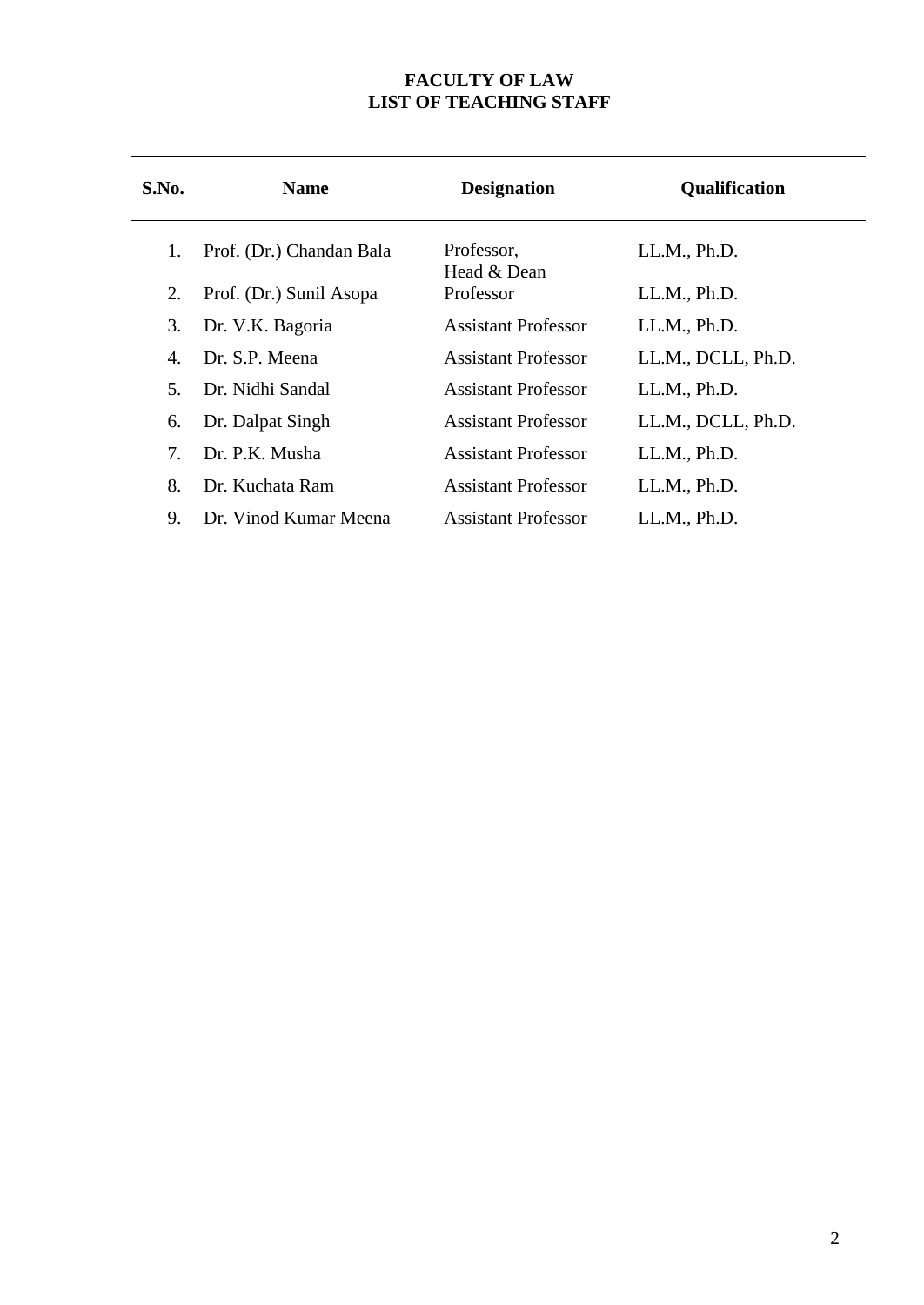# **A. LL.M. (Master of Laws)**

For the purpose of admissions in LL.M. Programme of Faculty of Law, Jai Narain Vyas University will conduct **Law Entrance Tests** (hereinafter referred to as LET). Admissions will be made according to merit of the LET. Eligibility requirements for entrance test and availability of seats are as under:

**1. LL.M. (Two Year Scheme)** also known as regular course

**Duration of the Course**: Two years **No. of Seats:** 60 (Regular) 60 (Self Finance)

# **Minimum eligibility criteria**

3-Year LL.B. after Graduation under *at least* 10+2+3 pattern or five years LL.B. Integrated Course under 10+2+5 recognized by the Bar Council of India securing a minimum of 55% marks. However, admission may be given to a candidate who has secured 50% marks in LL.B. in self finance Section according to merit. The eligibility criteria for candidates, who have got degree of LL.B. from any university other than any university of Rajasthan will be at least 60% marks in LL.B.

- I) Candidates appearing in the Final Year of the Qualifying Examination may also apply and appear in the Test. However, the candidate will be required to produce the original mark sheet of the qualifying examination at the time of counseling for getting admission.
- II)If the applicant has passed the qualifying Exam where grades are awarded and:
- A) where the Grade Sheet does not mention the equivalent percentage of marks from grade points, the candidate should submit such a Certificate of conversion from the concerned Institution mentioning either the converted percentage, or the formula for the actual conversion of grade point average to percentage of marks;
- B) where the Grade Sheet itself mentions the equivalent percentage of marks from grade points, or the formula for such conversion, the candidate should get both sides of the Degree/Grade Sheet photocopied showing the equivalent percentage of marks/conversion formula.

"**Aggregate** percentage of marks**"** will **also** include grace marks awarded to a candidate. **However, it will not** include the marks of those subjects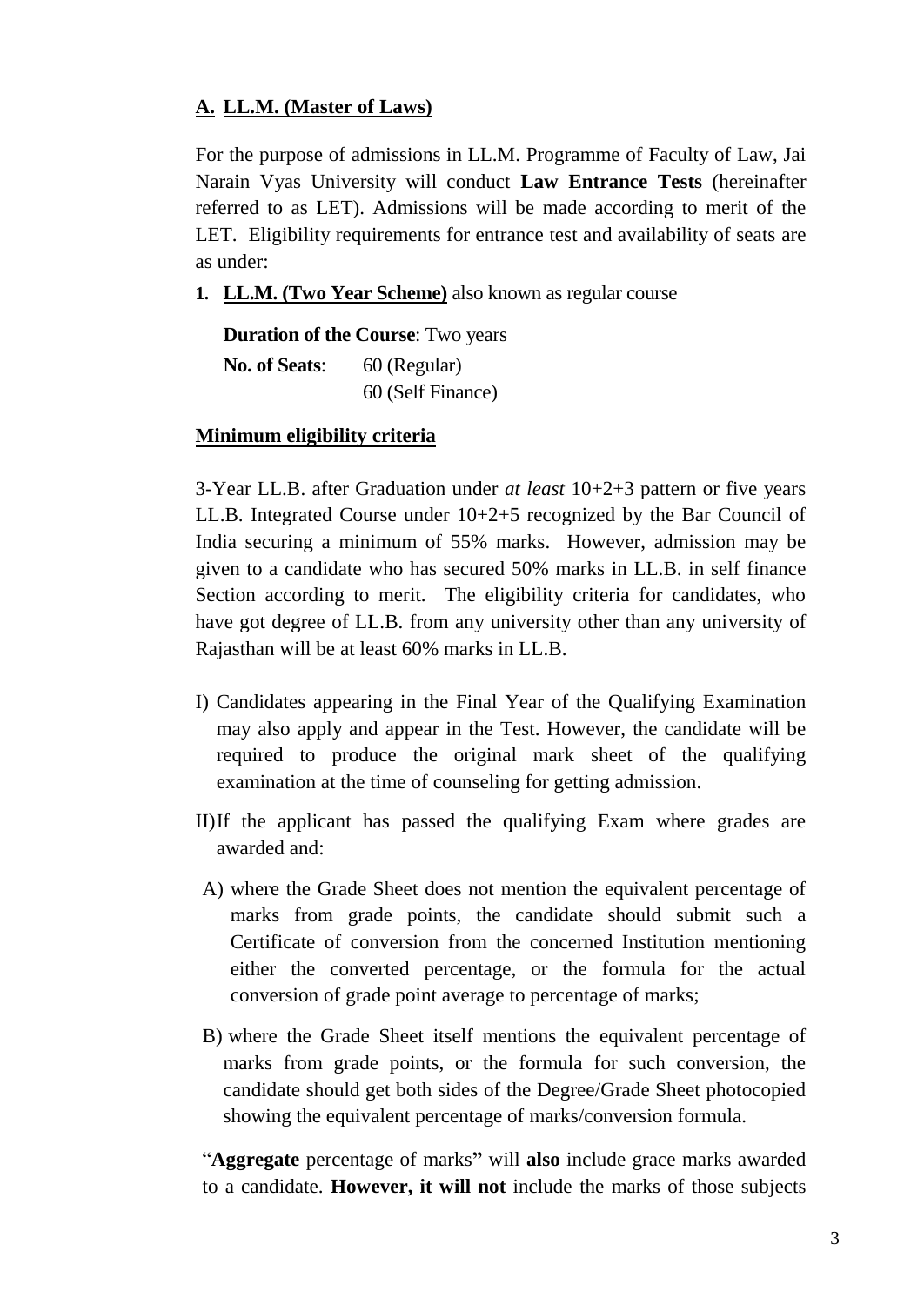where only pass marks are required such as compulsory language, compulsory environmental studies etc. and which do not contribute to the total in the final (degree) mark sheet. Similarly marks of additional subject (if any) for improvement of aggregate percentage/division will not be considered for calculating the aggregate percentage for admission in the University. Decision of the University in regards to such calculation shall be final."

No rounding off of percentage of marks will be permitted.

# **Reservation and Relaxation Rules**

Reservation and Relaxation in Minimum Eligibility for SC/ST/OBC/SOBC/EWS/Physically Challenged (PC) Candidates/ University Wards etc. will be provided as per University Rules for Government Approved (Regular) Seats only. No relaxation in minimum eligibility that is 50% in LL.B. will be provided for admission on SFS Seats to SC/ST/OBC/SOBC/EWS/Physically Challenged (PC) Candidates/ University Wards etc.

**Entrance Test Structure :** *There will be separate Test Paper for the admission in the Programme. Admission to the programme will be made on the basis of merit of LET.* 

# **LL.M.**

There shall be one paper of 120 minutes duration carrying 300 marks containing 100 multiple-choice questions on Jurisprudence, Constitutional Law, Law of Contract, Company Law, Transfer of Property, Law of Torts, Law of Crimes, Environmental Law, Public International Law, Indian Evidence Act, Hindu Law and Muslim Law and laws related to IPR, Human Rights and Labour Laws.

**Entrance test Centre:** Jodhpur Only.

# **Evaluation & Result:**

Three marks shall be awarded for each correct answer while one mark shall be deducted for each incorrect answer. Unattempted question will be awarded zero mark. Candidate shall be selected in order of merit on the basis of aggregate marks secured in the Entrance Test (LET) provided he/she fulfils the minimum eligibility criteria i.e. at least 55% marks for GAS and at least 50% marks for SFS. Merit list of the candidates selected/waitlisted for admission, will be notified on the official notice board of the department and university website by the Head of the Department. The University will try to announce the result as soon as possible which will be notified on JNVU Website: [www.jnvu.iums.in.](http://www.jnvu.iums.in/)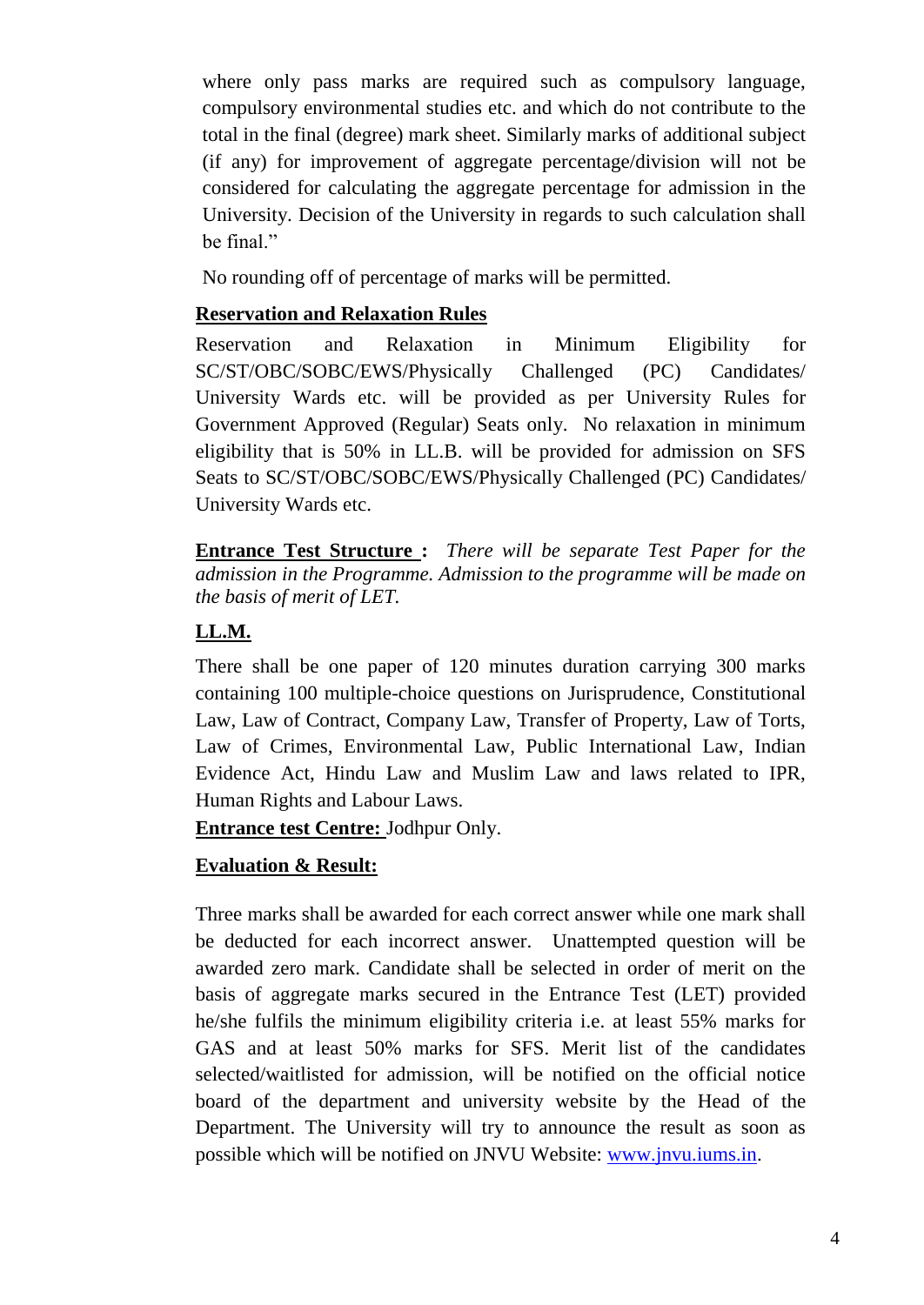# **Entrance Test Fee:**

Entrance Test Fee for SC and ST is Rs. 1500/- and for others it is Rs. 2000/- Fee will be non refundable on non appearance in LET.

**Note : In matters not covered above, the University rules will be followed.**

\_\_\_\_\_\_\_\_\_\_\_\_\_\_\_\_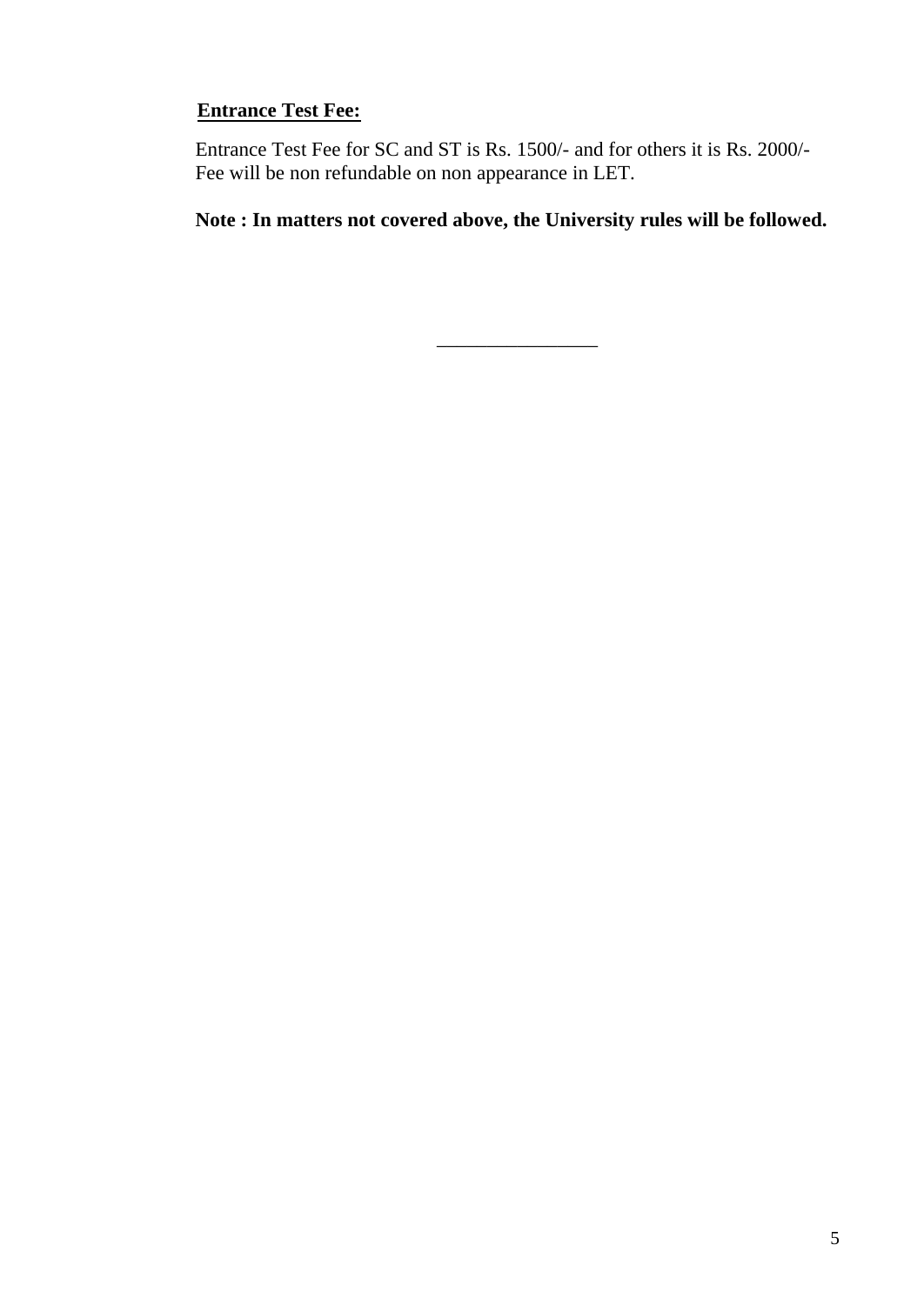The two year degree programme of LL.M. will consist of Four Semesters. One academic session of one year will be divided into two semesters. Candidate shall be admitted to LL.M. First Semester only and thereafter required to qualify all four semesters. In first semester and second semester, three core courses and one skill course will be taught in the academic session 2021-22.

In the academic year 2021-22, a candidate appearing in the LL.M. Third and Fourth Semester shall be examined in any one of the three groups of specialization i.e. Human Rights, Business Law and Constitution & Legal Order. The Head of the Department may open one or more groups out of these three groups in Third and Fourth semester examinations. A group will open only when there will be minimum 15 students.

# **Details of CBCS system for LL.M. Two Years Pogramme to be effective from session 2021-22:**

#### GUIDELINES FOR CHOICE BASED CREDIT SYSTEM:

#### **Definitions of Key Words:**

- 1. **Academic Year**: Two consecutive (one odd + one even) semesters constitute one academic year.
- 2. **Choice Based Credit System (CBCS):** The CBCS provides choice for students to select from the prescribed elective and skill courses. A student need to select **two elective papers** offered by the Department in which he/she is doing core course this shall be part of core programme during third and fourth semester. Each student has to complete **four skill courses**: two within the Department and two from other Department within JNV University or the Universities approved by JNV University
- 3. **Course**: Usually referred to, as 'papers' is a component of a programme. All courses need not carry the same weight. The courses should define learning objectives and learning outcomes. A course may be designed to comprise lectures/ tutorials/laboratory work/ field work/ project work/ self-study etc. or a combination of some of these.
- 4. **Credit Based Semester System (CBSS)**: Under the CBSS, the requirement for awarding a degree is prescribed in terms of number of credits to be completed by the students.
- 5. **Credit Point**: It is the product of grade point and number of credits for a course.
- 6. **Credit**: A unit by which the course work is measured. It determines the number of hours of instructions required per week. One credit is equivalent to one period of teaching (lecture or tutorial) or two periods of practical work/field work per week.
- 7. **Cumulative Grade Point Average (CGPA)**: It is a measure of overall cumulative performance of a student over all semesters. The CGPA is the ratio of total credit points secured by a student in various courses in all semesters and the sum of the total credits of all courses in all the semesters. It is expressed up to two decimal places.
- 8. **Grade Point**: It is a numerical weight allotted to each letter grade on a 10-point scale.
- 9. **Letter Grade:** It is an index of the performance of students in a said course. Grades are denoted by letters  $O$ ,  $A+$ ,  $A$ ,  $B+$ ,  $B$ ,  $C$ ,  $P$  and  $F$ .
- 10. **Programme**: An educational programme leading to award of the Postgraduate Degree in the Core subject in which he/she is admitted.
- 11. **Semester Grade Point Average (SGPA)**: It is a measure of performance of work done in a semester. It is ratio of total credit points secured by a student in various courses registered in a semester and the total course credits taken during that semester. It shall be expressed up to two decimal places.
- 12. **Semester**: Each semester will consist of 15-18 weeks of academic work equivalent to 90 actual teaching days. The odd semester may be scheduled from July to November/ December and even semester from December/January to May.

#### **Odd semester University examination shall be during second/third week of December and even semester University examination shall be during second/third week of May.**

13. **Transcript or Grade Card or Certificate:** Based on the grades earned, a statement of grades obtained shall be issued to all the registered students after every semester. This statement will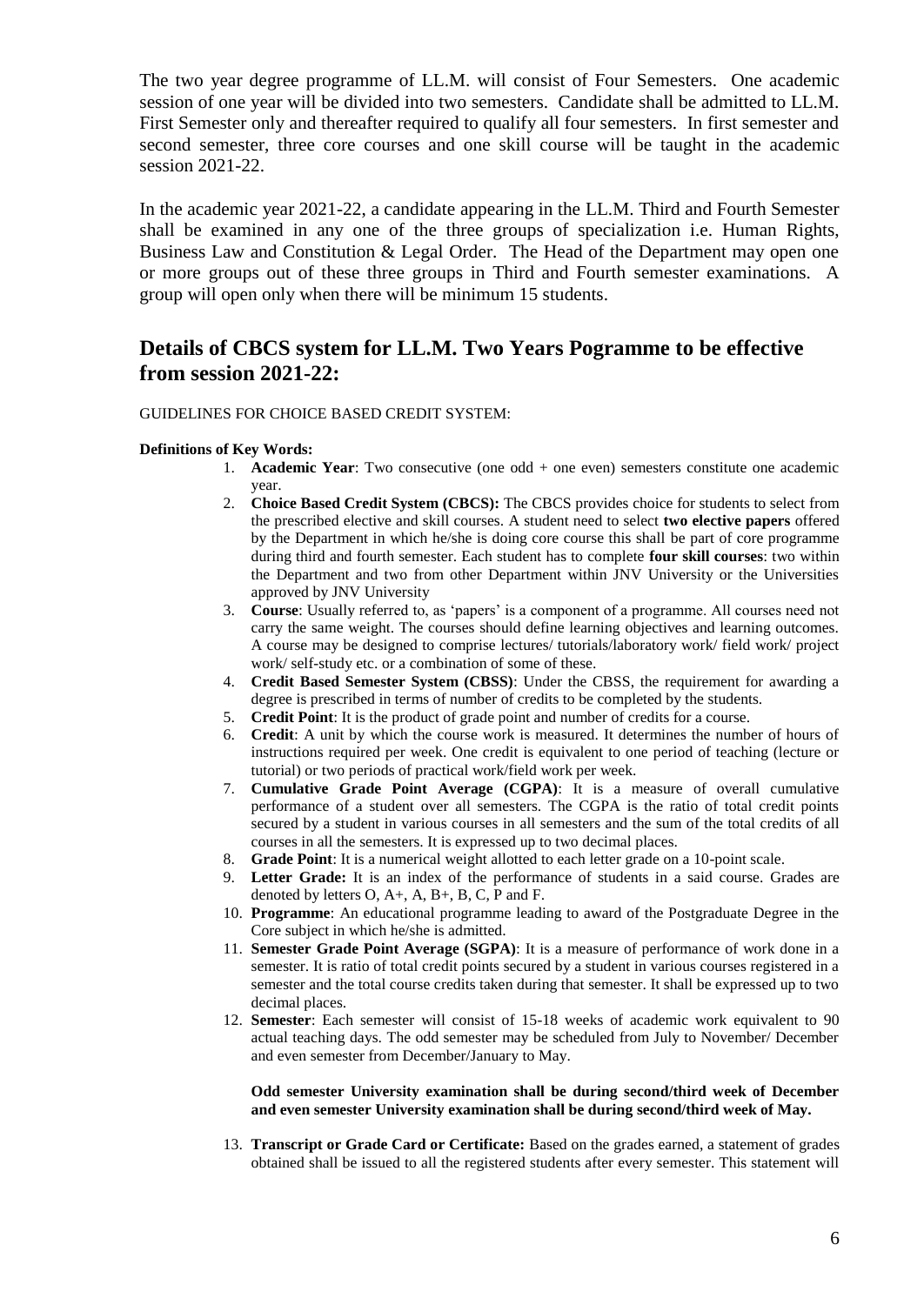display the course details (code, title, number of credits, grade secured) along with SGPA of that semester and CGPA earned till that semester

#### **Fairness in Assessment**

Assessment is an integral part of system of education as it is instrumental in identifying and certifying the academic standards accomplished by a student and projecting them far and wide as an objective and impartial indicator of a student's performance. Accordingly, the Faculty of Science resolves the following:

- a. All internal assessments shall be open assessment system only and that are based on Viva voce, term test, seminar, paper writing, paper presentation and for core courses of Dissertation/Thesis (Doctrinal) and Dissertation/Thesis (Non-Doctrinal), they will comprise of material collection and its interpretation.
- b. Attendance shall carry the prescribed marks in all papers and Practical examination CCA
- c. In each semester at least 40 percent of theoretical component University examination shall be undertaken by external examiners from outside the university conducting examination, who may be appointed by the competent authority

Note-1 : Minimum students for admission in LL.M. course will be 20 and to run branch, minimum students must be 15, if not, the students will be merged in Faculty of Law.

For running a group, if the number of students less than 15, one group will run and if exceed 15 then second group may be started only if the remaining students are 15 in number or more. If the number of students in LL.M. remains less than 15 then these students may be merged in the Faculty of Law of Jai Narain Vyas University.

Note-2 : Strength for LL.M. class in affiliated college, where cadre strength of teachers is less than 12, will be 30 students.

Note-3 : Only permanent selected teachers and retired Law teachers may take classes in LL.M. Course. Part time/class basis or contractual teachers other than retired teachers cannot be engaged for LL.M. course.

#### **Grievances and Redressal Mechanism**

- a) The students will have the right to make an appeal against any component of evaluation. Such appeal has to be made to the Head/Principal of the College or the Chairperson of the University Department concerned as the case may be clearly stating in writing the reason(s) for the complaint / appeal.
- b) The appeal will be assessed by the Chairman and he/she shall place before the **Grievance Redressal Committee (GRC),** Chaired by the Dean, Faculty of Law and two other teachers of the Faculty and if need be Course Teacher(s) be called for suitable explanation; GRC shall meet at least once in a semester and prior to CCA finalization.
- c) The Committee will consider the case and may give a personal hearing to the appellant before deciding the case. The decision of the Committee will be final.
- d) Each component marks will be added without rounding and the total thus obtained is ratio by a factor of six. This value shall be rounded.

| S.No.        | Letter Grade | Meaning       | Grade Point  |
|--------------|--------------|---------------|--------------|
|              | $\Omega$     | Outstanding   | 10           |
|              | $A +$        | Excellent     | 9            |
| 3            | $\Delta$     | Very Good     | 8            |
| 4            | $B+$         | Good          |              |
|              | $\cdot$ B    | Above Average | 6            |
| 6            | $\cdot$ C'   | Average       |              |
|              | $\cdot$ p    | Pass          | 4.5          |
|              | $\cdot_F$    | Fail          | $\mathbf{0}$ |
| <sup>Q</sup> | 'Ab'         | Absent        |              |

Table 1: Grades and Grade Points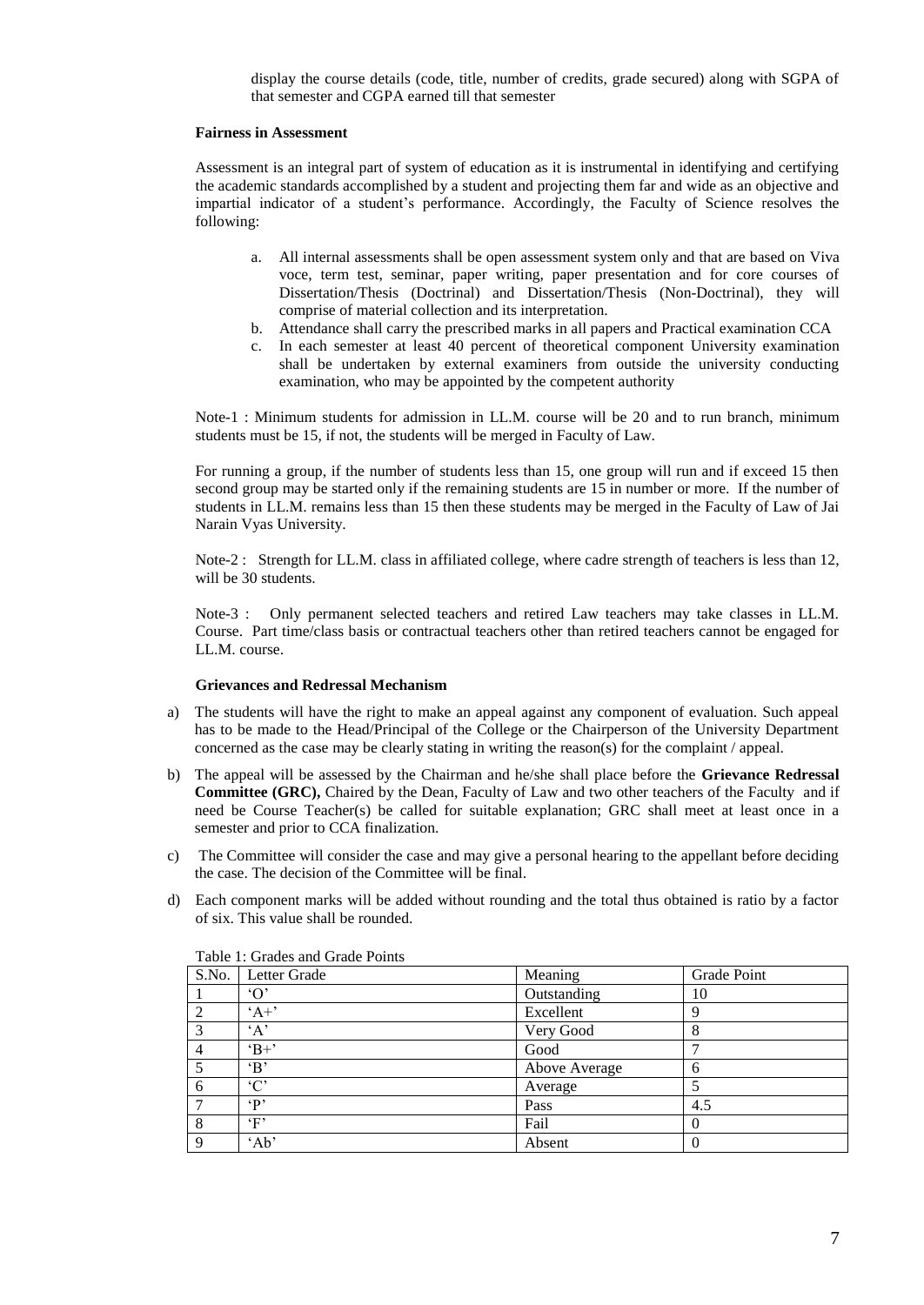- i. A student obtaining Grade F in a paper shall be considered failed and will be required to reappear in the University End Semester examination.
- ii. For noncredit courses (Skill Courses) 'Satisfactory' or "Unsatisfactory' shall be indicated instead of the letter grade and this will not be counted for the computation of SGPA/CGPA

#### **Grade Point assignment**

 $=$  and  $> 95$  % marks Grade Point 10.0 90 to less than 95 % marks Grade Point 9.5 85 to less than 90 % marks Grade Point 9.0 80 to less than 85 % marks Grade Point 8.5 75 to less than 80 % marks Grade Point 8.0 70 to less than 75 % marks Grade Point 7.5 65 to less than 70 % marks Grade Point 7.0 60 to less than 65 % marks Grade Point 6.5 55 to less than 60 % marks Grade Point 6.0 50 to less than 55 % marks Grade Point 5.5 45to less than 50 % marks Grade Point 5.0 40 to less than 45 % marks Grade Point 4.5

#### **Computation of SGPA and CGPA:**

i. The SGPA is the ratio of sum of the product of the number of credits with the grade points scored by a student in all the courses taken by a student and the sum of the number of credits of all the courses undergone by a student, i.e.

$$
\mathbf{SGPA} \text{ (Si)} = \Sigma \text{ (Ci x Gi)} / \Sigma \text{Ci}
$$

WhereCi is the number of credits of the ith course and Gi is the grade point scored by the student in the ith course.

ii. The CGPA is also calculated in the same manner taking into account all the courses undergone by a student over all the semesters of a programme,

i.e.

**CGPA =** Σ (Ci x Si) / Σ Ci

where Si is the SGPA of the ith semester and Ci is the total number of credits in that semester.

iii. The SGPA and CGPA shall be rounded off to 2 decimal points and reported in the transcripts.

#### *Illustration* **for SGPA**

| S.No. | <b>Course</b>                      | <b>Credit</b> | <b>Grade</b> letter | Grade point | <b>Credit Point</b><br>(Credit x Grade) |
|-------|------------------------------------|---------------|---------------------|-------------|-----------------------------------------|
|       | Course 1                           | 4             | B                   | 6           | $4 \times 6 = 24$                       |
| 2     | <b>Course 2</b>                    | 4             | $B+$                |             | $4 X 7 = 28$                            |
| 3     | Course 3                           | 4             | B                   | 6           | $4X_6 = 24$                             |
| 4     | <b>Course 4</b>                    | 4             | O                   | 10          | $4 X 10 = 40$                           |
| 5     | Course 5-<br><b>Practical I</b>    | 4             | C                   | 5           | $4 X 5 = 20$                            |
| 6     | Course $6-$<br><b>Practical II</b> | 4             | B                   | 6           | $4 X 6 = 24$                            |
|       | <b>Total</b>                       | 24            |                     |             | $24+28+24+40+20+24$                     |
|       |                                    |               |                     |             | $=160$                                  |

Thus, **SGPA =160/24 =6.67**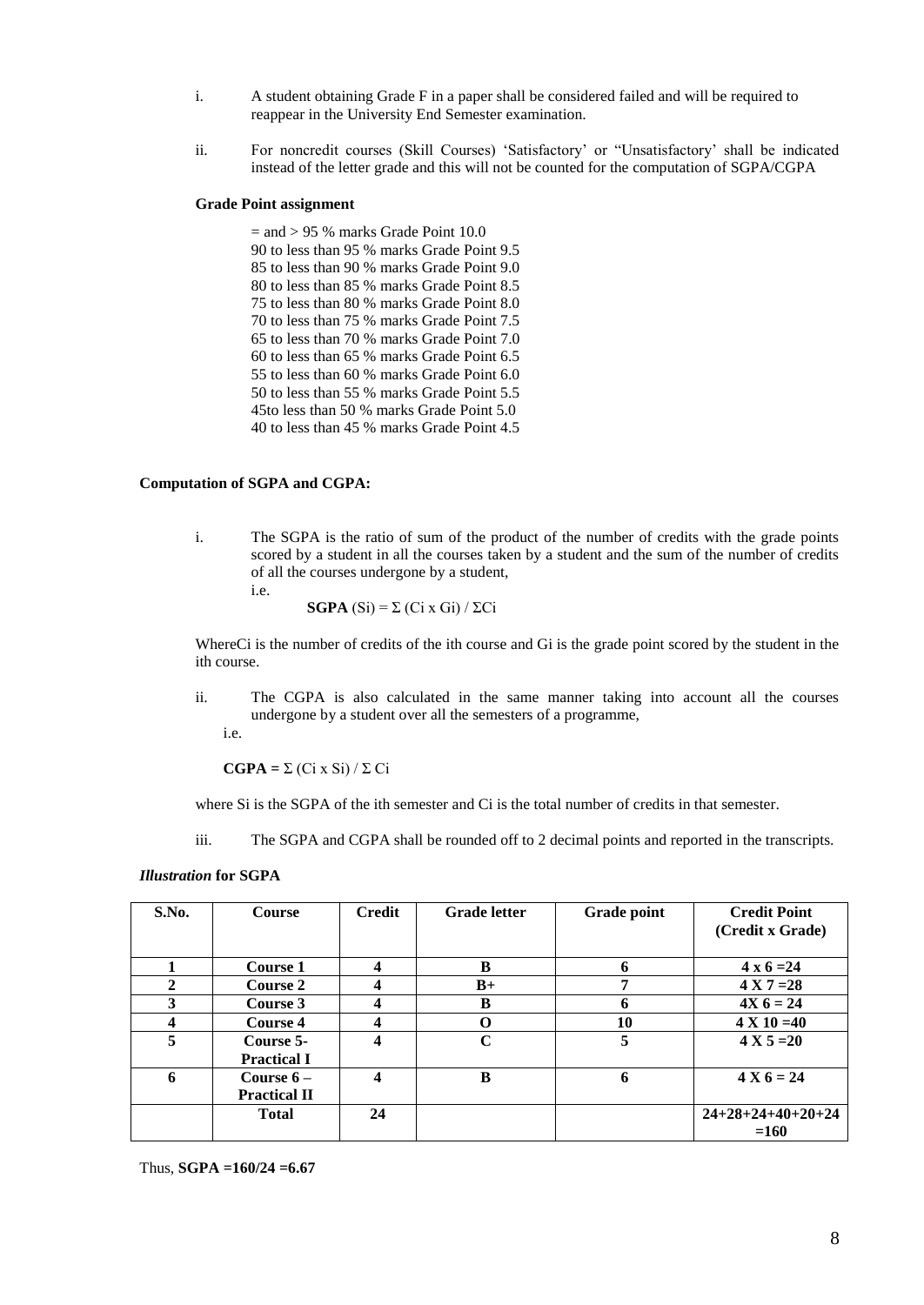*Illustration* **for CGPA**

|             | Semester- I | <b>Semester-II</b> | <b>Semester-III</b> | <b>Semester-IV</b> |
|-------------|-------------|--------------------|---------------------|--------------------|
| Credit      |             | 24                 | 44                  | 24                 |
| <b>SGPA</b> | 6.67        | 7.25               |                     | 6.25               |

**CGPA = (24X6.67+ 24X 7.25 + 24X7 + 24 X 6.25)/ 96**

**652.08/96 = 6.79**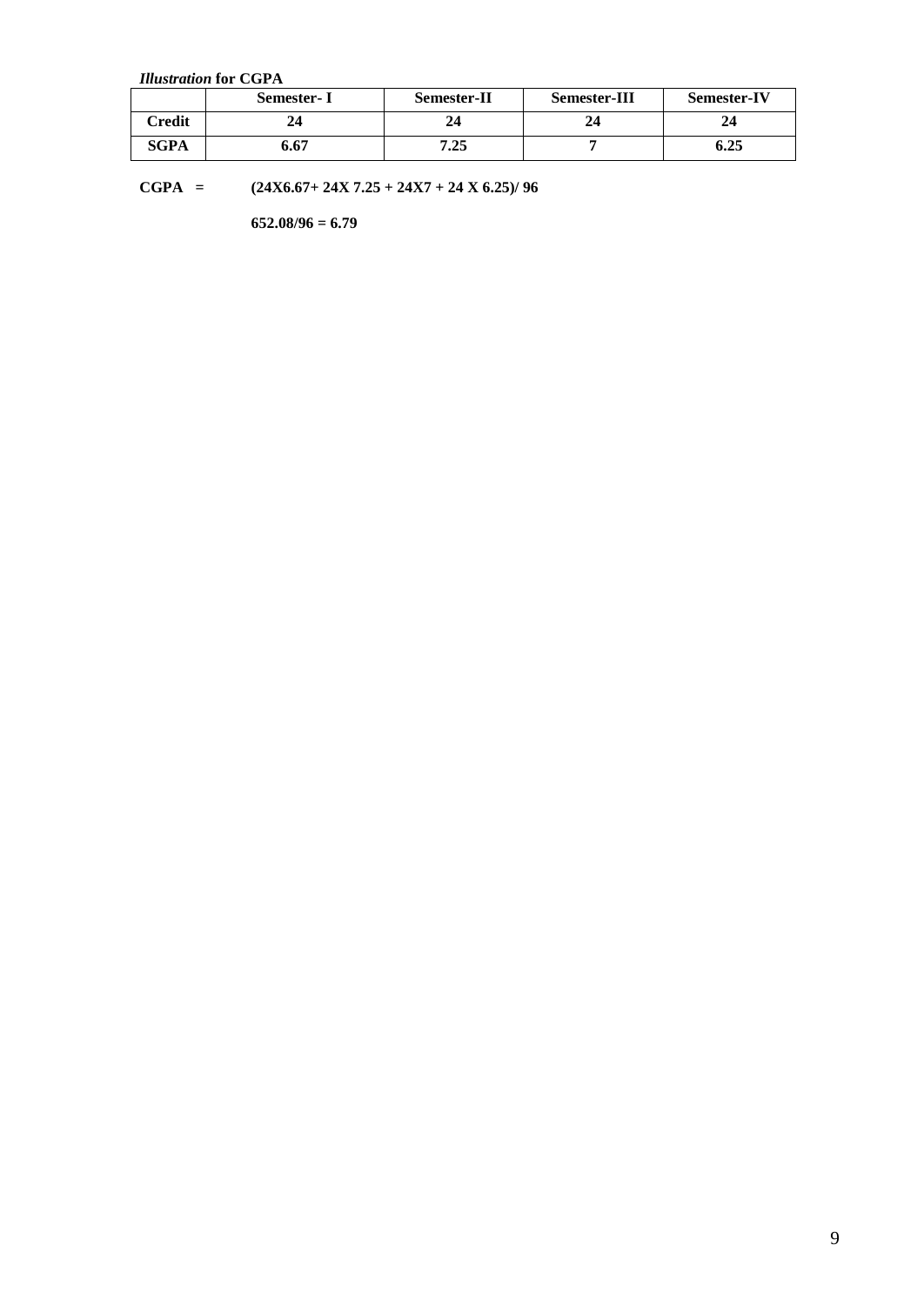Semester-wise Theory Papers/ **Continuous Comprehensive Assessment (CCA)**/ Skill component

# **Semester-I**

| Type of course  | <b>Course code</b> | <b>Title of the Course</b>                                 | Lecture-<br>Tutorial-<br>Practical/<br>Week | No.<br>of<br>credits | <b>Continuous</b><br>Comprehensive<br><b>Assessment</b><br>(CCA) | <b>End-Semester</b><br><b>Examination</b><br>(ESE)<br><b>[University</b><br><b>Examination</b> | <b>Total</b> |
|-----------------|--------------------|------------------------------------------------------------|---------------------------------------------|----------------------|------------------------------------------------------------------|------------------------------------------------------------------------------------------------|--------------|
| Core course 1   | LL.M. 101          | Law and Social<br>Transformation in India                  | 6                                           | 6                    | 30                                                               | 70                                                                                             | 100          |
| Core course 2   | LL.M. 102          | <b>Indian Constitutional</b><br>Law: The New<br>Challenges | 6                                           | 6                    | 30                                                               | 70                                                                                             | 100          |
| Core course 3   | LL.M. 103          | Law Development and<br>Decentralization                    | 6                                           | 6                    | 30                                                               | 70                                                                                             | 100          |
| *Skill Course I |                    | Environmental Law                                          | $\overline{2}$                              |                      |                                                                  |                                                                                                |              |
| Total           |                    |                                                            | 20                                          | 18                   | 90                                                               | 210                                                                                            | 300          |

# Semester-II

| Type of course   | <b>Course code</b> | <b>Title of the Course</b>  | Lecture-                    | No.<br>of | <b>Continuous</b> | <b>End-Semester</b> | <b>Total</b> |
|------------------|--------------------|-----------------------------|-----------------------------|-----------|-------------------|---------------------|--------------|
|                  |                    |                             | <b>Tutorial-</b>            | credits   | Comprehensive     | <b>Examination</b>  |              |
|                  |                    |                             | Practical/                  |           | <b>Assessment</b> | (ESE)               |              |
|                  |                    |                             | Week                        |           | (CCA)             | <b>[University</b>  |              |
|                  |                    |                             |                             |           |                   | <b>Examination</b>  |              |
| Core course 1    | LL.M. 201          | <b>Judicial Process</b>     | 6                           | 6         | 30                | 70                  | 100          |
| Core course 2    | LL.M. 202          | Legal Education and         | 6                           | 6         | 30                | 70                  | 100          |
|                  |                    | <b>Research Methodology</b> |                             |           |                   |                     |              |
| Core Course 3    | LL.M. 203          | Principles of Legislation   | 6                           | 6         | 30                | 70                  | 100          |
|                  |                    | & Interpretation of         |                             |           |                   |                     |              |
|                  |                    | <b>Statutes</b>             |                             |           |                   |                     |              |
| *Skill Course II |                    | Legal Aid, Para Legal       | $\mathcal{D}_{\mathcal{L}}$ |           |                   |                     |              |
|                  |                    | Services and Public         |                             |           |                   |                     |              |
|                  |                    | Interest Litigation         |                             |           |                   |                     |              |
| Total            |                    |                             | 20                          | 18        | 90                | 210                 | 300          |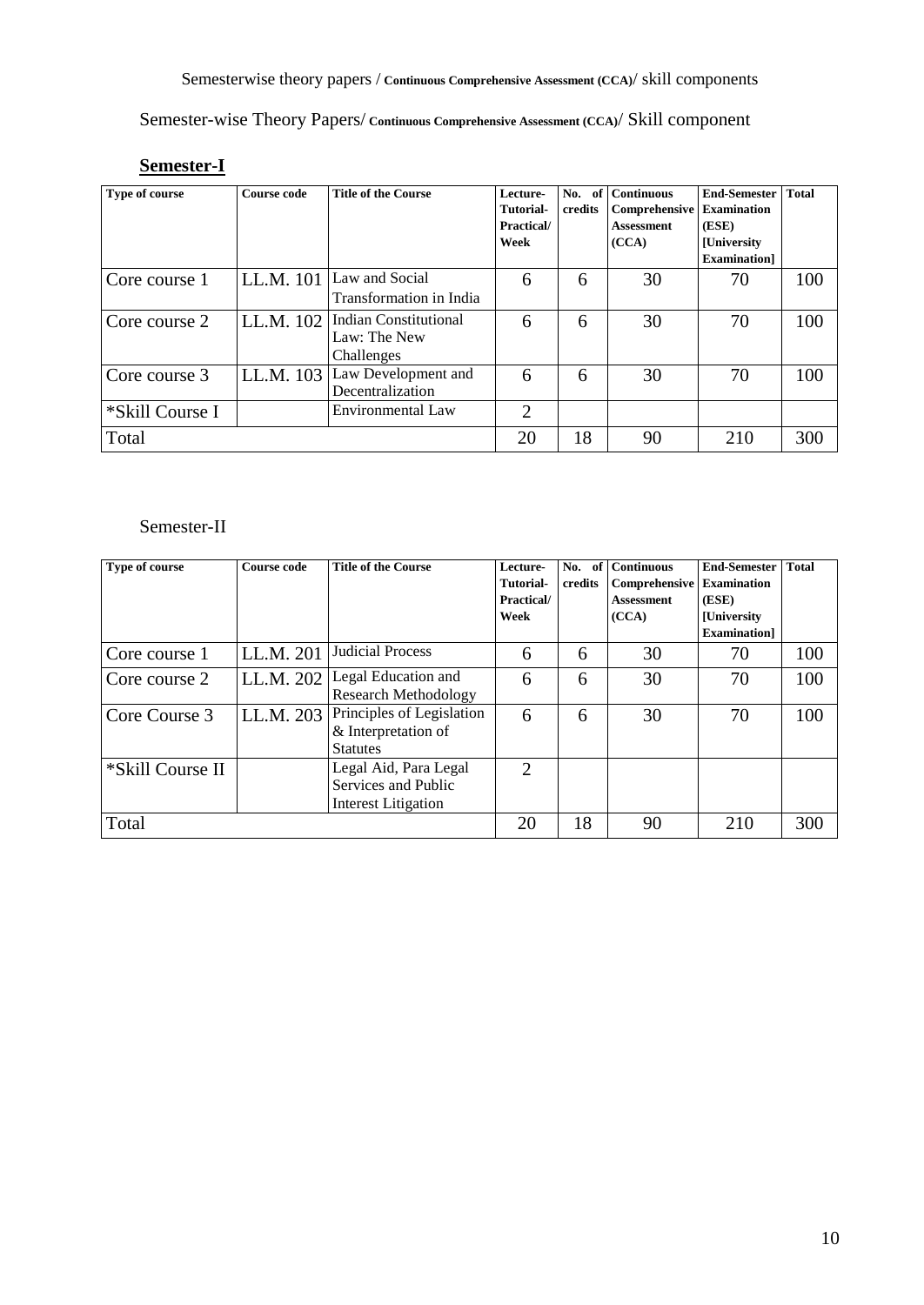Semester III Group-A - Business Law

| Type of course    | <b>Course code</b> | <b>Title of the Course</b>                            | Lecture-<br><b>Tutorial-</b> | No. of<br>credits | <b>Continuous</b><br>Comprehensive | <b>End-Semester</b><br><b>Examination</b> | <b>Total</b> |
|-------------------|--------------------|-------------------------------------------------------|------------------------------|-------------------|------------------------------------|-------------------------------------------|--------------|
|                   |                    |                                                       | Practical/                   |                   | <b>Assessment</b>                  | (ESE)                                     |              |
|                   |                    |                                                       | Week                         |                   | (CCA)                              | <b>[University</b>                        |              |
|                   |                    |                                                       |                              |                   |                                    | <b>Examination</b>                        |              |
| Core course 1     | LL.M. 301B         | Law of industrial and<br><b>Intellectual Property</b> | 6                            | 6                 | 30                                 | 70                                        | 100          |
| Core course 2     | LL.M. 302B         | Legal Regulation of<br><b>Economic Enterprises</b>    | 6                            | 6                 | 30                                 | 70                                        | 100          |
| Core course 3     | LL.M. 303B         | Law of Export Import<br>Regulation                    | 6                            | 6                 | 30                                 | 70                                        | 100          |
| Core course 4     | LL.M. 304B         | Dissertation/Thesis<br>(Doctrinal) & Viva<br>Voce     | 6                            | 6                 | 30                                 | 70                                        | 100          |
| *Skill Course III |                    | <b>Administrative Law</b>                             | $\overline{2}$               |                   |                                    |                                           |              |
| Total             |                    |                                                       | 26                           | 24                | 120                                | 280                                       | 400          |

# Semester III Group-B - Human Rights

| Type of course    | Course code              | <b>Title of the Course</b>  | Lecture-   | No.<br>of | <b>Continuous</b> | <b>End-Semester</b> | <b>Total</b> |
|-------------------|--------------------------|-----------------------------|------------|-----------|-------------------|---------------------|--------------|
|                   |                          |                             | Tutorial-  | credits   | Comprehensive     | <b>Examination</b>  |              |
|                   |                          |                             | Practical/ |           | <b>Assessment</b> | (ESE)               |              |
|                   |                          |                             | Week       |           | (CCA)             | [University         |              |
|                   |                          |                             |            |           |                   | Examination]        |              |
| Core course 1     | LL.M. $301H$ Concept and |                             | 6          | 6         | 30                | 70                  | 100          |
|                   |                          | Development of              |            |           |                   |                     |              |
|                   |                          | Human Rights                |            |           |                   |                     |              |
| Core course 2     | LL.M. 302H               | Human Rights in             | 6          | 6         | 30                | 70                  | 100          |
|                   |                          | International and           |            |           |                   |                     |              |
|                   |                          | <b>Regional Perspective</b> |            |           |                   |                     |              |
| Core course 3     | LL.M. 303H               | Human Rights:               | 6          | 6         | 30                | 70                  | 100          |
|                   |                          | Enforcement                 |            |           |                   |                     |              |
|                   |                          | Mechanism                   |            |           |                   |                     |              |
| Core Course 4     | LL.M. 304H               | Dissertation/Thesis         | 6          | 6         | 30                | 70                  | 100          |
|                   |                          | (Doctrinal) & Viva          |            |           |                   |                     |              |
|                   |                          | Voce                        |            |           |                   |                     |              |
| *Skill Course III |                          | Administrative Law          | 2          |           |                   |                     |              |
| Total             |                          |                             | 26         | 24        | 120               | 280                 | 400          |

Semester III Group-C - Constitution and Legal Order

| Type of course    | Course code | <b>Title of the Course</b>                        | Lecture-<br>Tutorial-<br><b>Practical/</b><br>Week | No. of<br>credits | <b>Continuous</b><br><b>Comprehensive</b><br><b>Assessment</b><br>(CCA) | <b>End-Semester</b><br><b>Examination</b><br>(ESE)<br><b>[University</b><br><b>Examination</b> | <b>Total</b> |
|-------------------|-------------|---------------------------------------------------|----------------------------------------------------|-------------------|-------------------------------------------------------------------------|------------------------------------------------------------------------------------------------|--------------|
| Core course 1     | LL.M. 301C  | Mass Media Law                                    | 6                                                  | 6                 | 30                                                                      | 70                                                                                             | 100          |
| Core course 2     | LL.M. 302C  | <b>Public Utilities Law</b>                       | 6                                                  | 6                 | 30                                                                      | 70                                                                                             | 100          |
| Core course 3     | LL.M. 303C  | Union State Financial<br><b>Relations</b>         | 6                                                  | 6                 | 30                                                                      | 70                                                                                             | 100          |
| Core course 4     | LL.M. 304C  | Dissertation/Thesis<br>(Doctrinal) & Viva<br>Voce | 6                                                  | 6                 | 30                                                                      | 70                                                                                             | 100          |
| *Skill Course III |             | <b>Administrative Law</b>                         | $\overline{2}$                                     |                   |                                                                         |                                                                                                |              |
| Total             |             |                                                   | 26                                                 | 24                | 120                                                                     | 280                                                                                            | 400          |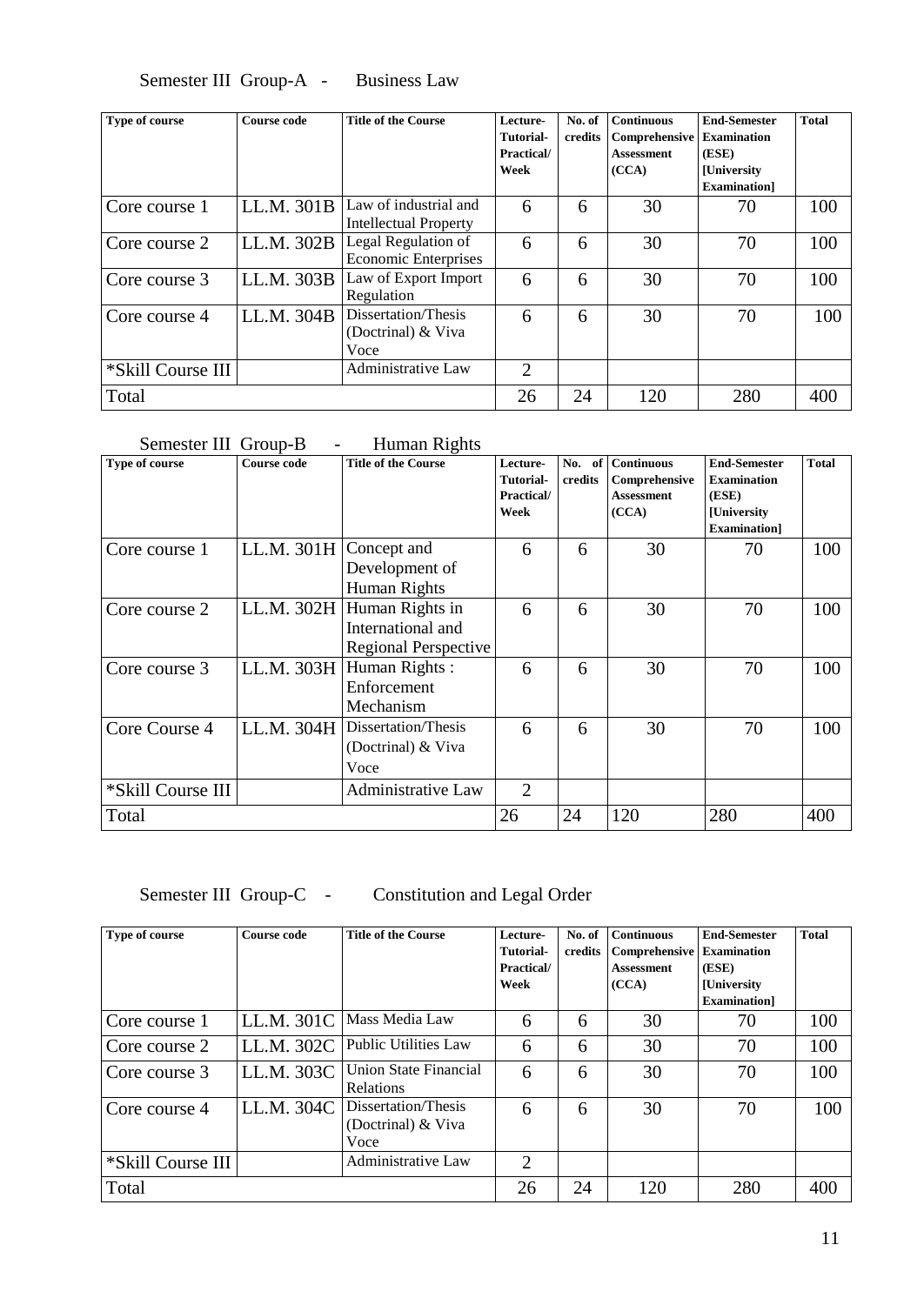| Semester IV Group-A - |                    | <b>Business Law</b>                                     |                                                    |                   |                                                                  |                                                                                                |              |
|-----------------------|--------------------|---------------------------------------------------------|----------------------------------------------------|-------------------|------------------------------------------------------------------|------------------------------------------------------------------------------------------------|--------------|
| Type of course        | <b>Course code</b> | <b>Title of the Course</b>                              | Lecture-<br><b>Tutorial-</b><br>Practical/<br>Week | No. of<br>credits | <b>Continuous</b><br>Comprehensive<br><b>Assessment</b><br>(CCA) | <b>End-Semester</b><br><b>Examination</b><br>(ESE)<br><b>[University</b><br><b>Examination</b> | <b>Total</b> |
| Core course 1         | LL.M. $401B$       | <b>Banking Law</b>                                      | 6                                                  | 6                 | 30                                                               | 70                                                                                             | 100          |
| Core course 2         | LL.M. $402B$       | Insurance Law                                           | 6                                                  | 6                 | 30                                                               | 70                                                                                             | 100          |
| Core course 3         | LL.M. $403B$       | Corporate Finance                                       | 6                                                  | 6                 | 30                                                               | 70                                                                                             | 100          |
| Core course 4         | LL.M. 404B         | Dissertation/Thesis<br>(Non-Doctrinal) $&$<br>Viva Voce | 6                                                  | 6                 | 30                                                               | 70                                                                                             | 100          |
| *Skill Course IV      |                    | Criminology,                                            | $\overline{2}$                                     |                   |                                                                  |                                                                                                |              |
|                       |                    | Penology &                                              |                                                    |                   |                                                                  |                                                                                                |              |
|                       |                    | Victimology                                             |                                                    |                   |                                                                  |                                                                                                |              |
| Total                 |                    |                                                         | 26                                                 | 24                | 120                                                              | 280                                                                                            | 400          |

# Semester IV Group-B - Human Rights

| Type of course   | Course code | <b>Title of the Course</b>                                              | Lecture-<br>Tutorial-<br>Practical/<br>Week | No. of<br>credits | <b>Continuous</b><br>Compre-<br>hensive<br>Assessment<br>(CCA) | <b>End-Semester</b><br><b>Examination</b><br>(ESE)<br><b>[University</b><br><b>Examination</b> | <b>Total</b> |
|------------------|-------------|-------------------------------------------------------------------------|---------------------------------------------|-------------------|----------------------------------------------------------------|------------------------------------------------------------------------------------------------|--------------|
| Core course 1    | LL.M. 401H  | Human Rights and Special<br>Interest Groups: Women &<br><b>Children</b> | 6                                           | 6                 | 30                                                             | 70                                                                                             | 100          |
| Core course 2    | LL.M. 402H  | International Humanitarian Law<br>and Refugee Law                       | 6                                           | 6                 | 30                                                             | 70                                                                                             | 100          |
| Core course 3    | LL.M. 403H  | Science, Technology and<br>Human Rights                                 | 6                                           | 6                 | 30                                                             | 70                                                                                             | 100          |
| Core course 4    | LL.M. 404H  | Dissertation/Thesis<br>(Non-Doctrinal) & Viva Voce                      | 6                                           | 6                 | 30                                                             | 70                                                                                             | 100          |
| *Skill Course IV |             | Criminology, Penology $\&$<br>Victimology                               | 2                                           |                   |                                                                |                                                                                                |              |
| Total            |             |                                                                         | 26                                          | 24                | 120                                                            | 280                                                                                            | 400          |

# Semester IV Group-C - Constitution and Legal Order

| Type of course   | <b>Course code</b> | <b>Title of the Course</b>                              | Lecture-<br>Tutorial-<br>Practical/<br>Week | No. of<br>credits | <b>Continuous</b><br>Comprehensive<br><b>Assessment</b><br>(CCA) | <b>End-Semester</b><br><b>Examination</b><br>(ESE)<br><b>[University</b><br><b>Examination</b> | <b>Total</b> |
|------------------|--------------------|---------------------------------------------------------|---------------------------------------------|-------------------|------------------------------------------------------------------|------------------------------------------------------------------------------------------------|--------------|
| Core course 1    | LL.M. 401C         | Constitutionalism:<br>Pluralism and<br>Federalism       | 6                                           | 6                 | 30                                                               | 70                                                                                             | 100          |
| Core course 2    | LL.M. 402C         | Human Rights                                            | 6                                           | 6                 | 30                                                               | 70                                                                                             | 100          |
| Core course 3    | LL.M. 403C         | National Security,<br>Public Order and Rule<br>of Law   | 6                                           | 6                 | 30                                                               | 70                                                                                             | 100          |
| Core course 4    | LL.M. 404C         | Dissertation/Thesis<br>(Non-Doctrinal) $&$<br>Viva Voce | 6                                           | 6                 | 30                                                               | 70                                                                                             | 100          |
| *Skill Course IV |                    | Criminology,<br>Penology $\&$<br>Victimology            | $\overline{2}$                              |                   |                                                                  |                                                                                                |              |
| Total            |                    |                                                         | 26                                          | 24                | 120                                                              | 280                                                                                            | 400          |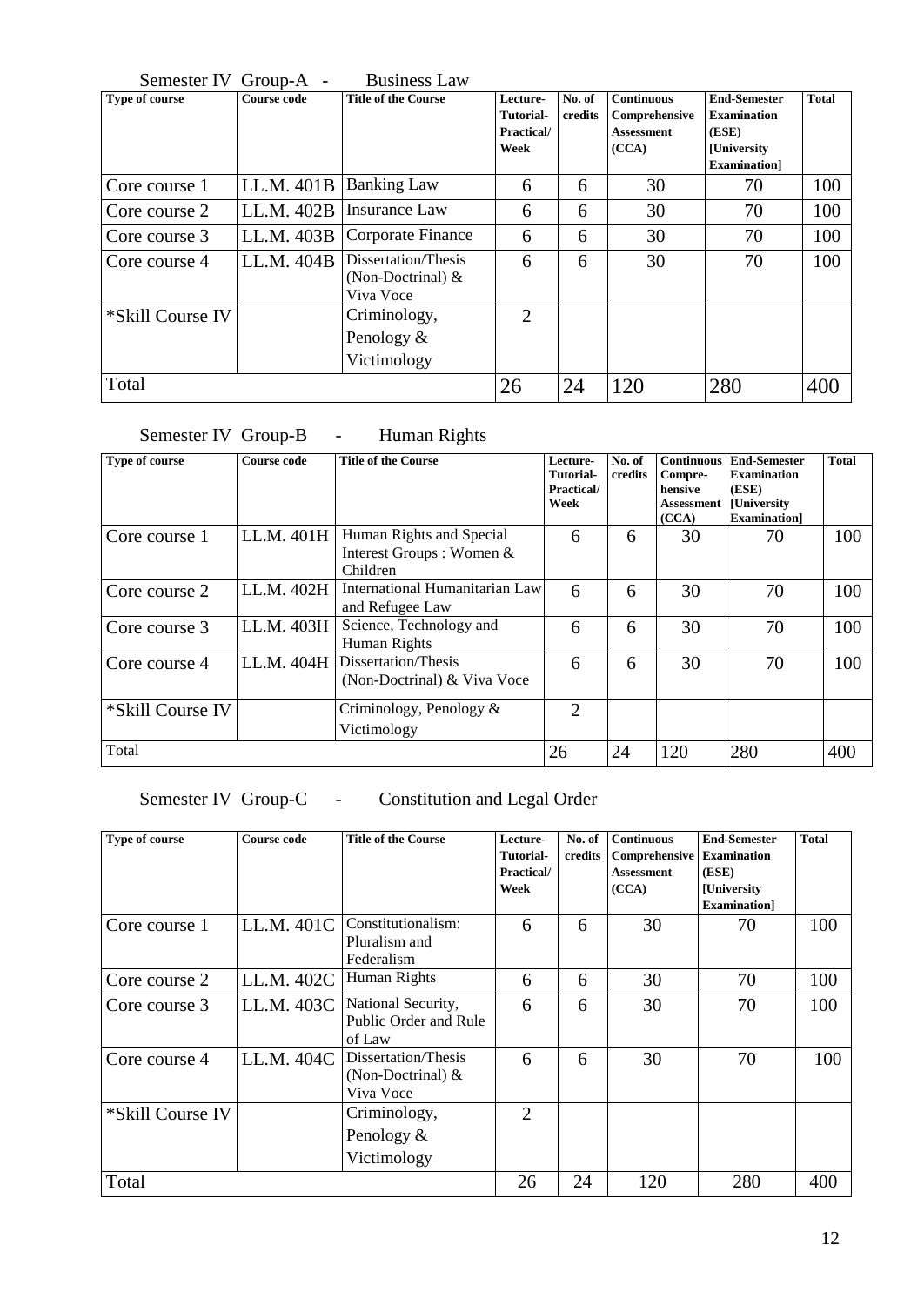The Department of Law shall offer one skill course per semester. They are as follows:

- 1. Skill Course-I Environmental Law
- 2. Skill Course –II Legal Aid, Para Legal Services and Public Interest Litigation
- 3. Skill Course- III Administrative Law<br>4. Skill Course IV Criminology. Penology
- $-$  Criminology, Penology & Victimology

For Semester-I & II, there will be 6 lectures for core courses and 2 lectures for skill courses.

For Semester III & IV, for courses, 1-3 - there will be 6 lectures per week and for skill courses 2 lectures will be per week and for preparation for Dissertation/Thesis (Doctrinal) in the III semester and Dissertation/Thesis (Non-Doctrinal) in the IV semester  $-6$  periods per week will be allotted.

The duration of period will be 55 minutes.

All courses involve an evaluation system of students that has been the following two components:

1. Continuous Comprehensive Assessment (CCA) – Accounting for 30% of the final grade that a student gets in a course and practical i.e. Dissertation/Thesis (Doctrinal) and Dissertation/Thesis) Non-Doctrinal).

2. End Semester Examination (ESE) – Accounting for remaining 70% of the final grade that a student gets in a course.

3. Viva Voce and evaluation of Dissertation/Thesis (Doctrinal) and Dissertation/Thesis (Non-Doctrinal) – Accounting for 70 % of final grade that a student gets in a course (50 marks for evaluation of Dissertation/Thesis and 20 marks will be for Viva Voce examination).

Continuous comprehensive assessment will have the following components:

1. Term Test : One term test shall be arranged for each course prior to end semester examination. Examination duration shall be 3 hours.

Continuous comprehensive assessment for I & II Semester would have the following components:

| A. Term Test          |                          | 70 marks (Duration 3 hours) |
|-----------------------|--------------------------|-----------------------------|
| B. Paper preparation  | $\overline{\phantom{a}}$ | 35 marks                    |
| C. Paper presentation |                          | 30 marks                    |
| D. Viva voce          |                          | 30 marks                    |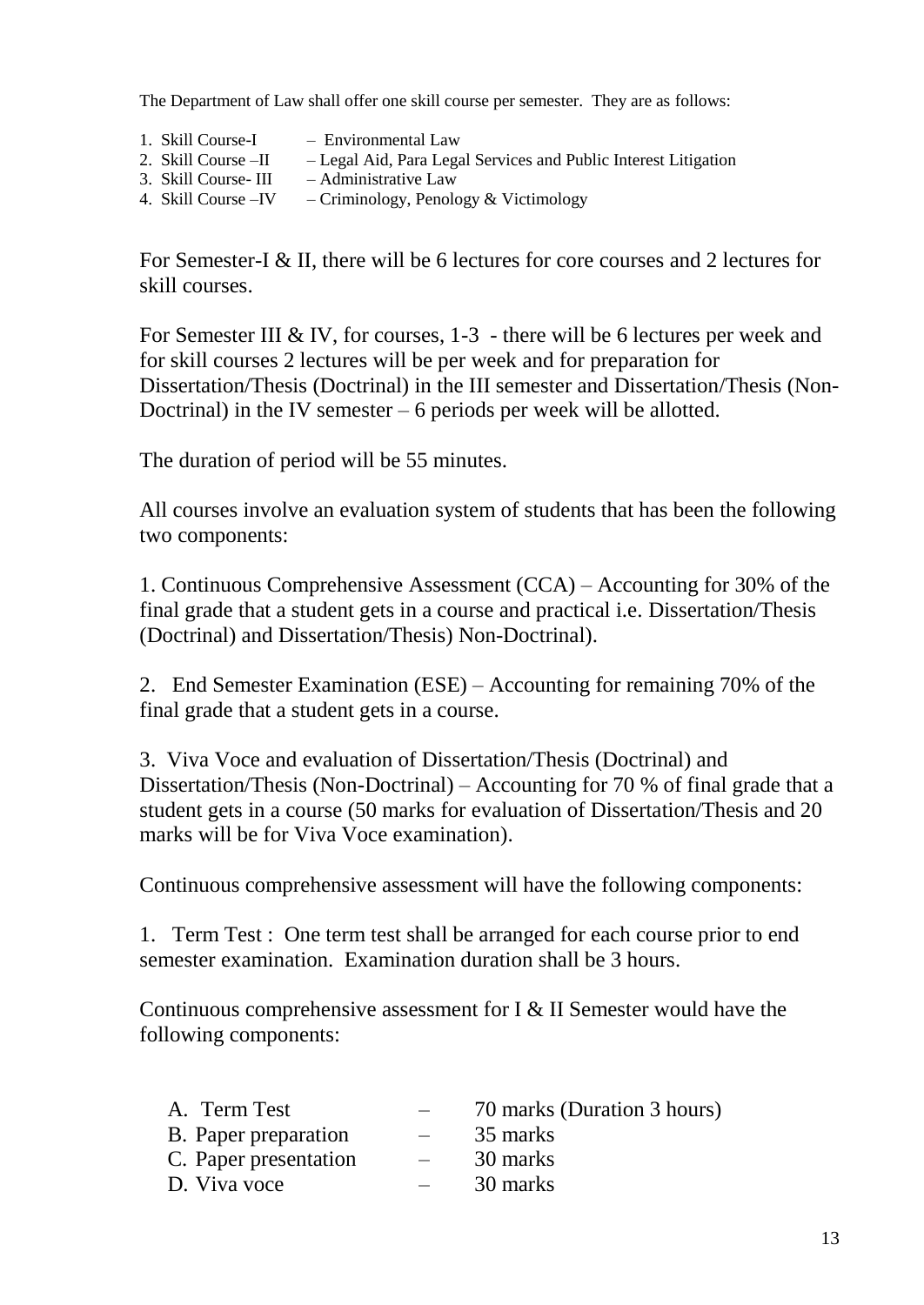E. Attendance - 15 marks

Total  $=$  180 marks – Reduced to 30

Continuous Compressive Assessment for III & IV Semester for 1-3 courses shall be as follows:

| A. Term Test                        |                  | 70 marks                            |
|-------------------------------------|------------------|-------------------------------------|
| <b>B.</b> Seminar Paper Preparation | $\sim$ 100 $\mu$ | 50 marks                            |
| C. Seminar Paper Presentation       | $\sim$ 10 $\pm$  | 45 marks                            |
| D. Attendance                       |                  | 15 marks                            |
|                                     |                  | Total = $180$ marks (Reduced to 30) |

For Dissertation/Thesis (Doctrinal) and Dissertation/Thesis (Non-doctrinal) in Paper-IV i.e. 304 and 404 in III & IV Semester respectively, the CCA will be as under:

| A. Collection of material                                  | - 85 marks |                           |  |
|------------------------------------------------------------|------------|---------------------------|--|
| B. Interpretation of material collected for preparation of |            |                           |  |
| Dissertation/Thesis (Doctrinal) or                         |            |                           |  |
| Dissertation/Thesis (Non-Doctrinal/Report)                 |            |                           |  |
| of the field visit) as the case may be                     |            | - 80 marks                |  |
| C. Attendance                                              |            | - 15 marks                |  |
|                                                            | $Total =$  | 180 marks (Reduced to 30) |  |

Term test shall be arranged for each course prior to end semester examination. Examination duration shall be 3 hours. Continuous Comprehensive Assessment shall be completed prior to term test for all courses. All students will have to attend a minimum of 75% lectures. Each student will have to attend a minimum of 75% lectures. A student having less than 75% attendance will not be allowed to appear in semester examination. The attendance marks will be awarded by following the system proposed below:

|   | 3  |
|---|----|
|   | 6  |
|   | 9  |
| - | 12 |
| - | 15 |
|   |    |

Condonation of Shortage of attendance shall be governed in accordance with the provisions in the Act and Statute of the University vide Ordinance 78 to Ordinance 80 as amended from time to time.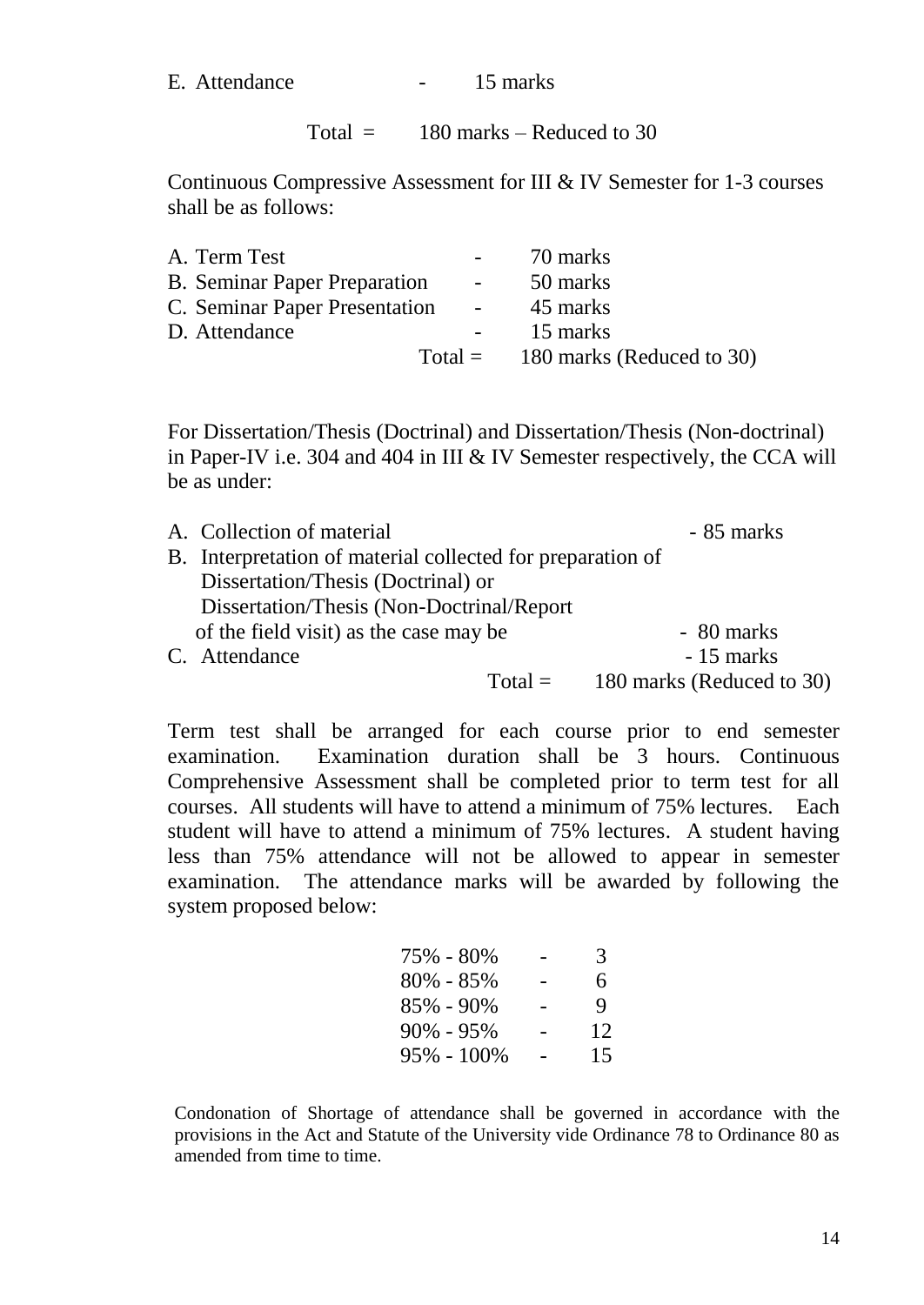Skill course evaluation: Based on the performance of the candidate, the department shall declare the result as satisfactory or non-satisfactory. Each student need to get a minimum 3 (satisfactory) declaration for the course completion.

For the Term test and end semester examination – there will be two parts in the question paper. In the first part i.e. A Part, 10 questions will be asked selecting at least 2 questions from each unit. All the 10 questions will be compulsory and each question will carry 1 mark the word limit for answers will be 50 words each and in Part-B, 2 questions will be asked from each unit with internal choice and each question will carry 15 marks. The word limit for answer will be 500 words each.

Note: Students will appear in odd skill course in the Department of Law and in even skill course in other department of the University.

# **Qualifying for Next semester**

- **1. A student acquiring minimum of 40% in total of the CCA is eligible to join next semester**.
- **2.** A student who does not pass the examination (CCA+ESE) in any course(s) (or due to some reason as he/she not able to appear in the ESE, other conditions being fulfilled, and so is considered as 'Fail'), shall be permitted to appear in such failed course(s) in the subsequent ESE to be held for the same semester.
- **3.** A student who fails in one or more courses in a semester shall get three more chances to complete the same; if he/she fails to complete the same within the prescribed time, i.e. three additional chances for each paper; the student is ineligible for the Postgraduate degree in the Subject in which he/she is admitted. For additional chances examination fee shall be on additive basis.

A student, who does not pass the examination i.e.  $CCA + ESE$  in any course (S) or due to some reason as he/she is not able to appear in ESE other condition being fulfilled, and so is considered as "Fail" shall be permitted to appear in such failed courses or viva voce for III & IV semester in the subsequent ESE to be held. Every student shall have the opportunity to improve credit through university examination only.

# **Improvement Option**:

Every student shall have the opportunity to improve Credit through University Examination only. Improvement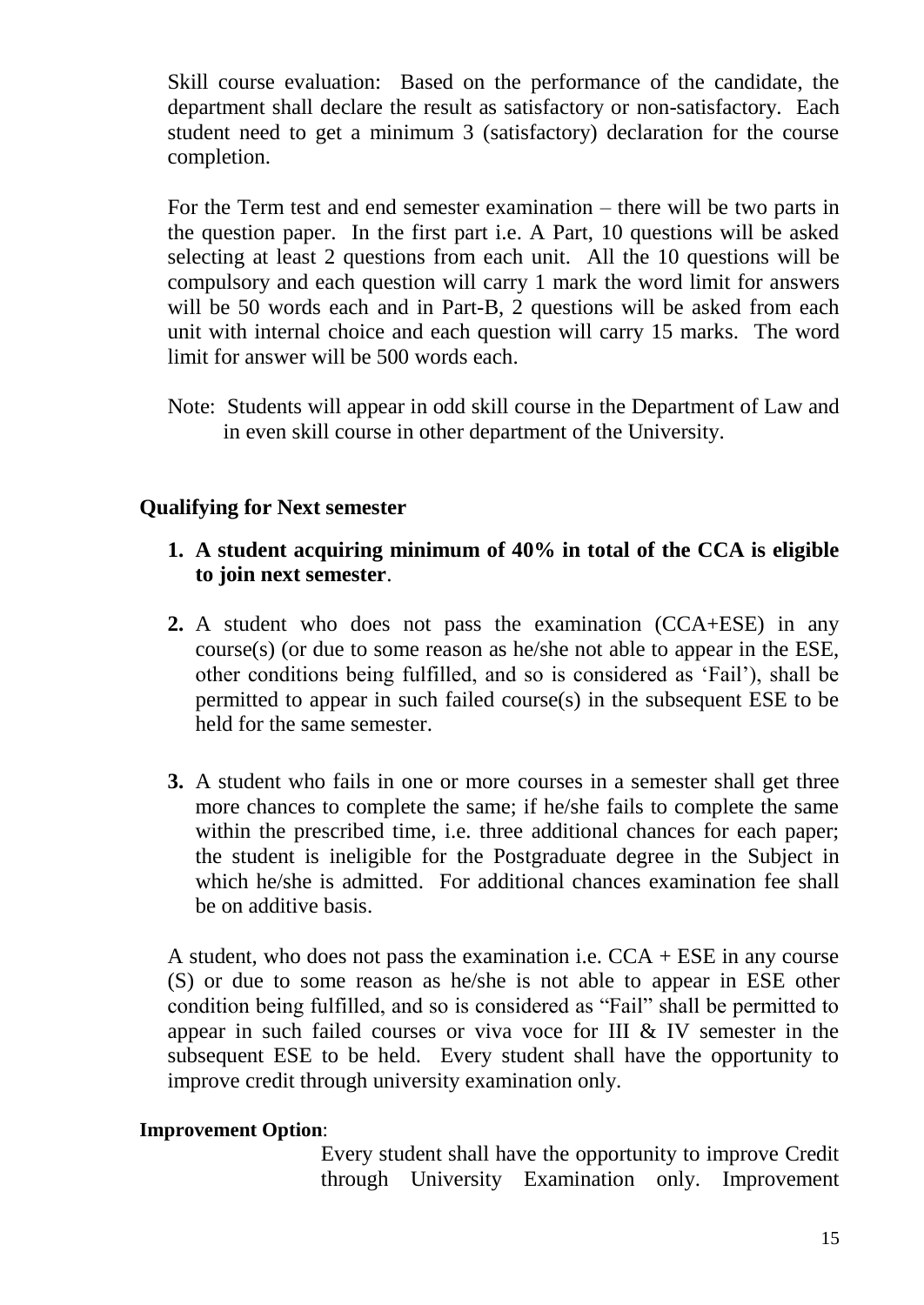opportunity for each paper is only with two additional chances; improvement examination fee shall be on additive basis; the Credit obtained in improvement examination shall be final.

## **Result Declaration:**

The ESE (End Semester Examination/University Examination) results shall be declared as soon as possible. The Classes of even semesters shall begin from the next day of ESE; whereas odd semester classes shall commence after summer vacation**. A student will be declared passed only when he secures 40% marks in individual course including CCA and theory examination and 50% in aggregate of all the courses in each semester. A student, who does not secure 50% marks in aggregate of all the courses will have to reappear in all the courses again. His marks of CCA's will be carried over if he wishes so or he may reappear in that semester. If a student secures 50% marks in aggregate of all the courses but could not secure 40% marks in any course may reappear in those courses only. His marks of CCA's may be carried over or he may reappear if he wishes so.**

**A student who could not secure 50% marks in aggregate of all the courses in third and fourth semester, he will have to reappear in all the courses, however, in third and fourth semester if the student has prepared his dissertation for course fourth and submitted the same and appeared in the viva voce, his/her marks of dissertation and viva voce, and CCA's relating to this course may be carried over or he/she may prepare the same again if he/she wishes so. He may again show the collected material and interpret it to the supervisor to whom he has been allotted who will award marks for the same. A student, who was not allowed to appear in the End Semester examination because he could not secure 40% marks in CCA's will have to appear in all the CCA's and End Semester examination of that semester.**

# **Students Failed in CCA**:

Any student declared "Not Eligible" by the Department based on CCA in Semester I, II, III or IV and accordingly did not appear in ESE; can be readmitted as an additional student in that Semester in the **following year only**. Such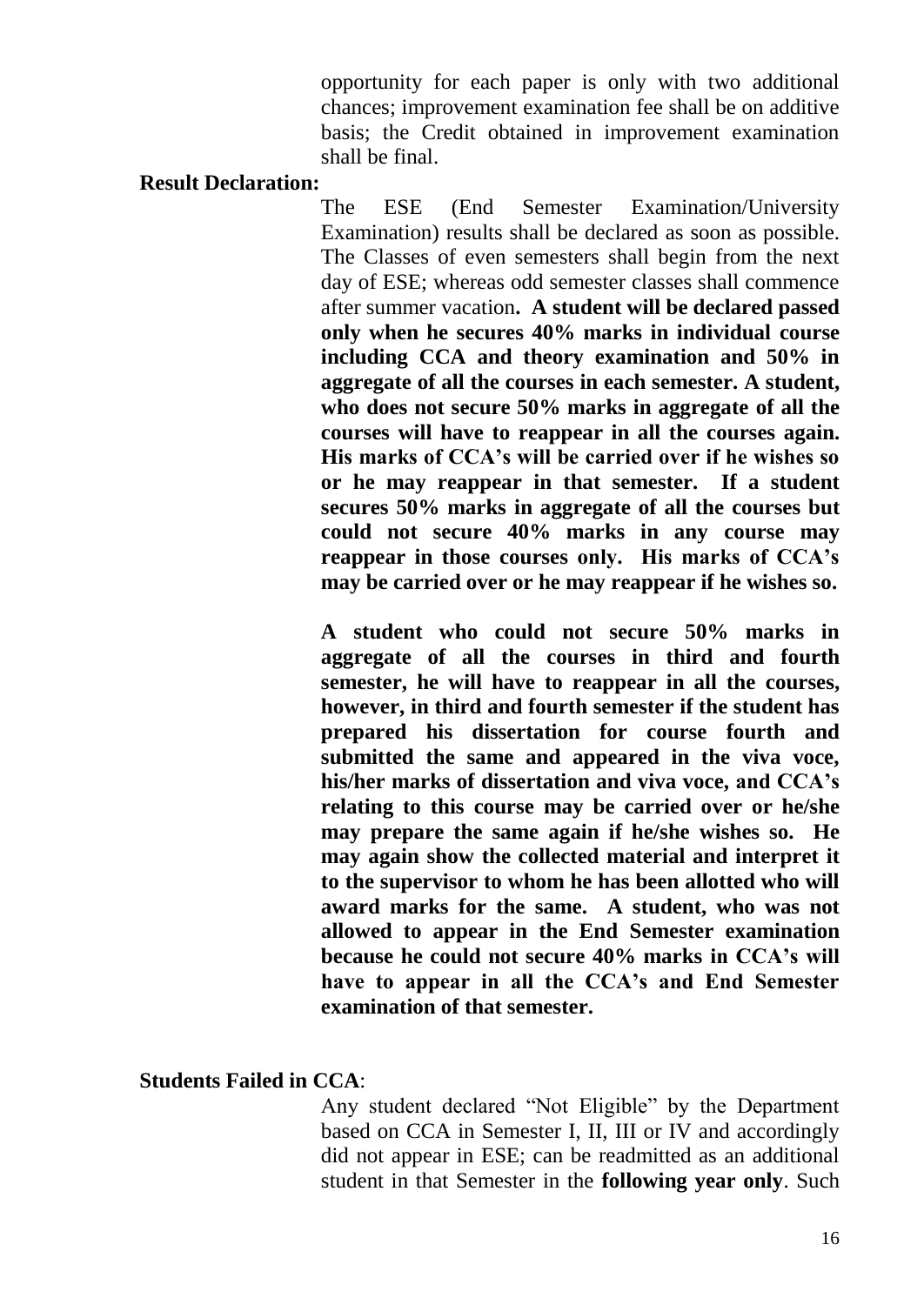student need to deposit the annual university fee as prescribed for that academic year.

 For preparation of dissertation in third and fourth semester, the Head of the Department in the Faculty of Law shall assign the teachers of the Faculty, the list of the students whom they will have to supervise and for affiliated colleges, the Principal shall assign the teachers the list of the students to whom they will supervise. The Dissertation/Thesis (Doctrinal) in the III Semester and Dissertation/Thesis (Non-Doctrinal) in the IV Semester shall be submitted to the Registrar of the University through the Head of the Department positively 15 days before the commencement of the theory examination. The Vice-Chancellor on the recommendation of the Head of the Department shall appoint two examiners, one of whom shall be the Head of Department or any other teacher of the Department nominated by him and there will be one external examiner. The Examiners shall report to the Registrar their award on the Dissertation/Thesis (Doctrinal) and Dissertation/Thesis (Non-Doctrinal) within the time prescribed in that behalf. If there is difference of 20% in marking, the matter will be referred to third examiner.

 The Head of the Department shall have power regarding interpretation of rules in case of any confusion.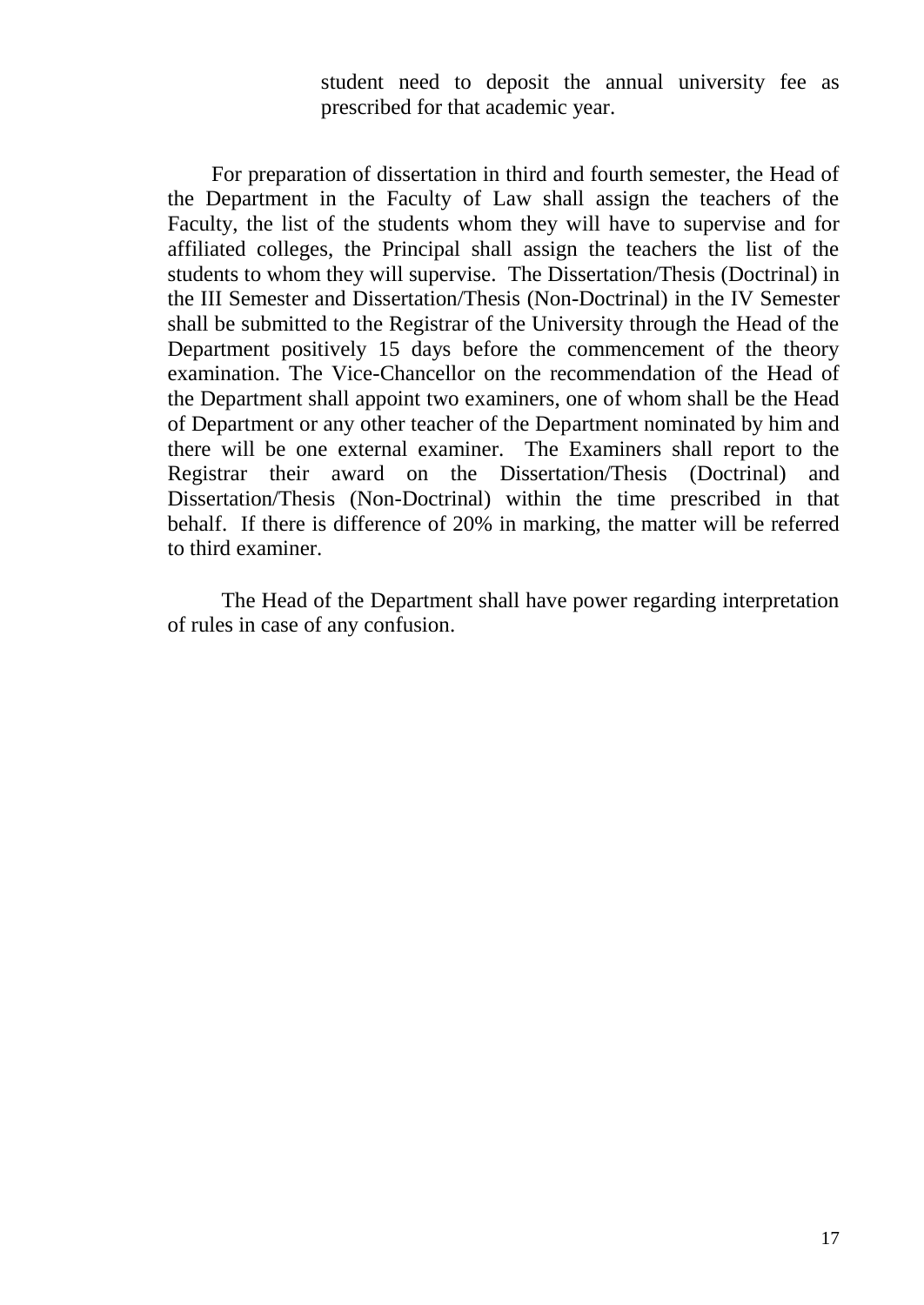### **SEMESTER FIRST**

#### **PAPER I**

#### **LL.M. 101 LAW AND SOCIAL TRANSFORMATION IN INDIA**

#### *Objectives of the Course*

This course is designed to offer the teacher and the taught with (i) awareness of Indian approaches social and economic problems in the context of law as a means of social control and change; and (ii) a spirit of inquiry to explore and exploit law and legal institutions as a means to achieve development within the framework of law. The endeavour is to make the students aware of the role of the law has played and has to play in the contemporary Indian society.

| Unit 1: | Concept of Social Change and Social Transformation<br>Relation between Law and Public Opinion<br>Law as an instrument of social change<br>Law tradition and culture. Impact of common law on Indian Tradition<br>& Culture.<br>Sociological school and its applicability in India.<br>Principles of social legislation                                                                                                                                                                                                                                                                                                                                                                                                      |
|---------|-----------------------------------------------------------------------------------------------------------------------------------------------------------------------------------------------------------------------------------------------------------------------------------------------------------------------------------------------------------------------------------------------------------------------------------------------------------------------------------------------------------------------------------------------------------------------------------------------------------------------------------------------------------------------------------------------------------------------------|
|         | Religion and the Law:<br>Religion-its meaning and relationship with law<br>Evaluation of Religion as an integrative and divisive factor<br>Concept of Secularism in Indian Perspective<br>Religious minorities and the law<br>Principles of social legislation                                                                                                                                                                                                                                                                                                                                                                                                                                                              |
| Unit 2: | Language and the Law:<br>Multi-linguistic culture and its impact on policy in governance<br>Role of Language in society<br>Formation of linguistic states-critical evaluation<br>Constitutional guarantee to linguistic minorities<br>Language policy and the Constitution; Official language<br>Community and the Law:<br>Caste as a socio-cultural reality and role of caste as a divisive and<br>integrative factor<br>Non-discrimination on the ground of caste<br>Acceptance of caste as a factor to undo past injustices-An objective<br>analysis<br>Protective discrimination; Scheduled Castes, tribes and backward<br>classes<br>Reservation Policy, Statutory Commissions and Problems of National<br>Integration |
| Unit 3: | Regionalism and the Law:<br>Role of Regionalism as a divisive and integrative factor<br>Concept of India as one unit<br>Right of Movement, residence and business, impermissibility of state<br>or regional barriers<br>Equality in matters of employment; the slogan "Sons of the soil" and<br>its practice<br>Admission to educational institutions; preference to residents of a state                                                                                                                                                                                                                                                                                                                                   |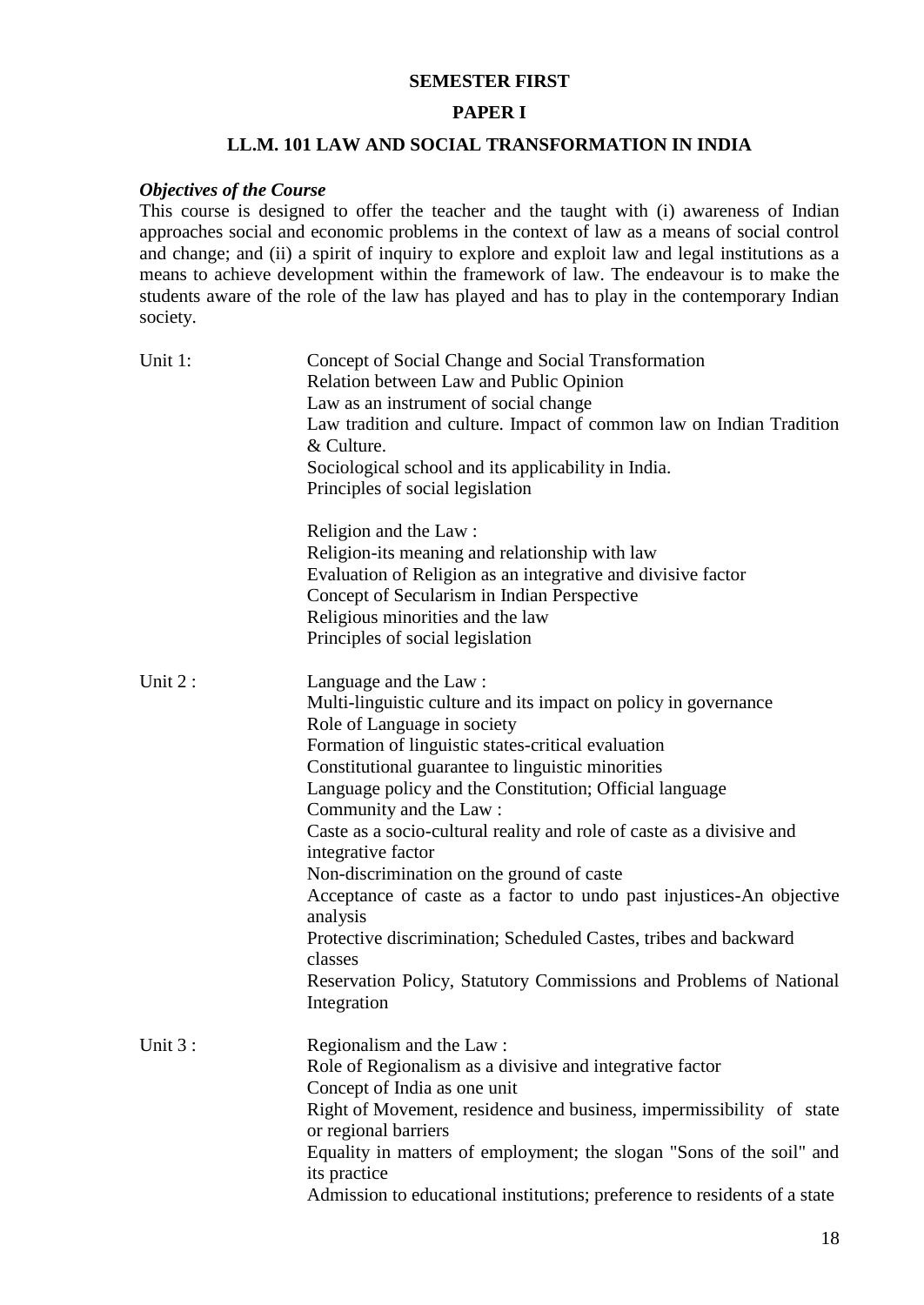|         | Women and the Law:<br>Position and role of women in Indian society<br>Crimes against women<br>Gender injustice and its various forms, causes and remedies<br><b>Women's Commission</b><br>Empowerment of women; Constitutional and other legal provisions |  |  |
|---------|-----------------------------------------------------------------------------------------------------------------------------------------------------------------------------------------------------------------------------------------------------------|--|--|
| Unit 4: | Children and the Law:                                                                                                                                                                                                                                     |  |  |
|         | Child labour                                                                                                                                                                                                                                              |  |  |
|         | Sexual exploitation                                                                                                                                                                                                                                       |  |  |
|         | Adoption, maintenance and related problems                                                                                                                                                                                                                |  |  |
|         | Children and education-a constitutional mandate                                                                                                                                                                                                           |  |  |
|         | Modernisation and the Law:                                                                                                                                                                                                                                |  |  |
|         | Modernisation as a value: Constitutional perspectives                                                                                                                                                                                                     |  |  |
|         | Modernisation of social institutions through law                                                                                                                                                                                                          |  |  |
|         | Reform of family law                                                                                                                                                                                                                                      |  |  |
|         | Agrarian reform-Industrialisation of agriculture                                                                                                                                                                                                          |  |  |
|         | Criminal Law : Plea bargaining; compounding and payment of                                                                                                                                                                                                |  |  |
|         | compensation to victims<br>Civil Law (ADR) Confrontation v. Consensus; mediation and                                                                                                                                                                      |  |  |
|         | conciliation; Lok Adalat                                                                                                                                                                                                                                  |  |  |

#### **SELECT BIBLIOGRAPHY**

Marc Galanter (ed.) : Law and Society in Modern India (1997), Oxford

Robert Lingat : The Classical Law of India (1998), Oxford

U. Baxi : The Crisis of the Indian Legal System (1982). Vikas, New Delhi

U. Bax;(ed.): Law and Poverty Critical Essav (1988)

Tripathy, Bombay

Manushi : A Journal About Women and Society

Duncan Derret : The State, Religion and Law in India (1999) OxfordUniversity Press, New Delhi H.M. Seervai : Constitutional Law in India (1999) Tripathi

D.D. Basu: Shorter Constitution of India (1996), Prentice Hall of India (P) Ltd., New Delhi

Sunil Deshta and Kiran Deshta : Law and Menace of ChiedLabour; (2000) Anmol Publications, Delhi Savitri Gurasekirare : Children, Law and Justice (1997), Sage

Indian Law Institute : Law and Social Change : Indo-American Reflection; (1988). Tripathi, Mumbai. J. B. Kriplani : Gandhi-His Life and Thought 1970, Ministry of Information and Broadcasting, Government of India

M.P. Jain : Outlines of Indian Legal History (I993), Tripathi, Bombay

Aguas, Flavia : Law and Gender Inequality : The Politics of Women's Rights in India (1999), Oxford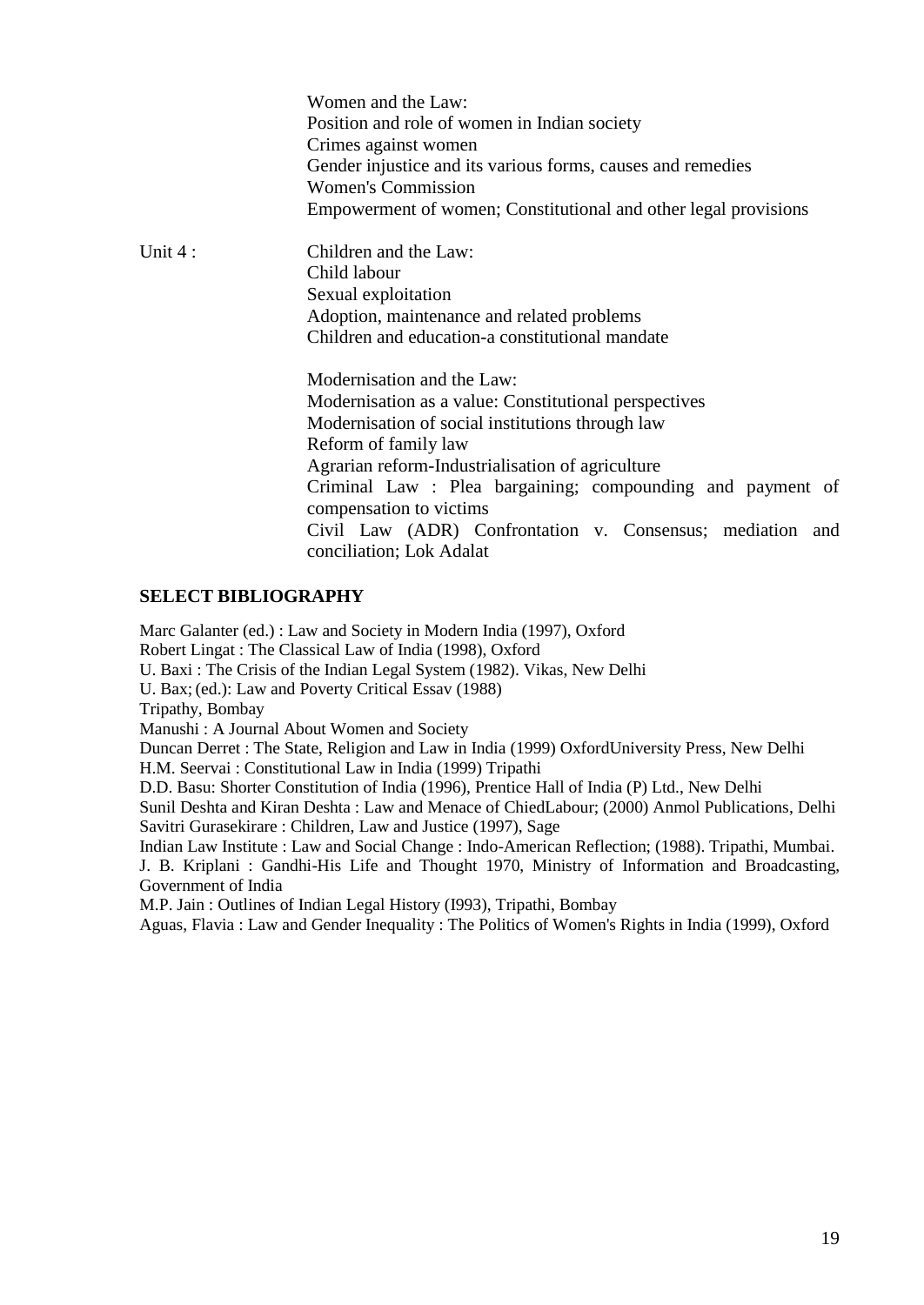#### **PAPER II**

#### **LL.M. 102 INDIAN CONSTITUTIONAL LAW :**

#### **THE NEW CHALLENGES**

#### *Objectives of the Course*

The Constitution, a living document, is said to be always in the making. The judicial process of constitutional interpretation involves a technique of adapting the law to meet changing social mores. Constitution being the fundamental law an insight into its new trends is essential for a meaningful understanding of the legal system and processes. The post-graduate students in law who had the basic knowledge of Indian Constitutional Law at LL.B level, should be exposed to the new challenges and perspectives of constitutional development while they are allowed to choose an area of law specialisation. Obviously, topics under this paper require modification and updating from time to time.

#### Unit 1: Federalism:

 Creation of new states Allocation and share of resources The inter-state disputes on resources Rehabilitation of internally displaced persons and Centre's responsibility Freedom of Trade, Commerce and Intercourse Services under Union Emergency Provisions Federal Comity Special status of certain States, Tribal Areas, Scheduled Areas

#### Unit 2: "State" Meaning and Scope in Modern Perspective

Right to equality: Privatization and its impact on affirmative action Freedom of Press and challenges of new scientific development

- i) Freedom of speech
- ii) Right to strike, hartal and bandh
- iii) Emerging regime of new right and remedies-Right to Education; Right to Information and Right to Privacy, Right to Health
- iv) Reading Directive Principles and Fundamental Duties into Fundamental Rights
- v) Compensatory jurisprudence
- vi) Right to life and liberty and Criminal Jurisprudence
- vii) Commercialisation of education and its impact

| Unit $3:$ | <b>Stresses and Strains of Governance</b>                                              |
|-----------|----------------------------------------------------------------------------------------|
|           | Right of minorities                                                                    |
|           | Secularism and religious fanaticism                                                    |
|           | Separation of powers : stresses and strain<br>Judicial activism and judicial restraint |
|           | PIL : Implementation                                                                   |
|           | Judicial independence                                                                  |
|           |                                                                                        |

Appointment, transfer and removal of judges Accountability : Executive and judiciary Tribunals : Need, Necessity and Constitutionality

Unit 4 : Democratic Process : Nexus of politics with criminals and the business Election : Mechanism and Procedure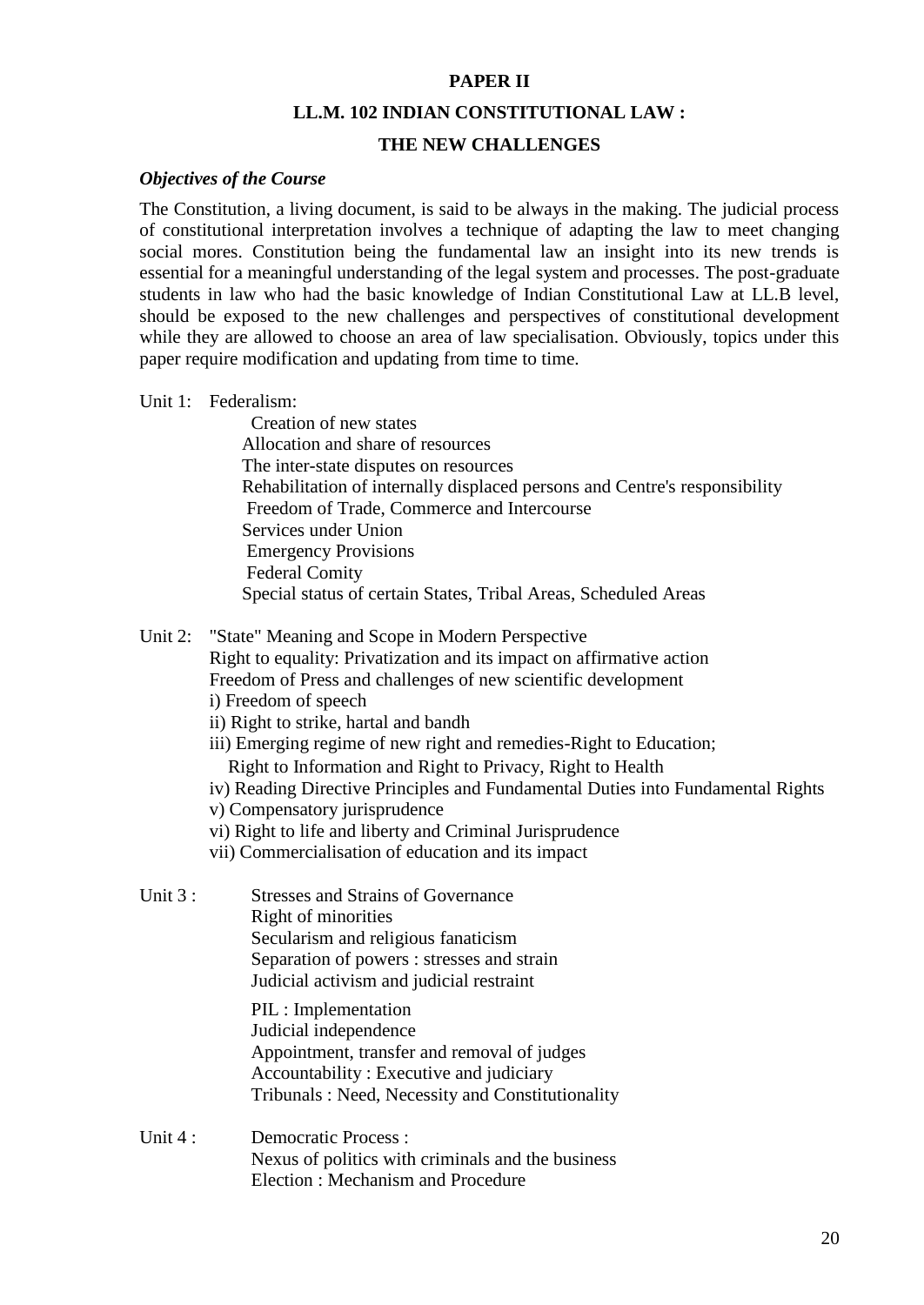Election Commission : Status Electoral Reforms : Accountability, Transparency,

 Coalition Government, stability, durability, corrupt practice Grassroot democracy, Democratic decentralization and local self-government Free and Fair, Election and remedies

#### **SELECT BIBLIOGRAPHY**

No specific bibliography is suggested for this course since the course materials depends upon the latest developments. These developments in the areas specialized in course can be gathered from the recent material such as case law, changes and amendments of laws, critical comments, studies and reports, articles and research papers and lastly contemporary emerging ethos impacting on constitutional values.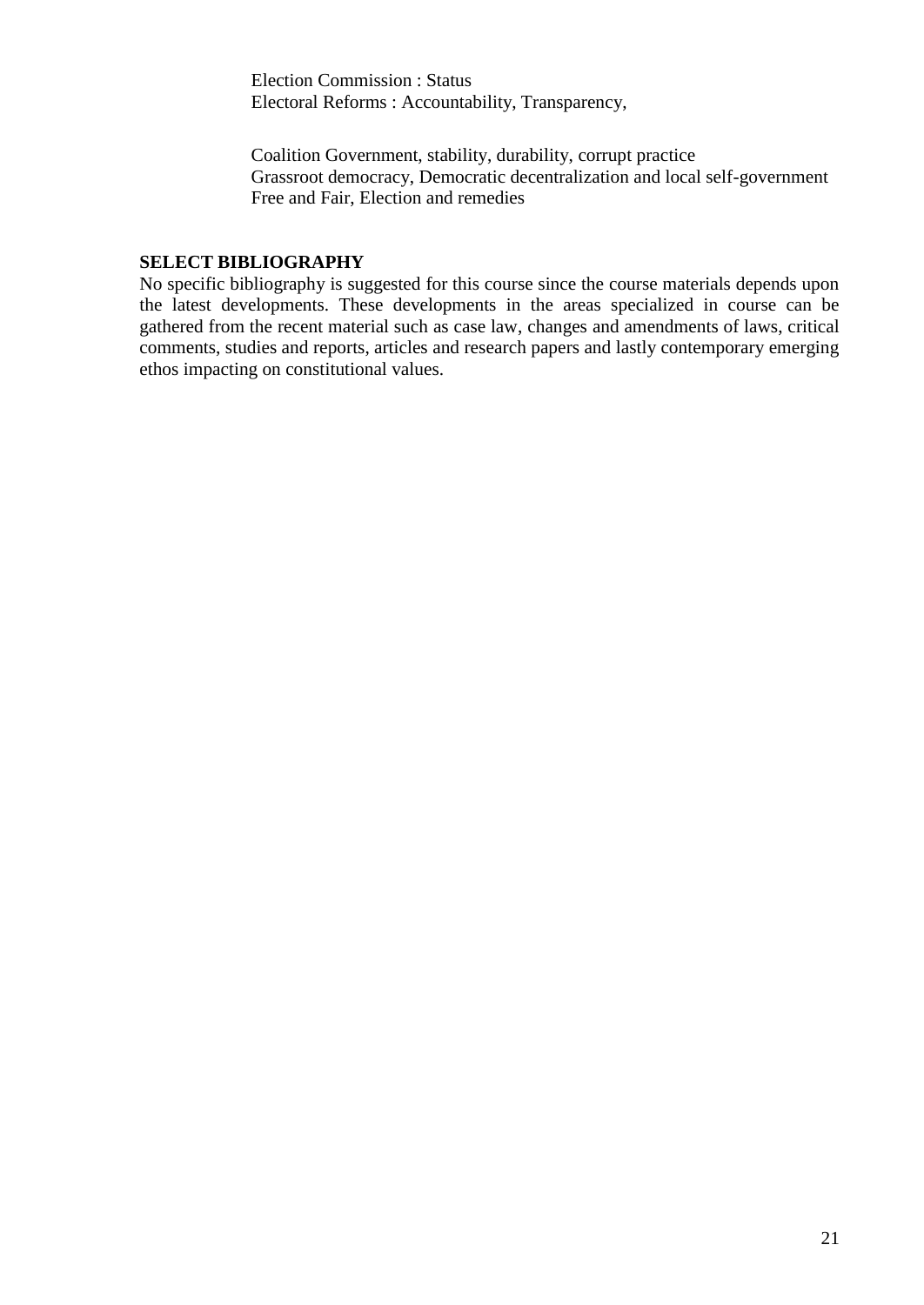#### **PAPER III**

#### **LL.M. 103 LAW, DEVELOPMENT AND DECENTRALIZATION**

*Objectives*: The students of Law at post-graduate level should study and understand the interrelationship of law, development and democratic decentralization of power upto grass root level. The instrumentality of law is a key driver for promoting socio-economic growth in orderly manner of the nation. Students need to be sensitized and their understanding of legal dynamics should be enriched. The benefits of development can best be percolated through the process of decentralization. The people of country must have effective role in the governance. Therefore, this paper will provide the students of LL.M. Part-I an opportunity to study and learn the legal skills, tools and techniques for the alround development of nation. This will help in fostering research also.

The subject is divided into four units:

| Unit1:  | Constitutional mandate for Development and Democratic decentralization.<br>International Trends of Legal processes ensuring development and distribution<br>of power. |  |  |
|---------|-----------------------------------------------------------------------------------------------------------------------------------------------------------------------|--|--|
|         |                                                                                                                                                                       |  |  |
|         |                                                                                                                                                                       |  |  |
|         | Survey of major legislative efforts made towards promotion of developmental<br>jurisprudence.                                                                         |  |  |
|         | Role of Education-Primary, Secondary & Higher Education in promoting<br>developmental goals.                                                                          |  |  |
|         | Policy decisions & legitimate expectations.                                                                                                                           |  |  |
| Unit 2: | Institutional Infrastructure and Development                                                                                                                          |  |  |
|         | <b>Revitalizating Growth and Competitiveness</b>                                                                                                                      |  |  |
|         | <b>Study of Human Development Issues</b>                                                                                                                              |  |  |
|         | Public Private Partnership Model                                                                                                                                      |  |  |
|         | <b>Environment and Development</b>                                                                                                                                    |  |  |

Development and Environmental Issues Development and issues of dislocation, displacement and other Human Rights Sustainable Development and Environment

- Unit 3: Analytical & Critical study of Constitutional Provisions ensuring decentralization of power. Legal Framework at State Level- Panchayat Raj Institution-Law and Practice Empirical study of Panchayat Raj Institution in Rajasthan Role of Public Opinion, Public Participation and Civil Society in Promoting effective decentralization of Power
- Unit 4 : Role of Intellectual Property in Development Corporate Governance The politics of power and constitutional contradictions Need for Labour Reforms Reforms in Taxation

#### **Suggested Readings**:

- 1. Re-emerging India, N.Jadhav, Rajiv Ranjan and SujanHajra The ICFAI Uni. Press. 2005
- 2. Agricultural and Economic Reform: Growth & welfare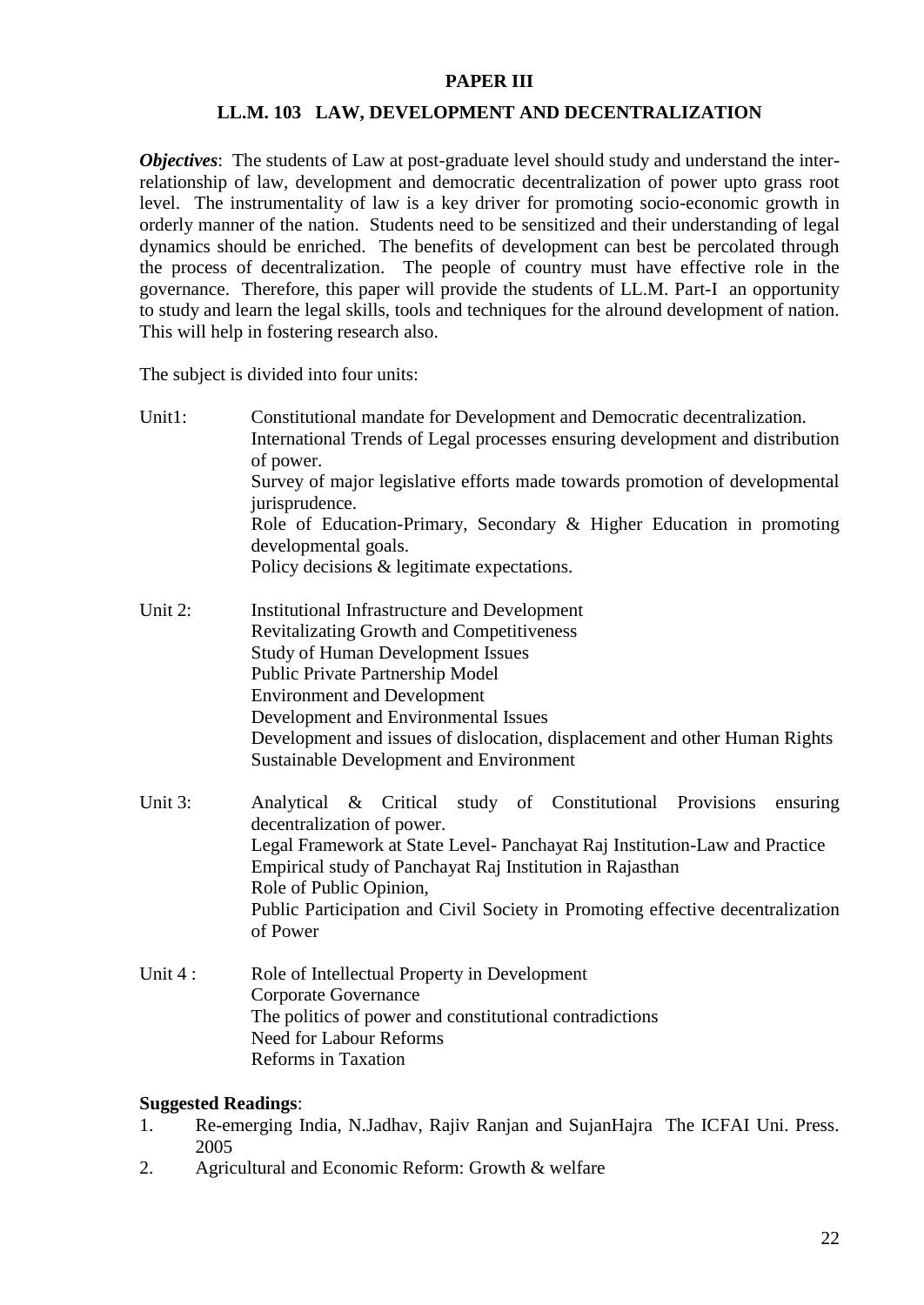- 3. Indian Urbanization and Economic Growth Becker Charles, M. Jeffery Baltimore, Jhon. Hop. Uni. Press.
- 4. Law and Social Transformation, P. IswarBhatt EBC 2009.

## **Journals :**

- 1. Indian Journal of Legal Studies
- 2. GNLU Journal of Law, Development &Politics GNLU
- 3. Indian Journal of International Economic Law NLUSI
- 4. Socio Legal Review NLUSI
- 5. Journal of Indian Law Institute ILI

## **Act, Statute/Reports**

- Constitution of Indian
- Law Relating to Intellectual Property Rights
- Corporate Laws Companies Act
- Labour Laws/Environment Laws/Forest Act, Planning Commission Report/UN MDG.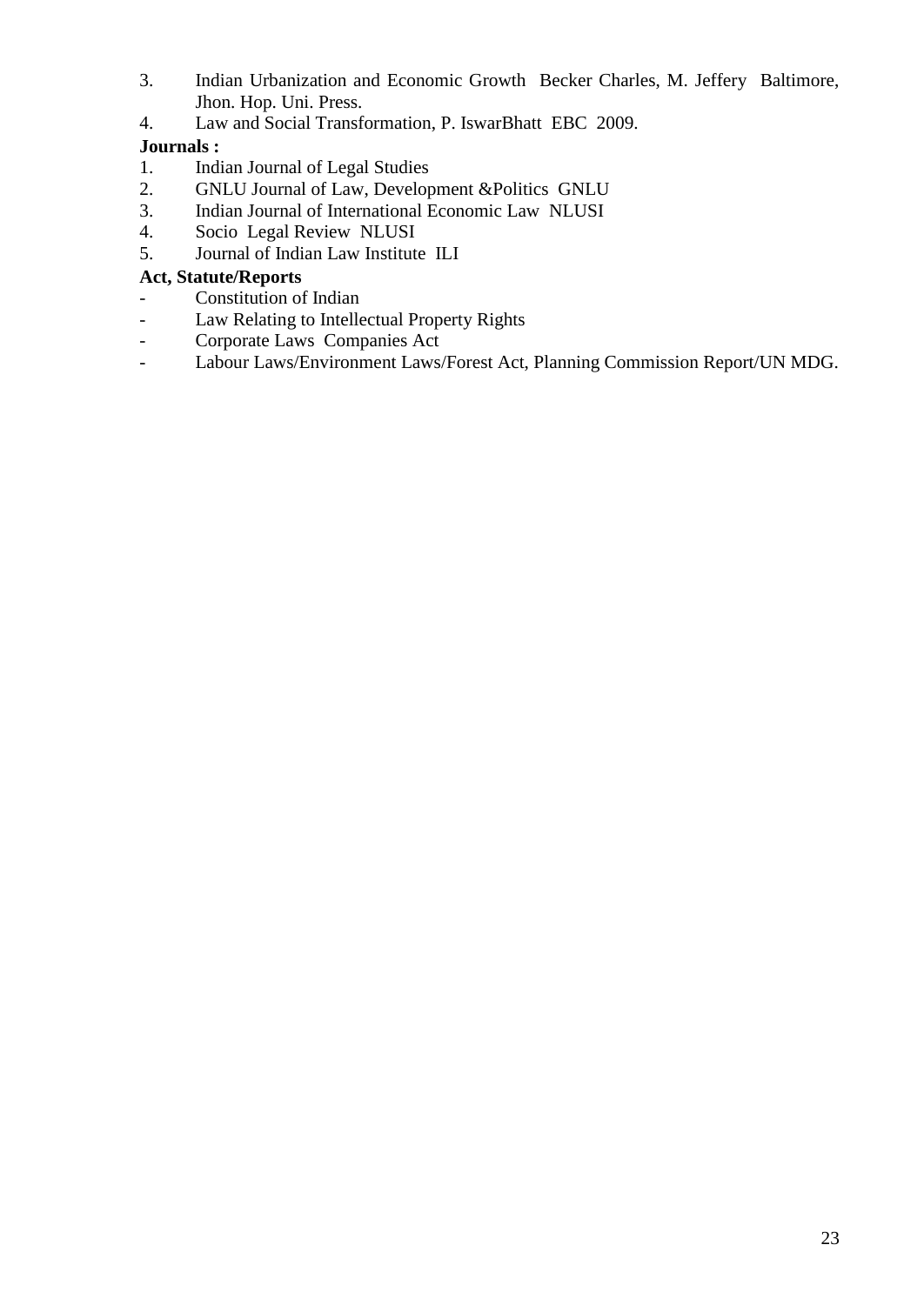# **SKILL COURSE – I**

# **Environmental Law**

| Unit-I   | Environmental Pollution-Meaning, definition and kinds, sources and causes   |
|----------|-----------------------------------------------------------------------------|
|          | of environmental pollution, Effects of environment degradation.             |
| Unit-II  | Civil Law-The Constitutional Law of India-Preamble, Articles 21, 48-A       |
|          | and $51-A(g)$ , The Code of Civil Procedure-Section 9 Order 39, Rule 1 to 5 |
|          | Law relating to nuisance.                                                   |
| Unit-III | The Water (Prevention and Control of Pollution) Act, 1974 The Air           |
|          | (Prevention and Control of Pollution) Act, 1981                             |
| Unit-IV  | The Environment (Protection) Act, 1986                                      |
|          | Aims and Objects; Definition; General Powers of the Central Government      |
|          | Prevention, Control and abatement of Environmental Pollution                |

#### **BOOKS RECOMMENDED**

VR. Krishna Iyer : Environmental Pollution and the Law Lall's Commentaries on Water and Air Pollution Laws Suresh Jain and Vimal Jain : Environmental Laws in India Citizen Report, Published by the Centre for Science and Environment, New Delhi Marudhar Mridul : Public Interest Litigation-A Profile The Water (Prevention and Control of Pollution) Act, 1974. The Air(Prevention and Control of Pollution)Act, 1981 The Environment (Protection)Act, 1986 The Wild Life (Protection) Act, 1972 ThePolice Act, 1861 The Insecticide Act, 1961 The Motor Vehicles Act, 1988 The Income Tax Act, 1961 The Public Liability Insurance Act, 1968 The Forest Conservation Act, 1980 Paras Diwan : Law and Environment ILI Publication Editor Dr. S.N. Jain : Seminar Proceedings of Environment Protection Law Rahimatulla Khan: Law, Science and Environment M.C.J., Kagzi (Editor) : Environmental Pollution and Law, Published by University Studies in Law, Jaipur The Code of Civil Procedure, 1908 The Code of Criminal Procedure, 1973 The Indian Penal Code, 1980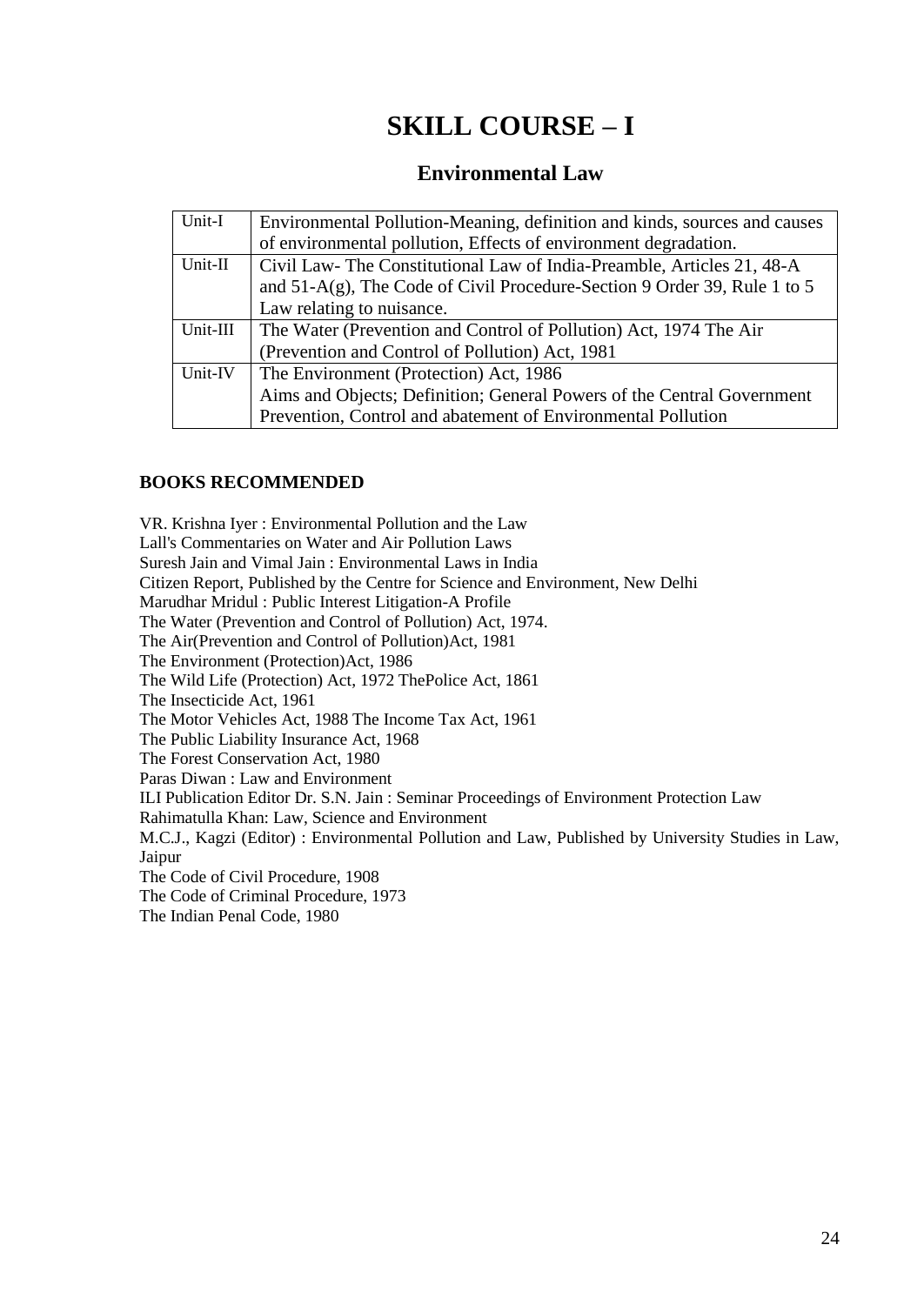# **SEMESTER SECOND PAPER I LL.M. 201 JUDICIAL PROCESS**

#### *Objectives of the Course*

A lawyer, whether academic or professional, is expected to be competent to analyse and evaluate the legal process from a broader juristic perspective. Hence a compulsory paper on Judicial Process is essential in the LL.M. curriculum. The objective of this paper is to study the nature of judicial process as an instrument of social ordering. It is intended to highlight the role of court as policy maker participant in the power process and as an instrument of social change. This paper further intends to expose the intricacies of judicial creativity and the judicial tools and techniques.

Since the ultimate aim of any legal process or system is pursuit of justice, a systematic study of the concept of justice and its various theoretical foundations is required. This paper, therefore, intends to familiarise the students with various theories different aspects and alternative ways of attaining justice.

Unit 1: Nature of Judicial Process :

Judicial process as an instrument of social change Judicial process and creativity in law-common law model, Legal Reasoning and growth of law change and stability The tools and techniques of judicial creativity precedent Legal development and creativity through legal reasoning Legal development and creativity through statutory and codified systems Notions of judicial review Role of judiciary in constitutional adjudication-various theories of judicial role Judicial Behaviour and constitutional adjudication Judicial Process in India: Judicial accountability-Problems and Prospects

Unit 2: Judicial Process in India:

 Indian debate on the role of judges and on the notion of judicial review The "independence" of judiciary "Political" nature of judicial process Development of Human Rights jurisprudence by judiciary Judicial activism and creativity of the Supreme Court-the tools and techniques of creativity Judicial process in pursuit of constitutional goals and values New dimensions of judicial activism Judicial activism and structural challenges Institutional liability of courts scope and limits Judicial Review and Principles of Constitutional Interpretation

Unit 3: The Concept of Justice: Principle of pith and substance Principle of colourable legislation Principle of territorial nexus Principle of severability Principle of prospective overruling Principle of eclipse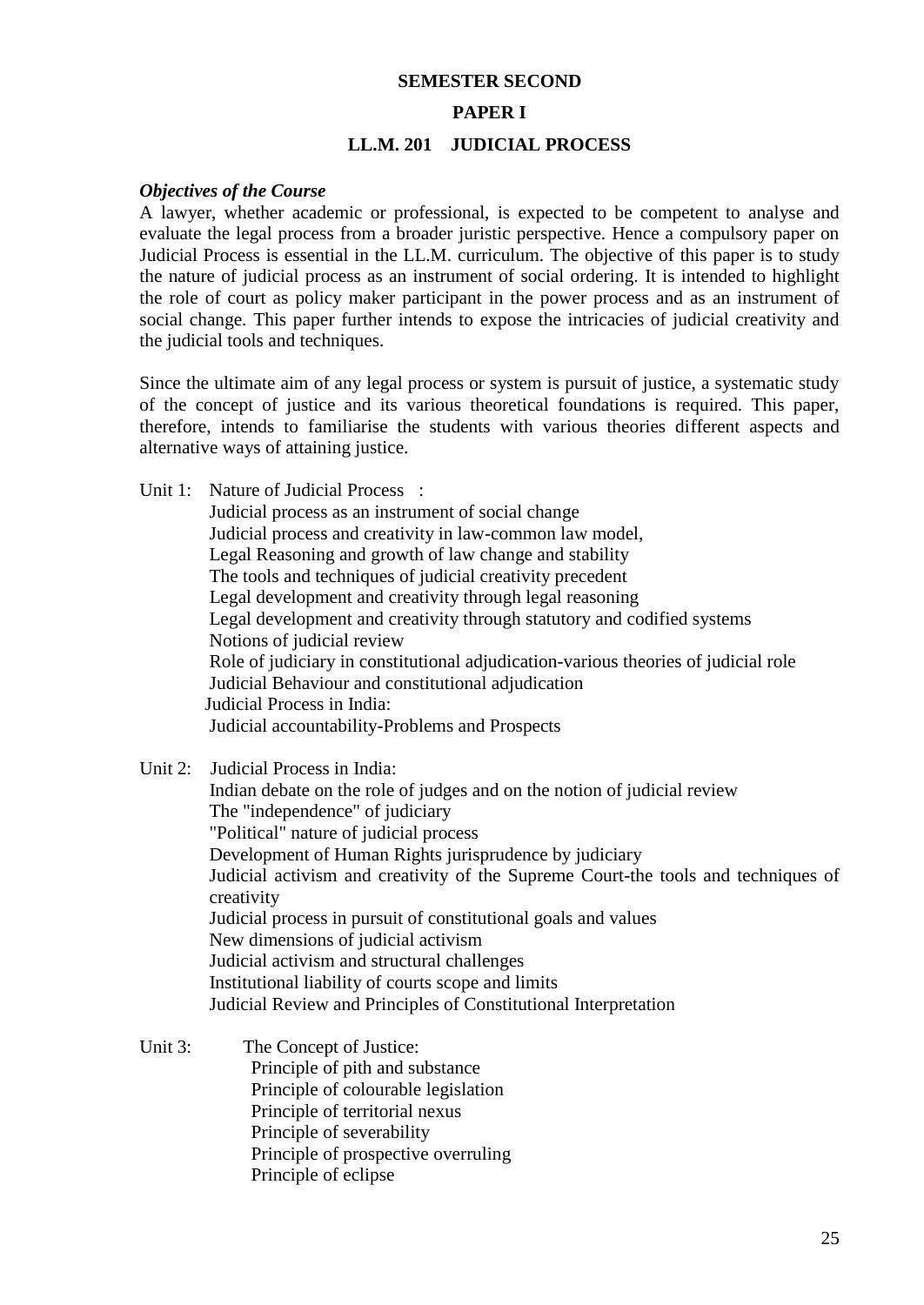Concept of Rights and Justice The concept of justice or Dharma in Indian thought Dharma as the foundation of legal ordering in Indian thought The concept and various theories of justice in the western thought Various theoretical basis of justice : The liberal contractual tradition, The liberal utilitarian tradition The liberal moral tradition

Unit 4 : Relation between Law and Justice : Equivalence Theories-Justice as nothing more than the positive law of the stronger class Dependency theories The independence of justice theories The independence of justice mean's to an end, Relationship of law and justice - The relationship in the context of the Indian Constitutional ordering Judicial process as influenced by theories of justice Analysis of selected cases of Supreme Court where the judicial process can be seen as influenced by theories of justice

### **SELECT BIBLIOGRAPHY**

Julius Store : The Province and Function of Law, Part II, Chs. 1-8-16 (2000), Universal, New Delhi

Cardozo : The Nature of Judicial Process (1995), Universal, New Delhi

Henry J. Abraham : The Judicial Process (1998), Oxford

J.Stone : Precedent and the Law : Dynamics of Common Law Growth (1985), Butterworths W. Friedmann : Legal Theory (1960), Stevens, London

Bodenheimer : Jurisprudence - The Philosophy and Method of the Law (1997), Universal, Delhi

J. Stone : Legal System and Lawyer's Reasoning (1999), Universal, Delhi

U. Baxi : The Indian Supreme Court and Politics (1980), Eastern, Lucknow

Rajeev Dhavan : The Supreme Court of India - A Socio-Legal Critique of its Juristic Techniques (1977), Tripathi, Bombay

John Rawls : A Theory of Justice (2000), Universal, Delhi

Edward, H. Levi : An Introduction to Legal Reasoning (1970), University of Chicago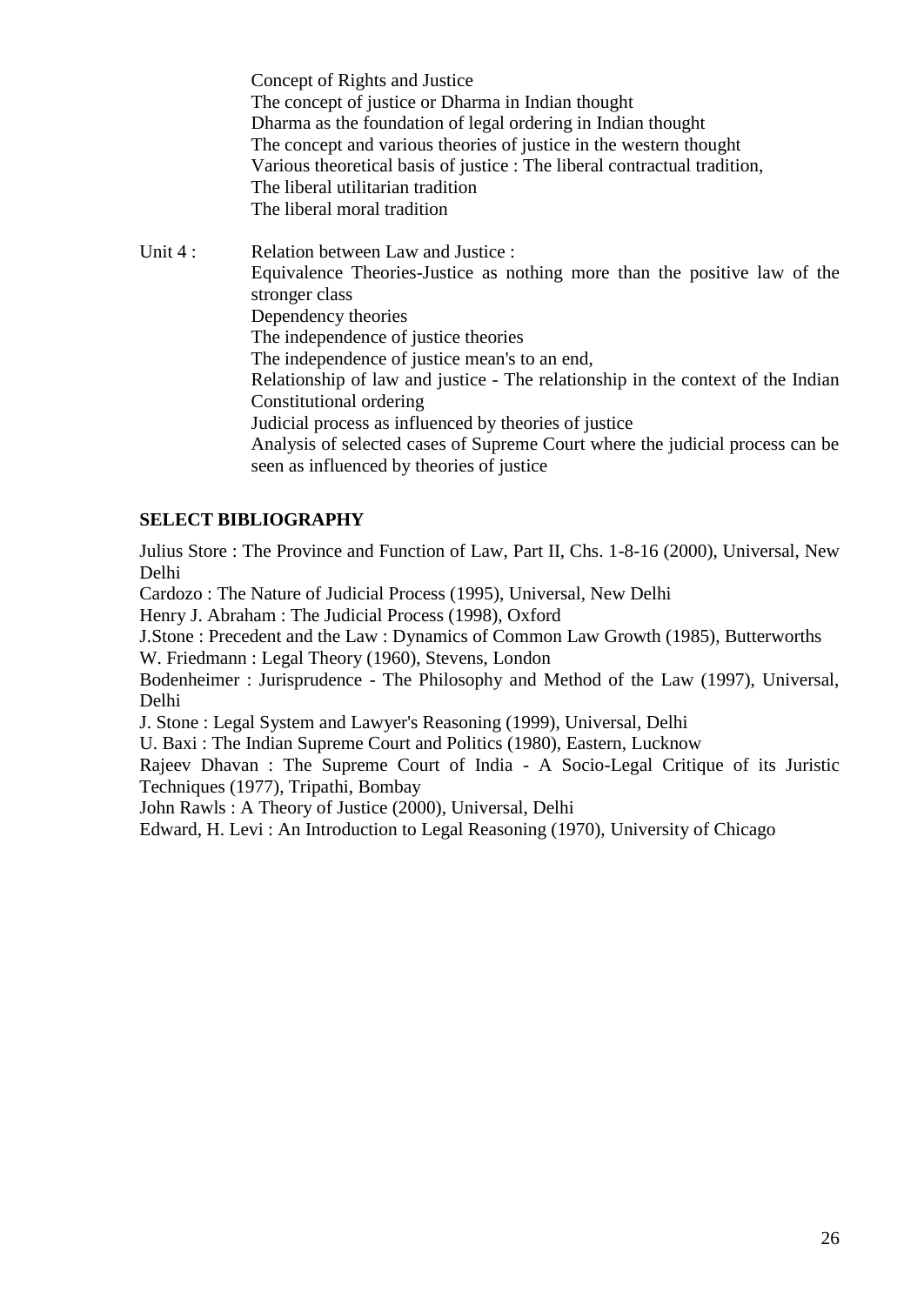# **PAPER II LL.M. 202 LEGAL EDUCATION AND RESEARCH METHODOLOGY**

#### *Objectives of the Course*

A Post-graduate student of Law should get an insight into the objectives of legal education. He should have an exposure to programmes like organization of seminars, publication of Law Journals and holding of legal aid clinics

Law is taught in different ways in different countries. The LL.M. course, being intended also to produce lawyers with better competence and expertise, it is imperative that the student should familiarise himself along with the different systems of legal education. The lecture method both at LL.B. level and LL.M. level has many demerits. The existing lacunae can be eliminated by following other methods of learning such as case methods, problem method. discussion method, seminar method and a combination of all these methods.

The student has to be exposed to those methods so as to develop his skills.

Growth of legal science in India depends on the nature and career of legal research. The syllabus is also designed to develop skills in research and writing in a systematic manner.

| Unit 1:   | Objectives of Legal Education<br>Lecture Method of Teaching-Merits and demerits<br>The problem method<br>Discussion method and its suitability at postgraduate level teaching<br>The seminar method of teaching<br>Examination system and problems in evaluation -external and internal<br>assessment                                                               |
|-----------|---------------------------------------------------------------------------------------------------------------------------------------------------------------------------------------------------------------------------------------------------------------------------------------------------------------------------------------------------------------------|
|           | Student participation in, law school programmes, Organization of seminars,<br>publication of journal and assessment of teachers<br>Clinical legal education-legal aid, legal literacy, legal survey and law reform                                                                                                                                                  |
| Unit $2:$ | Research Method:<br>Socio Legal Research<br>Doctrinal and non-doctrinal<br>Relevance of empirical research<br>Induction and deduction                                                                                                                                                                                                                               |
|           | Identification of problem of research what is a research problem<br>Survey of available literature and preparation of bibliography<br>Legislative materials including subordinate legislation,<br>Notification and policy statements                                                                                                                                |
| Unit 3:   | Decisional materials including foreign decisions; methods of discovering the<br>"rule of the case"<br>Juristic writings-a survey of juristic literature it relevance in selection of<br>problems in India and foreign periodicals<br>Compilation of list of reports or special studies conducted relevant to the<br>problems<br>Formulation of the Research problem |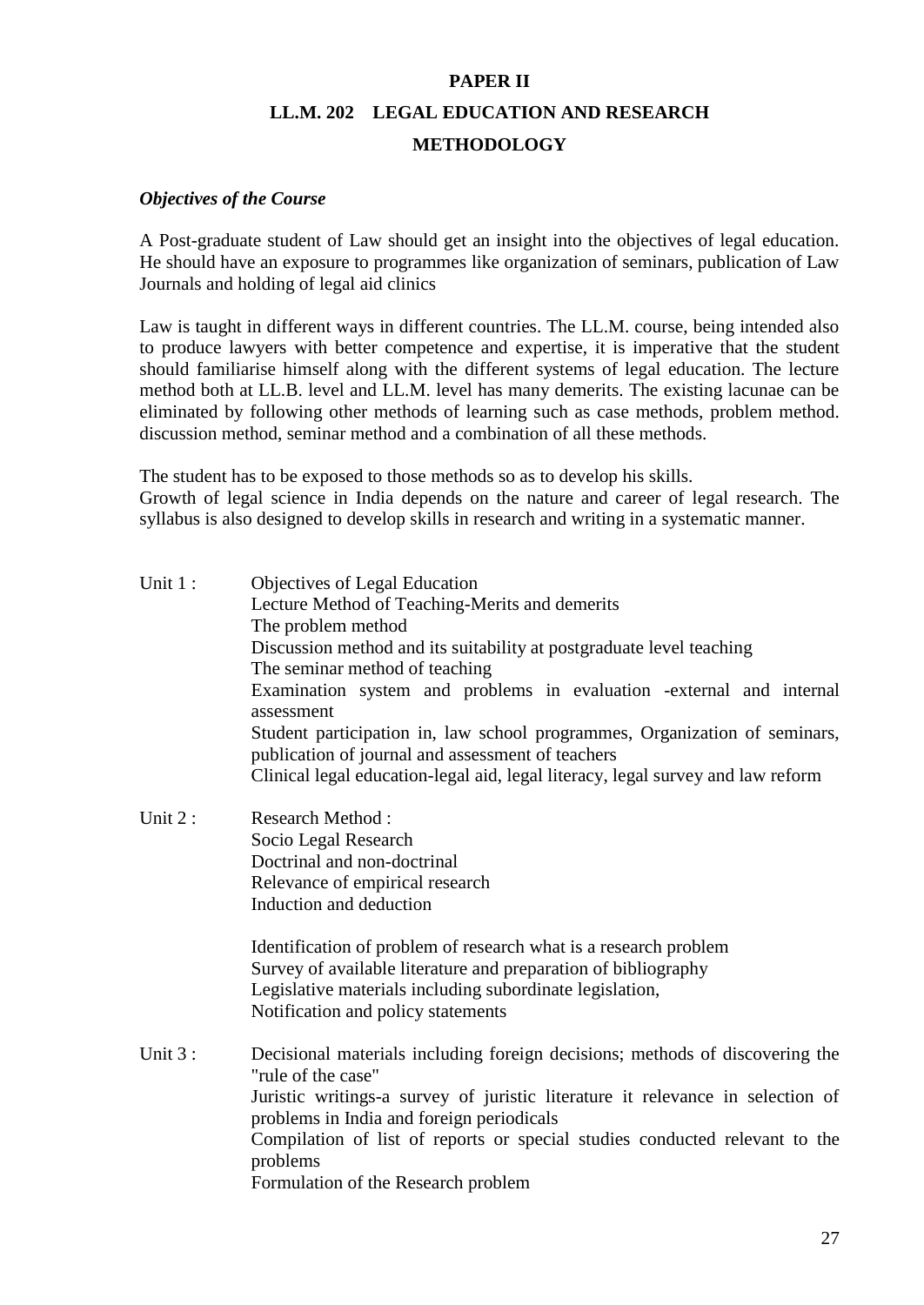Devising tools and techniques for collection of data Methods for the collection of statutory and case material and juristic literature Use of historical and comparative research material Use of observation studies Use of questionnaires/interview Use of case studies Sampling procedures. design of sample, types of sampling to be adopted Use of scaling techniques

Unit 4 : Jurimetrics

Computerized Research-A study of legal research programmes such as Lexis and West law coding Classification and Tabulation of data Use of cards for data collection. Rules for tabulation, Explanation of tabulated data Analysis of data-Qualitative and Quantitative Report writing

#### **SELECT BIBLIOGRAPHY**

High Brayai, NegelDunean and Richard Crimes : Clinical Legal Education : Active Learning in, your LawSchool (1998), Blackstone Press Ltd., London

S.K. Agarwal (ed.) : Legal Education in India (1993), Tripathi, Bombay

N.P. Madhava Menun (ed.) : A Handbook of Clinical Legal Education (1998). Eastern Book Company. Lucknow

M.O. Price, H. Bitner and Bysicqicz : Effective Legal Research (1978)

Pauline V. Young : Scientific Social Survey and Research (1962)

William, J. Grade and Paul, K. Hatt : Methods in Social Research, McGraw Hill Book Company, London

H.M. Hymae : Interviewing in Social Research (1965)

Payne : The Art of Asking Questions (1965)

Erwin, C., Surrcncy, B. Field, J. Crea : A Guide to Legal Research

Morris, L. Cohan : Legal Research in Nutshell (1996), West Publishing Company

Harvard Law Review Association : Uniform System of Citations

1L1 Publication : Legal Research and Methodology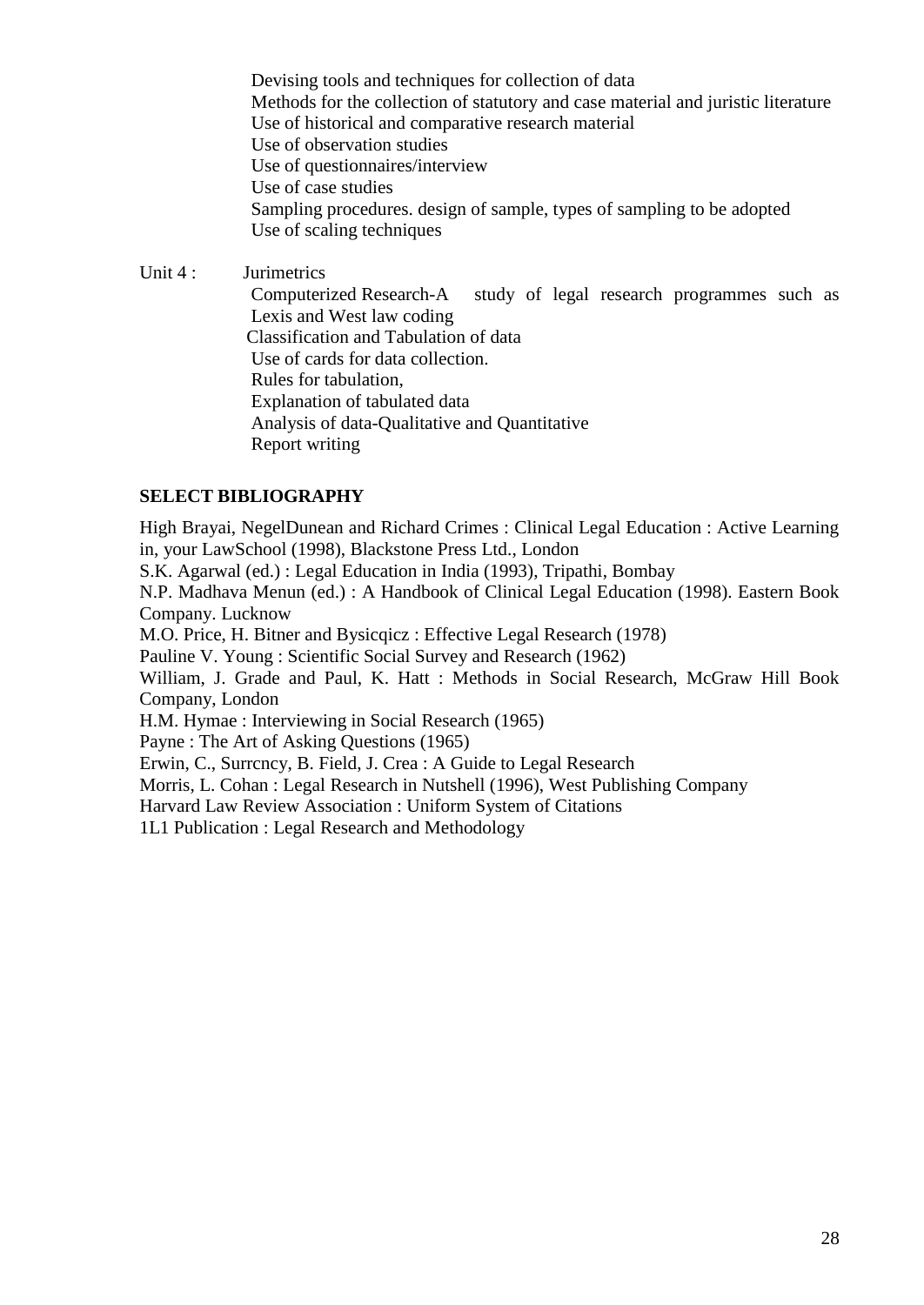# **LL.M. 203 PRINCIPLES OF LEGISLATION AND INTERPRETATION OF STUTUTES**

### *Objectives of the Course*

#### Unit 1 : Principles of Legislation

Law-making – the legislature, executive and the judiciary Principle of utility, Relevance of John Rawls and Robert Nozick- Individual interest to community interest, Operation of these principles upon legislation, and Distinction between morals and legislation. Interpretation of Statutes : Meaning of the term 'statues', Commencement, Operation and repeal of statutes, and purpose of interpretation of statutes.

#### Unit 2 : Construction of Fiscal Statutes

- (i) Strict construction of taxing statutes
- (ii) General Principles of Strict Construction
- (iii) Illustrative Cases

Evasion of Statutes Remedial and Penal Statutes

- (i) Remedial and Penal Statutes Distinction
- (ii) Liberal Construction of Remedial Statutes
	- (a) General Principles
	- (b) Illustrative Cases
- (iii) Strict Construction of Penal Statutes
	- (a) General Principles
	- (b) Illustrative cases
	- (c) Welfare Legislation & statutes
- Unit 3:Maxims of Statutory Interpretation

*Delegatus non protest delegare*, *Expressio unius est exclusio alterius*, *Generalia speacialibus non derogant*, *In pari delicto potior est econditio possidentis*, *Ut res magis valeat quam pareat*, *Expressum facit cessare tacitum, In bonam partem*. Interpretation with reference to the subject matter and purpose . Restrictive and beneficial construction, Taxing statutes, Penal statutes, Welfare legislation.

Unit 4: Interpretation with reference to the subject matter and purpose

Interpretation of substantive and adjective statues

Interpretation of directory and mandatory provisions,

Interpretation of enabling statutes, Interpretation of codifying and consolidating statutes, Interpretation of statutes conferring rights, Interpretation of statutes conferring powers.

Principles of Constitutional Interpretation

Harmonious Construction, Doctrine of pith and substance, Colourable legislation, Ancillary powers, "Occupied Field" Residuary power, Doctrine of repugnancy.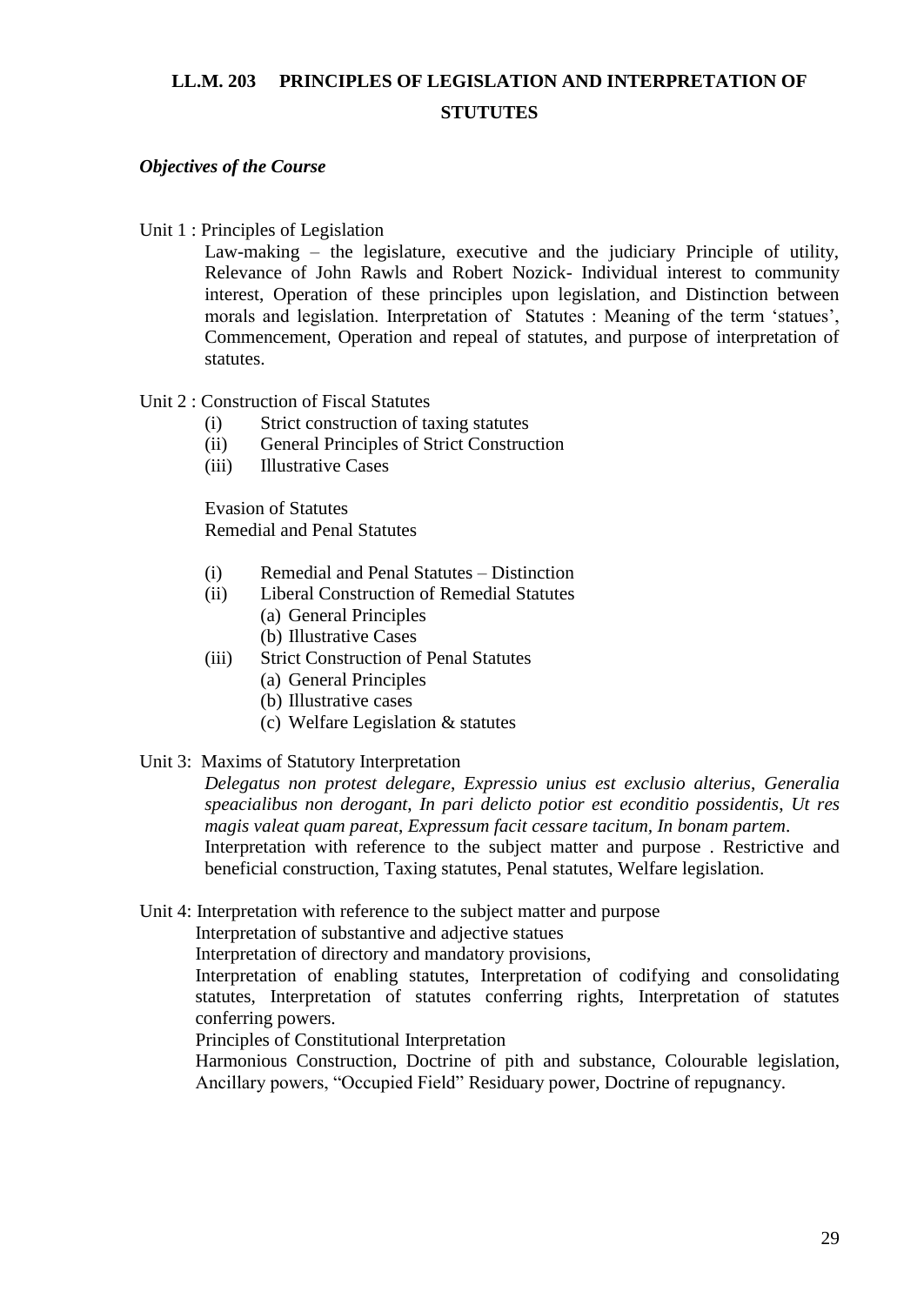#### **PAPER-IV**

Skill Course-II - Legal Aid, Para Legal Services and Public Interest Litigation

| Unit-I   | Legal Aid – Meaning, Nature, Scope and Development, Legal Aid and                   |
|----------|-------------------------------------------------------------------------------------|
|          | Constitution of India                                                               |
| Unit-II  | Legal services Authorities Act – objections, establishment of Authorities and their |
|          | powers, Eligibility for Legal Aid                                                   |
| Unit-III | Legal Aid to accused at State expenses (303-304 of the Cr.P.C.)                     |
|          | Public Interest Litigation - Meaning, Scope, Necessity                              |
| Unit-IV  | Locus-standi, Lok Adalats and their working opart Legal Counselling, Meaning,       |
|          | Necessity, Scope, Training for Para-Legal Services                                  |

#### **BOOKS RECOMMENDED:**

Constitution of India : J.N. Pandey

Legal Services Authority Act, 1987

Bare Act of Constitution of India as amended upto date

Shukla, VN. : Constitution of India

Jain, M.P. : Constitutional Law of India

Basu, D.D. : Introduction to the Constitution of India

Dr. N.V. Paranjape : Public Interest Litigation, Legal Aid & Services, Lok-Adalats& Para Legal Services.

Dr. Chandan Bala: Lead Aid, Pubic Interest Litigation & Para legal Services

Dr. S.S. Sharma : Legal Services, Public Interest Litigations & Para-Legal Services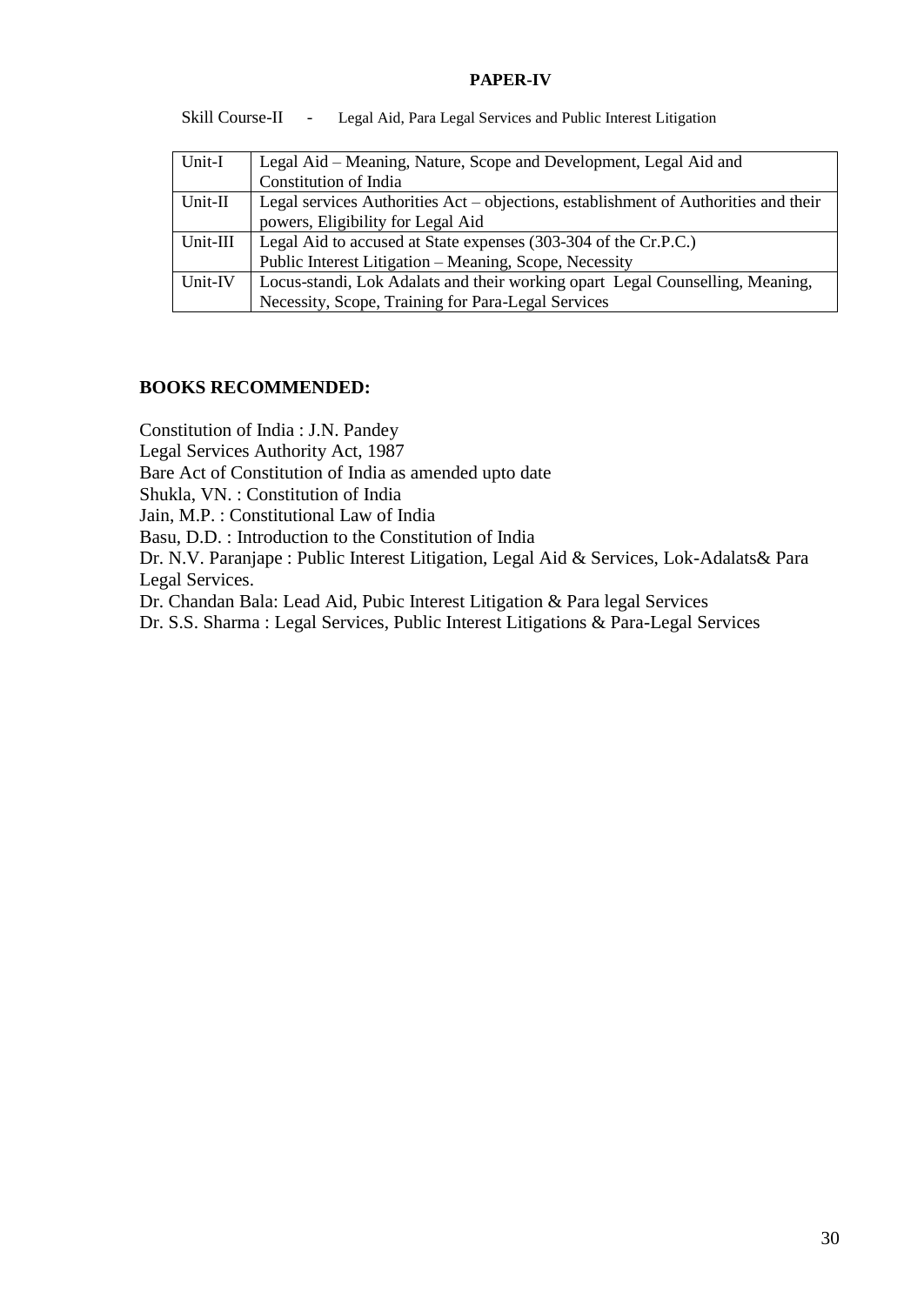# **SEMESTER - III**

### **GROUP A - BUSINESS LAW**

## **LL.M. 301B : LAW OF INDUSTRIAL AND INTELLECTUAL**

#### **PROPERTY**

- Unit 1 : Nature of Intellectual Property Rights (IPR) and need for their protection, IPR and International perspectives, salient international conventions and treaties on IPR. Role of WIPO in promotion of IPR, WTO-TRIPS as global binding charter of IPR and its impact on national legislation, Dispute Settlement System in WTO.
- Unit 2 : Copyright, Nature and scope of copyright. Term of copyright, computer softwarespecial position under copyright law and patent law, copy right societies, infringement of copyright and remedies thereof. International copyright order, Trademark, service mark and Internet Domain Name, Registration of trademark, Infringement and passing off action in trade mark, Intellectual Property Appellate Board, Geographical indications and their registration.
- Unit 3 : Patent, Patentable and non patentable inventions, procedure for obtaining patent, compulsory license, emerging issues in patent such as patent in the field of biotechnology, life form, human genome, infringement of patent and remedies thereof. Patent Cooperation Treaty (PCT). Protection of plant varieties, and farmers' right. UPOV convention, principle of

benefit sharing.

Unit 4 : Intellectual Property and Human Rights, Protection of the rights of indigenous people, protection of human rights of impoverished masses, IPR protection and its impact on right to food security and public health, Environmental protection. Protection of Bio-diversity and Traditional Knowledge-economic, social, cultural and ethical dimensions.

### **Important Acts**

- 1. Patents Act, 1970 (As amended)
- 2. Protection of Plant Varieties and Farmer's Right Act, 2001 (As amended)
- 3. Geographical Indications of Good (Registration and Protection) Act, 1999 (As amended)
- 4. Biological Diversity Act, 2002 (As amended)

#### **Suggested Readings**

Intellectual Property and International Trade (1998), Kluwer Patent Cooperation treaty Hand Book (1998), Sweet and Maxwell Christopher Wadlow : The Law of Passing Off (1998). Sweet and Maxwell.

W.R. Cornish : Intellectual Property Law (1999), Sweet and Maxwell.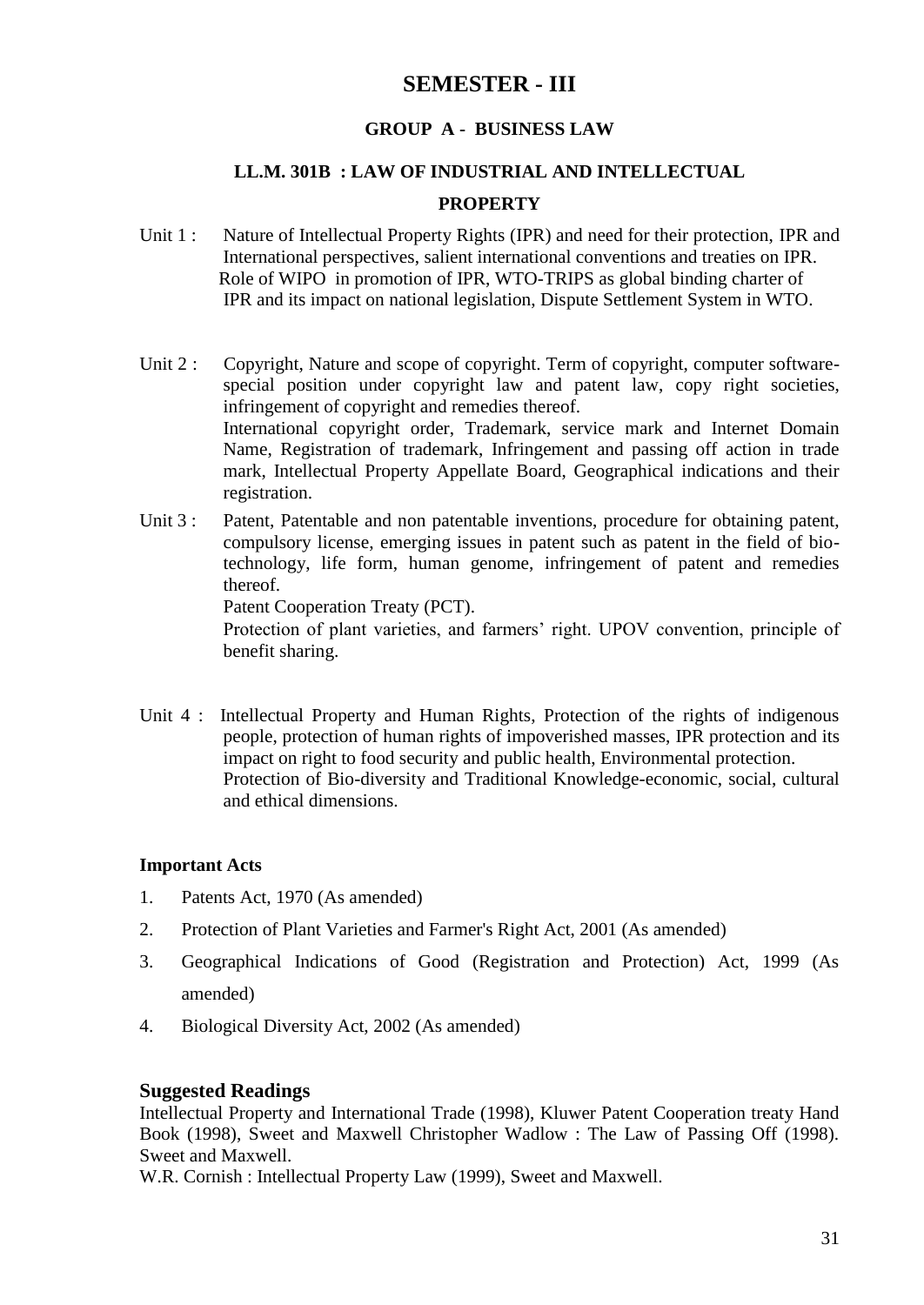ElizabathVerke : Law of Patents (2005) Eastern Book Company, Lucknow.

S.K. Verma and Raman Mittal (Ed.) - Intellectual Property Right : A Global Vision (2006) Indian Law Institute Publication, New Delhi.

Shiv Sahai Singh (Ed.)- The Law of Intellectual Property Right. (2004) Deep and Deep Publication, New Delhi.

Shahid Khan and RagunathMashelkar : Intellectual Property and Competitive Strategies in the 21st Century, (2006), Kluwer Law International.

P.S. Narayan : Intellectual Property Law in India. (2006) Gogia Law Agency, Hyderabad.

## **Important Acts**

- 1. Copy Rights Act, 1970 (As amended)
- 2. Trade Marks Act, 1999 (As amended)
- 3. Patents Act, 1970 (As amended)

# **SELECT BIBLIOGRAPHY**

Intellectual Property and International Trade (1998), Kluwer Patent Cooperation treaty Hand Book (1998), Sweet and Maxwell Christopher Wadlow : The Law of Passing Off (1998). Sweet and Maxwell.

W.R. Cornish : Intellectual Property Law (1999), Sweet and Maxwell.

ElizabathVerke : Law of Patents (2005) Eastern Book Company, Lucknow.

S.K. Verma and Raman Mittal (Ed.) - Intellectual Property Right : A Global Vision (2006) Indian Law Destitution publication, New Delhi.

Shiv Sahai Singh (Ed.)- The Law of Intellectual Property Right. (2004) Deep and Deep Publication, New Delhi.

Shahid Khan and RagunathMashelkar : Intellectual Property and Competitive Strategies in the 21st Century, (2006), Kluwer Law International.

P.S. Narayan : Intellectual Property Law in India. (2006) Gogia Law Agency, Hyderabad.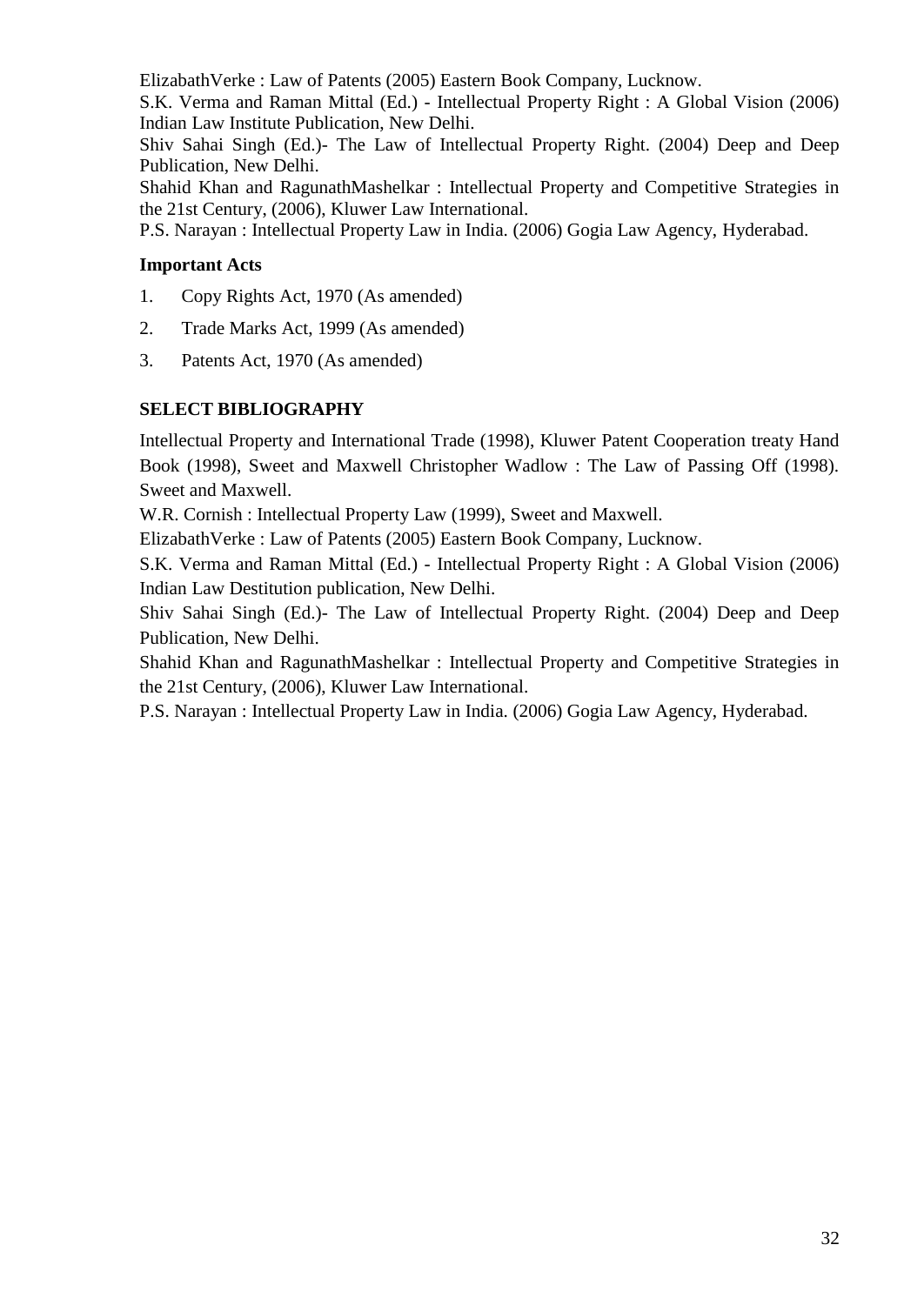#### **LL.M. 302B : LEGAL REGULATION OF ECONOMIC ENTERPRISES**

- Unit 1 : The new economic policy-Industrial Policy-old and new. Its legal framework. Public Sector, Private Sector, Joint Sector-Globalisation, Liberalisation: Meaning, dimensions, implications and impact of globalization.
- Unit 2 : Depository System Definition and Meaning-Objectives, Depository in international market. GDR, ADR, FCCB. Depository system in India-Its Legal Frame Work. Dematerialization of Securities.

Unit 3 : Regulatory Authorities Telecom/Broadcasting Regulatory Authority, Industrialization and Environmental Regulation: Environment Clearance Environment Audit Environment Impact Assessment Public Liability Insurance Act Sustainable Development, New Dimensions of Environ-mental protection, role of the Judiciary. Competition Commission

Unit 4 : Investment Scheme for NRI : portfolio investments for NRI, purchase and sale of shares/convertible debentures or other securities on Non-repatriation basis. Foreign Institutional Investment. Foreign Direct Investment, Joint Venture and Transfer of Technology FEMA.

### **SELECT BIBLIOGRAPHY**

S. Aswani Kumar: The Law of Indian Trade Mark: (2041), Commercial Law House, Delhi-

Industrial Policy Resolution-, of 1948, 1956. 1991 Industrial Licensing Policy 1970. 1975

Industrial Policy Statements; 1973. 1977, 1980

Reports of Committees on Public : undertakings of Parliament

Industries (Development and Regulation) Act, 1951

U.Baxi& A. Dhanda : Valiant Victims and Lethal Litigation : The Bhopal Case (1989)

Indian Law Institute, Law of International Trade Transaction (1973)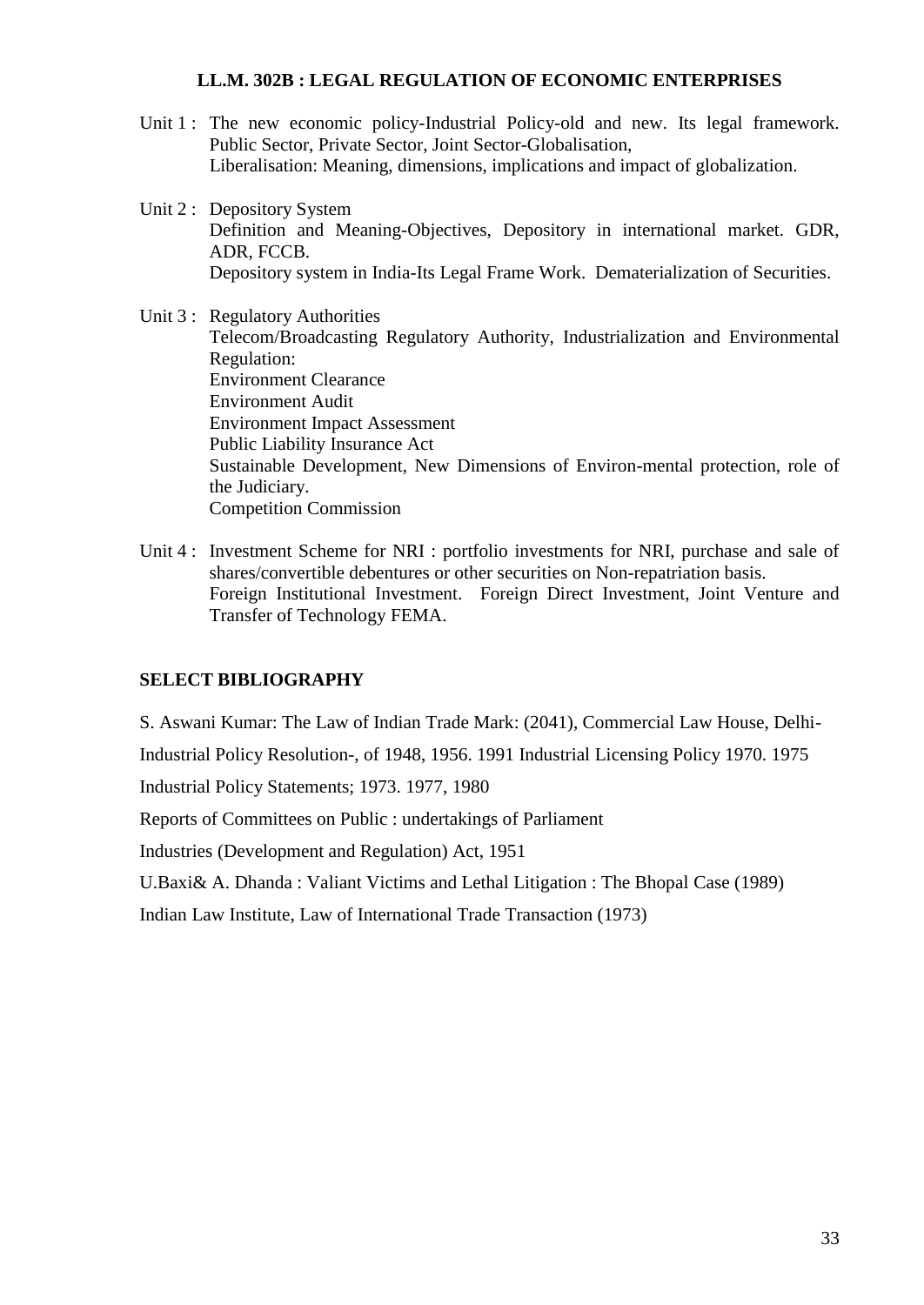#### **LL.M. 303B: LAW OF EXPORT IMPORT REGULATION**

- Unit 1 : Basic Need of Export and Import Trade, Theories of International Trade, Free Trade, Protection Principles. WTO & GATT. Dispute Settlement Mechanism Trade Policy Review Mechanism-Anti Dumping Subsidies and Countervailing Duties.
- Unit 2: Control of Export and Import in India, The Foreign Trade Regulation Act, 1992-Exim policy, Pre-Liberalization and Post Liberalization Era in Trade, Power of the Central Govt. to control foreign trade. Appointment and powers of Director General of Foreign Trade. powers of the Reserve Bank of India to control foreign trade, Export promotion councils, Export oriented units and Export processing zones.
- Unit 3 : Non Tariff Barriers, Export Import Bank of India, Export Credit Guarantee Corporation of India Limited Promotion of Foreign trade, agricultural products, textile and cloths.
- Unit 4 : The custom Act, 1962 : Prohibition on importation and exportation of goods. The Conservation of Foreign Exchange and Preventions of Smuggling Activities Act-control of smuggling activities in export and import trade.

### **SELECT BIBLIOGRAPHY**

Government of India. Handbook of Import Export Procedures Government of India Import

and Export Policy (1997-2002)

Foreign Trade Development and Regulation Act 1992 and Rules Foreign Exchange Management Act 1999

Customs Manual (Latest edition)

Final Treaty of GATT, 1994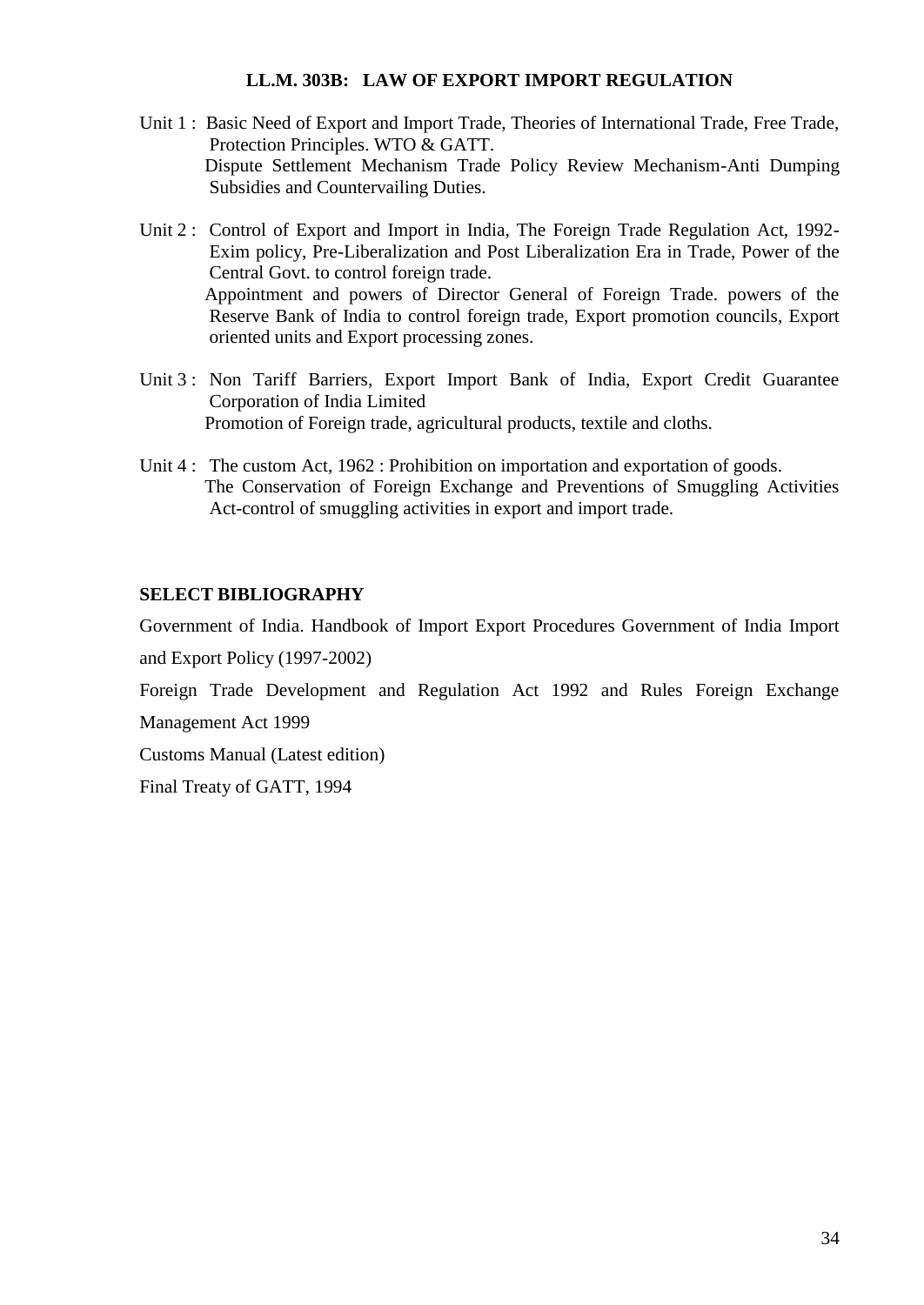#### **LL.M. 304B : DISSERTATION/THESIS (DOCTRINAL) & VIVA - VOCE**

| Dissertation/Thesis (Doctrinal)                               | $\therefore$ 30 Marks (CCA)                                                                                   |
|---------------------------------------------------------------|---------------------------------------------------------------------------------------------------------------|
| Evaluation of Dissertation/Thesis and : 70 Marks<br>Viva Voce | (50 Marks for evaluation of<br>Dissertation/Thesis<br>(Doctrinal) and 20 Marks for<br>Viva Voce Examination.) |

The topic for preparation of dissertation will be allotted to the students by their supervisors. Viva voce will be conducted by two examiners appointed by the Head of the Department. First examiner will be appointed from among the teachers, who is not related to the University (excluding retired teachers) or affiliated colleges and second examiner will be appointed from among the regular faculty members of the Faculty of Law for affiliated colleges and Faculty of Law both.

|          | <b>Administrative Law</b><br>Skill Course-III -                          |
|----------|--------------------------------------------------------------------------|
| Unit-I   | Definition, Nature, Scope, Rule of Law, Separation of powers, sources of |
|          | Administrative Law                                                       |
|          |                                                                          |
| Unit-II  | Delegated Legislation, Nature, Scope, Forums, Necessity, subdelegation   |
| Unit-III | Principles of Natural Justice and their Control, Doctrine of Bias, Audi  |
|          | Alteram Partem, Right to Consult, Reasoned Decision                      |
| Unit-IV  | Judicial Control of Administrative Action : Habeas Corpus, Mandamus,     |
|          | Certiorari, Prohibition and QuoWarranto writs.                           |

#### **BOOKS RECOMMENDED**

Joshi, K.C. : Administrative Law Kagzi& Jain, M.C. : The Administrative Law Massey : Administrative Law Jain &Jain : Administrative Law Kesari, U.P.D. : Administrative Law . केसरी यू.पी.डी. : प्रशासनिक विधि जोशी के.सी. : प्रशासनिक विधि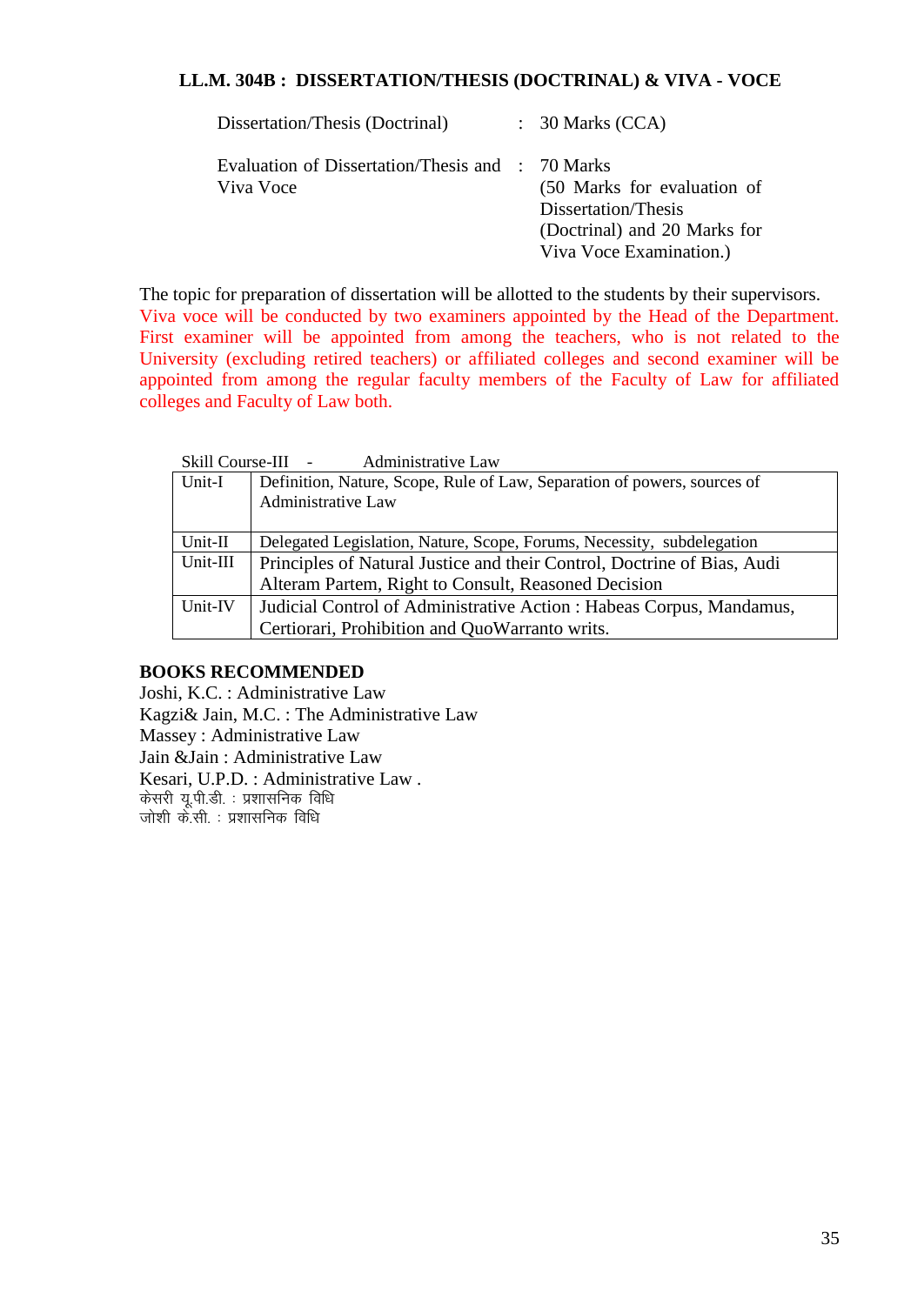#### **GROUP B :**

#### **HUMAN RIGHTS**

#### **LL.M. 301 H : CONCEPT AND DEVELOPMENT OF HUMAN RIGHTS**

Unit 1 : Human Rights: Jurisprudence of Human Rights Concept of 'Right' and 'Duty'. Jural relationship, and Problem in International Law of Rights without Remedy. Meaning and Diversifications o fHuman Rights : Meaning derived from Scope: How to determine which human rights are Important General or Universal?

Unit 2 : Justificatory Theories Theology: Natural Law and Natural Rights: Positivist Theory : Marxist Theory : Utilitarian Theory: Sociological Process : Contribution of Modern Theories of Human Rights in shaping the concept: Modern Approaches: Priori Approach. Universal Perspectives Approach. Ideal Observer Approach. Rational Contract Approach. Revived natural Rights Theory:

- Unit 3 : Theories based on Distributive Justice: Rawls theory on Social Justice. Ackerman's theory of Egalitarianism pursued. Cahn's approach of identifying injustice. Theories based on Autonomy: Gewirth theory of liberal approach. Nozick's theory of libertarianism. Theories based on Equal Respect: Dworkin's Theory of equality and liberty. Claims flow from human dignity. Application of various theories to key values. Collective Rights : Are Collective rights as human rights? Right to Solidarity, Development and Peace. Balancing Collective rights and individual human rights. Role of Jurists Sociological/Functional Approaches in Jurisprudence, Realist Movement and Judicial Process : A study of selected ideas. Thomas Pain, Locke, J. S. Mill, Geremy Bentham. A study of selected ideas- Laski, Dwarkin, Nozick and Gandhi
	- Unit 4 : Evolution of Human Rights Milestones in Development of Human Rights, Thought on International Plane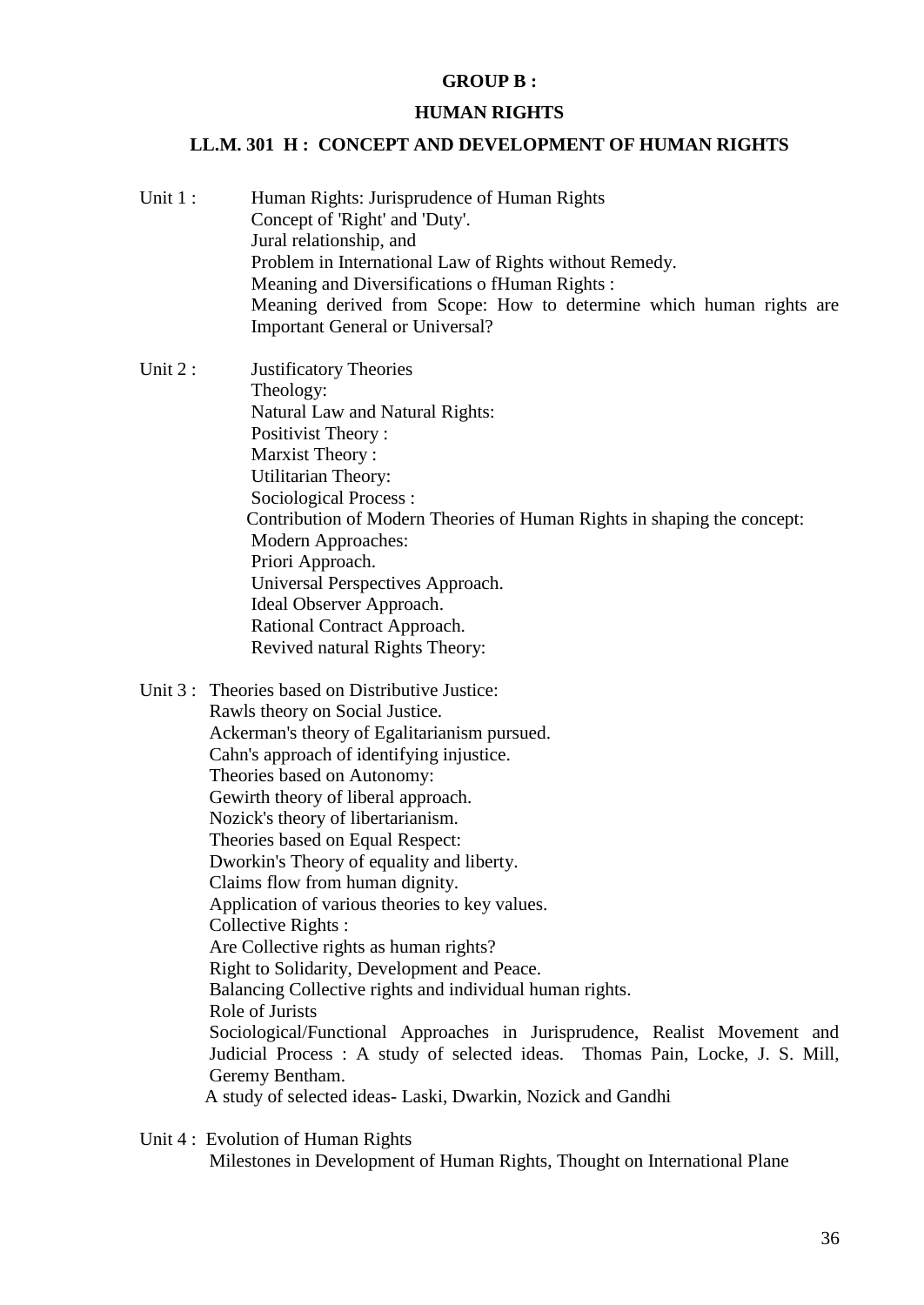Evolution of Human Rights Thinking, contributions of Ancient Civilizations, Magna Carta, The British Bill of Rights, French and American Declarations.

 Universal Declaration of Human Rights, 1948 (Article 29), UN General Assembly Declaration on the Right and Responsibility of Individuals, Groups and Organs of Society to Promote and Protect Universally Recognized Human Rights and Fundamental Freedoms 1999, UNESCO Declaration on the Responsibilities of the Present Generation Towards Future Generations 1997.

#### **Suggested Readings :**

Angela Hegarty : Siobhan Leonard, Human Rights an Agenda for the 21st Century (1999) Lalit Parmar : Human Rights (1998)

Rama Jis : Human Rights : Bhartiya Values (1998)

David P. : Forsythe, Human Rights in International Relations Lon L. Fuller, The Morality of Law

John Finnis : Natural law and Natural Rights (1980)

Julius Stone : Human Law and Human Justice (2000), Universal, New Delhi

M.G. Chitkara : Human Rights : Commitment and Batrayal (1966)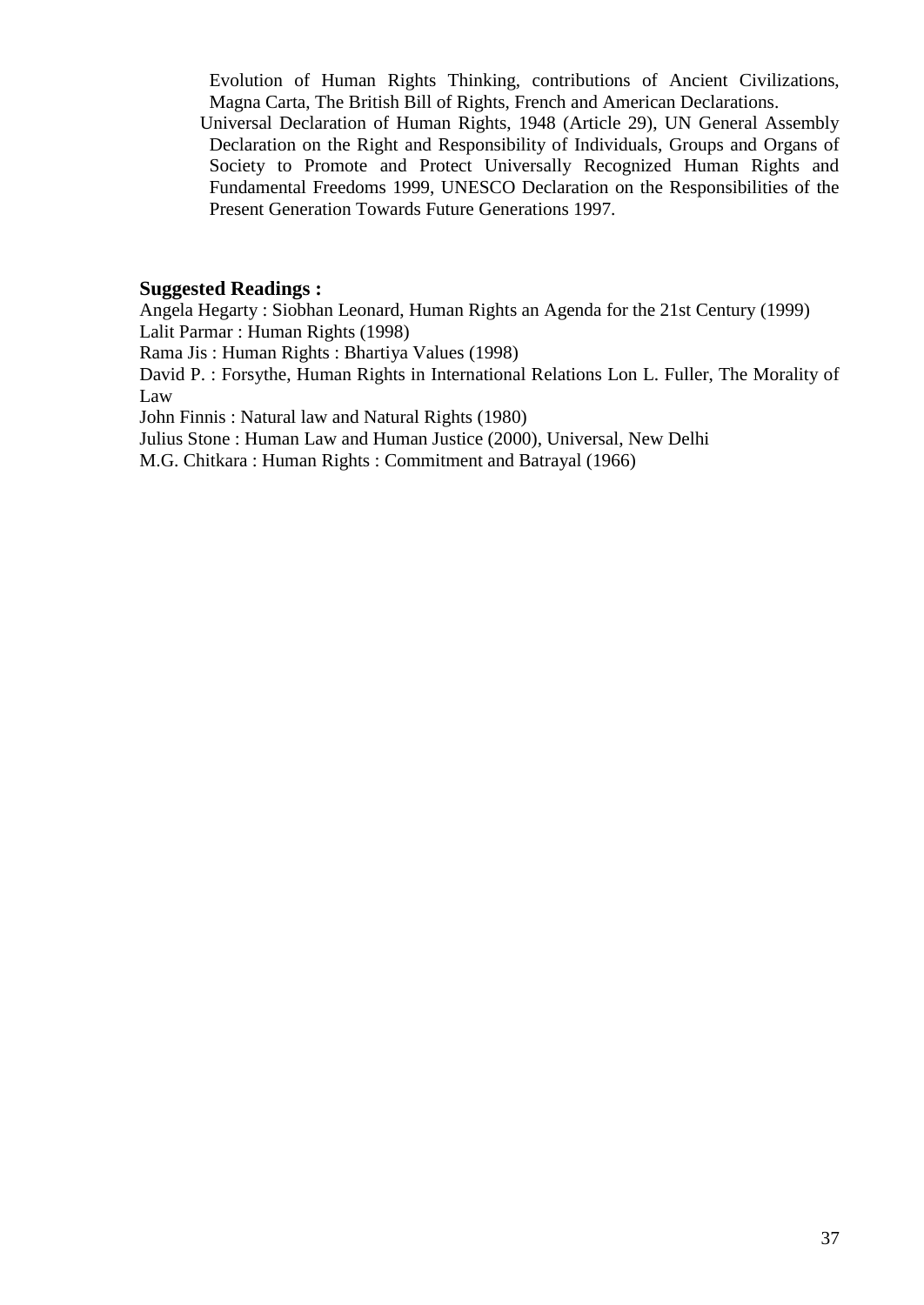### **LL.M. 302 H : HUMAN RIGHTS IN INTERNATIONAL AND REGIONAL PERSPECTIVES**

Unit 1 Emerging Trends of Different Rights in Contemporary international Scenario. Including economic, social, and cultural rights with special reference to : Rights of the People and nations to Self-Determination. Freedom from Discrimination Right to Work Right to Education Right to health Right to Adequate food Right to Adequate shelter and services Right to Culture Right to Clean Environment Right to Development

Unit 2 Civil and Political Rights :

Right to Life, Liberty and Security of person:

UN General Assembly resolution of Summary or arbitrary Executions, 1984, International Convention against Taking of Hostages, 1979, UN General Assembly Declaration on the Protection of All Persons from Enforced disappearance, 1992, Vienna Declaration on Human Rights, 1993, Vienna Declaration on Crime and Justice: Meeting the challenges of the Twenty-first Century, 2000. Freedom from Torture:

Convention on Prevention and Punishment of the Crime of Genocide, 1948, Declaration on the Protection of Women and children in emergency and Armed Conflict, 1974, Declaration on standard Minimum Rules for Treatment of prisoners, 1957. Convention on the Protection of All Persons from Being Subjected to Torture and Other Cruel, Inhuman or Degrading Treatment or Punishment, 1984, Code of conduct for Law Enforcement Officials, 1979, WHO Guidelines for Medical Doctors Concerning Torture or punishment in relation to detention or Imprisonment, 1975, UN Trust Fund for Victims for Torture, 1981, Declaration of Minimum Humanitarian Standards (Institute for Human Rights, Oslo) 1994.

Unit 3 Freedom from Slavery:

Slavery Convention, 1926 and supplementary Convention, 1956, Convention for the Suppression of Traffic in Persons and of Exploitation of the prostitution of Others, 1949, Forced Labour Convention, 1957.

Administration of Justice by states:

Vienna Declaration on Crime and Justice: Meeting the challenges of the Twenty-first Century, Five Yearly UN congresses on the prevention of Crime and the Treatment of Offenders. Principles relating to Independence of Judiciary, Caracas, 1980, Declaration of Basic Principles of Justice for Victims of Crime and Abuse of Power, 1985.

Right to Freedom of Opinion and Expression: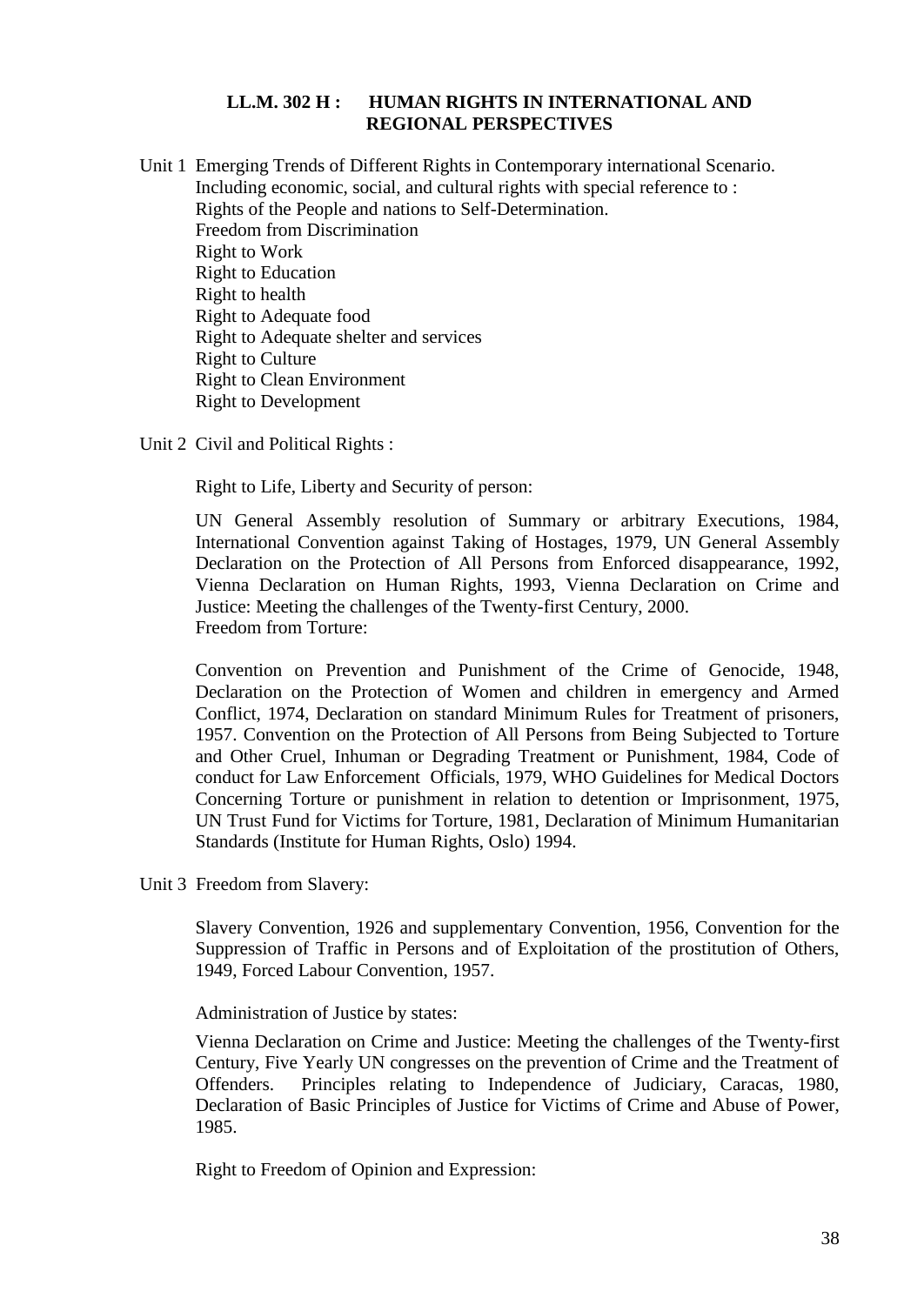Convention on the International right of Correction, 1952, UNESCO Declaration on Fundamental Principles concerning the Contribution of the Media to Strengthening Peace and international Understanding to the Promotion of Human rights, 1978.

#### **Freedom of Association including Trade Union Rights** :

ILO Conventions on the Freedom of Association and Protection of the Right to Organize, 1948, the Right to Organize and Collective Bargaining, 1949, Workers' Representatives, 1971, the Rural Workers Organizations, 1975, the Labour Relations (Public Services) 1978, the Collective Bargaining, 1981.

Right to participation in governance

Rights of Minorities and Disadvantaged groups

Rights of Ethnic, Religious or Linguistic Minorities:

Declaration on the Right of Persons Belonging to Ethnic, Religious and Linguistic Minorities, 1992.

#### **Rights of the Elderly:**

World Assembly on Ageing, Vienna, 1982

#### **Rights of the Indigenous People:**

UN Voluntary Fund for Indigenous populations, 1985, Declaration on the Indigenous People, 1995

#### **Rights of Migrant Workers:**

Convention on the protection of the Rights of All Migrant Workers and Members of their Families, 1990, ILO Convention on Migrant Workers

#### Unit 4 **Rights of the Disabled**:

UN General Assembly Declaration on the Rights of the disabled Persons, 1975, Declaration on the Rights of mentally retarded persons, 1971, Resolution on the rights of the disabled persons adopted by the Coordinating Committee of National Institutions for the Promotion and Protection of Human Rights, 1993.

Human Rights and Terrorism: UN General Assembly resolution 54/164 on Human Rights and Terrorism, 2000

Human Rights under regional charters Asian charter African charter European charter American charter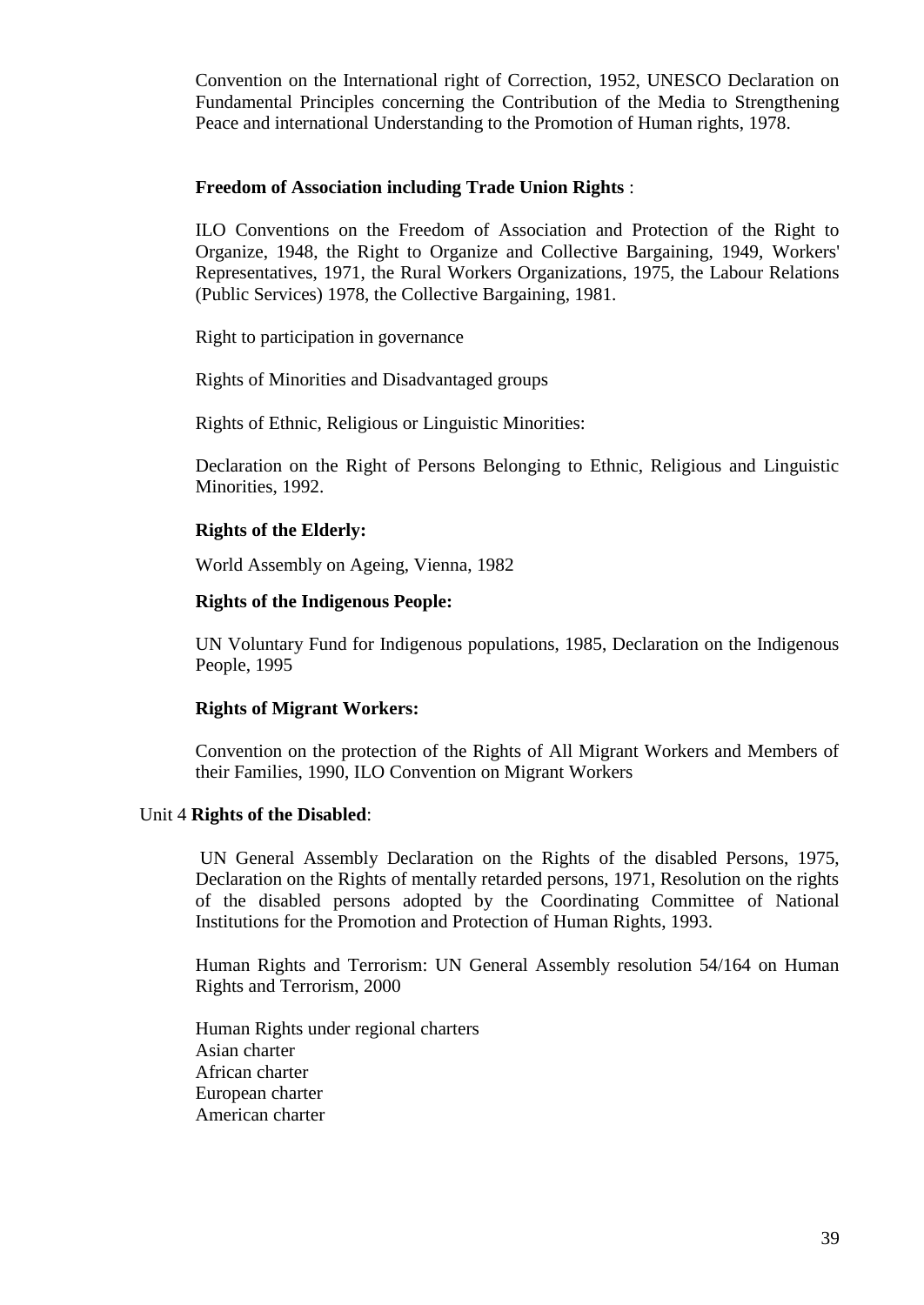## **Suggested Readings**

UN, Human Rights : A Compilation of international Instruments (New York : UN Publication Division, 1983).

UN Centre for Human Rights, International Human Rights standards for Law Enforcement (Geneva : World Campaign for Human Rights, 1996).

UN, The Standard Rules on the Equalization of Opportunities for Persons with Disabilities (New York : UN Publication division, 1994).

UN World Campaign for Human Rights. The African Charter on Human and people's rights (Geneva, 1990).

Aggarwal, Amita, "Human Rights of Women in India and International Standards", in M.P. Dube and Neeta Bora, eds, Perspectives on Human Rights (New Delhi : Anamika Publishers, 2000), pp. 97-106.

Jenks, W., Human Rights and international labour Standards (London :Stevens, 1960).

Ghai, Yash, "Human rights and Asian Values", Journal of Indian Law Institute, vol. 40, nos., 1-4, 1998, pp. 67-86

Gandhi, Sandy, "Spare the Rod : Corporal Punishments in Schools and the European Convention on Human Rights", International and Comparative Law Quarterly, vol. 33, no.2 , 1984, pp. 488-94.

The Rome Statute of the International Criminal Court (Oxford: Clarendon Press, 2000).

Cerna, Christina, M., "The Structure and Functioning of the Inter-American Court of Human Rights', British Yearbook of International Law, vol. 63, 19992, pp. 135-229.

Evans, Malcolm and Rod Mergan, "The European Convention for the Prevention of Torture: Operational Practice", International and Comparative Law Quarterly, vol.41, no.3, 1992, pp. 590-614.

"The European and American Conventions : A Comparison", Human Rights Law Journal, vol. 1, no.1, 1980, pp. 44-58.

Ghai, Yash, "Human Rights and Asian Values", Journal of Indian Law Institute , vol. 40, nos. 1-4, 1998, pp. 67-86.

Gittleman, Richard, "The African charter on Human and People's Rights : A Legal Analysis", Virginia Journal of international Law, vol. 22, no.4, 1982, pp. 667-714.

Madhusudhanana V., "European System for the protection of Human Rights (The Hague :MartinusNijhoff, 1977)

Mani, V.S., "The European unknown's Approach to Human Rights: Implications on India's Trade". In H.S. Chopra, ed., India and the European Unknown in the 21" Century (New Delhi: ICWA, 1998), pp. 134-53.

Padilla, Davidj., "the Inter-American System for the Promotion and Protection of Human Rights" Georgia Journal of International and comparative Law Quarterly, vol.20, no.2, 1990, pp. 407-12

Scheman, I.R. "The Inter-American Commission on Human Rights". American Journal of International Law, vol.64, no. 2, 1965, pp.335-48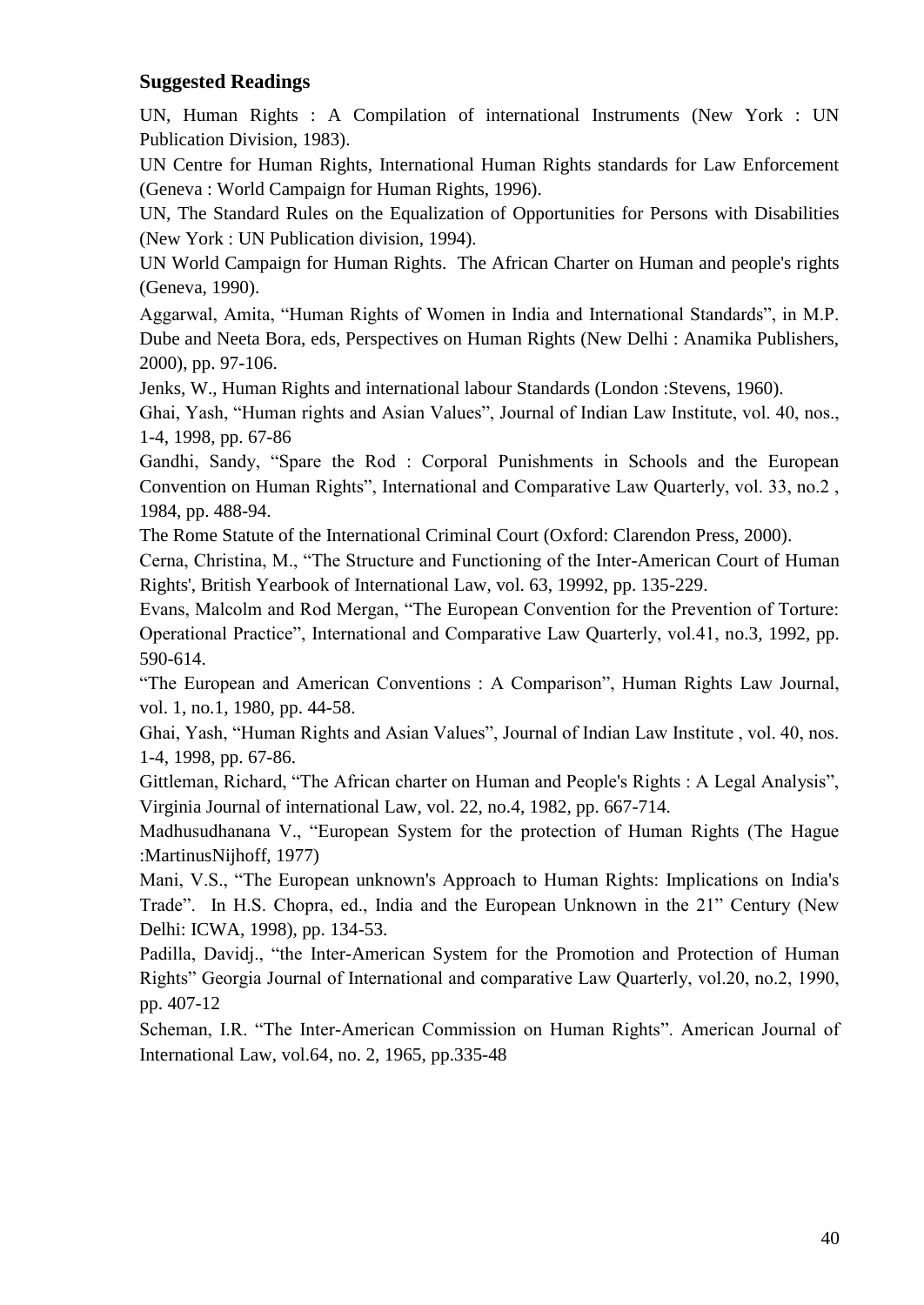#### **LL.M. 303H : HUMAN RIGHTS : ENFORCEMENT MECHANISM**

- Unit 1 Human Rights : Implementation and Supervision by the United Nations Organisation National measures of Implementation and Supervision. International Measures for Implementation and Supervision Periodic reporting system. Procedure for dealing with Inter-state Complaints. References to International Court of Justice. References to European and Inter-American Court of Human Rights. Fact-finding and Conciliation. Procedure for consideration of Private Communications. Conflicts between various Implementation Procedures United Nations Human Rights Council United Nations High Commissioner for Human Rights United Nations Commission on Human Rights
- Unit 2 Human Rights and the International Labour Organization Permanent Supervision of the Application of the I.L.O. Standards.

Information and Reports

Information on submission of Conventions and Recommendations to the competent authorities.

Reports on ungratified Conventions and Recommendations.

Reports on ratified Conventions.

Involvement of Employers' and Workers' Organizations in the Supervisory Procedures.

Supervisory Bodies:

The Committee of Experts on application of the Conventions and Recommendations.

The Conference committee on application of the Conventions and Recommendations.

The System of Direct Contract.

Contentious Procedures

Representations against Members.

Complaints against Members.

Special Freedom of Association Procedure.

The Committee of Freedom Association.

The Fact Finding and Conciliation Commission on Freedom of Association.

Non-Contentious Procedures.

Unit 3 Human Rights: Implementation under the Regional Instruments European Commission of Human Rights. European Court of Human Rights Inter-American Commission on Human Rights. Inter-American Court on Human Rights. O.A.S. General Assembly and the Committee of Ministers. International Non-Governmental Organizations : Meaning of International Non-governmetnal Organizations Role of International Non-governmental Organizations in Implementation of Human Rights. Diplomatic Interventions and Mission by NGOs. Public discussions of Human Rights Violations Contribution to International Investigative Procedures. AIDS and Human Rights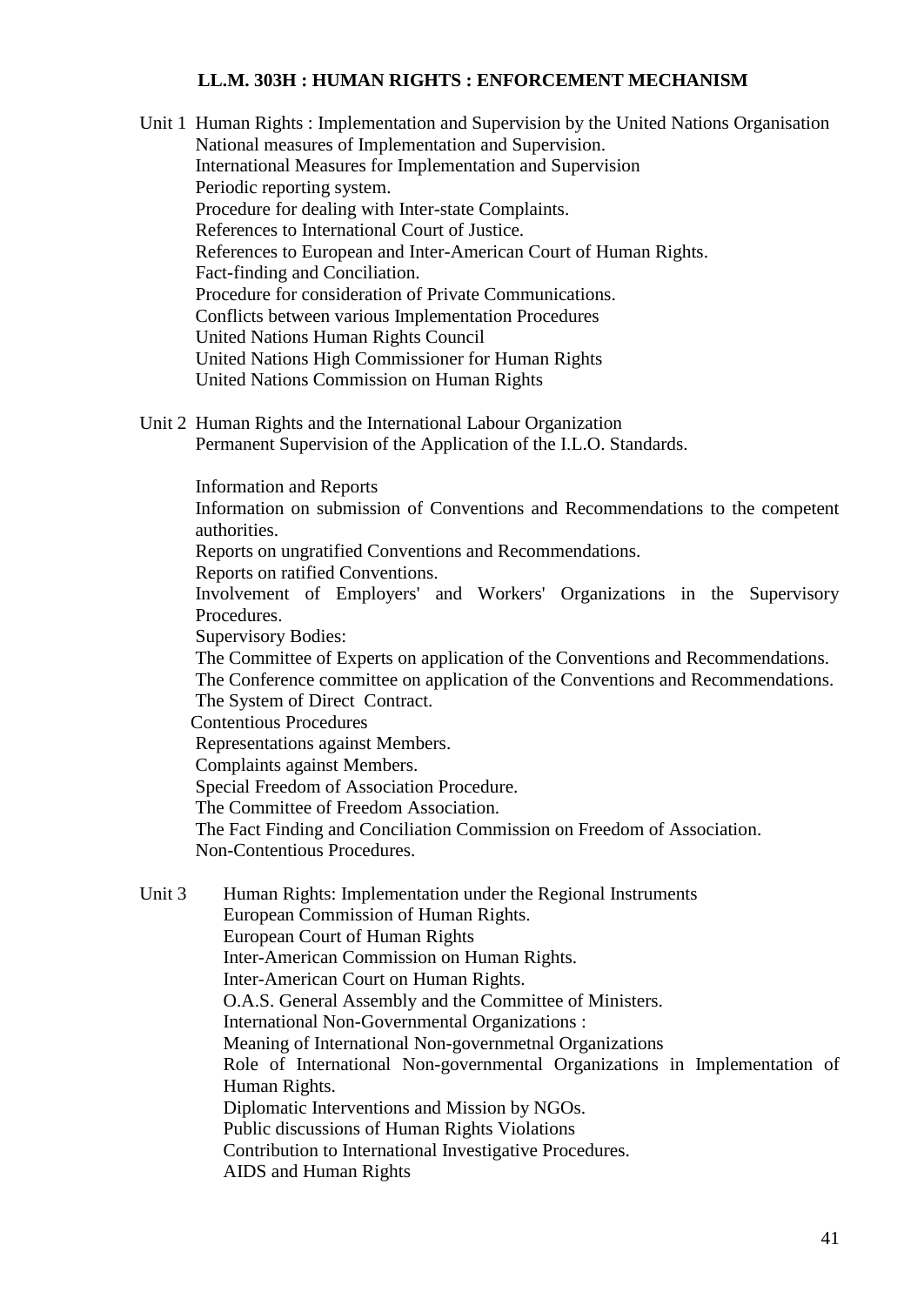Activities at Local levels. Contribution to Development of Human Rights Norms.

Unit 4 Human Rights : Implementation Mechanism in India and role of : Executive Legislature Judiciary. National Human Rights Commission, State Human Rights Commission(s), Other Commissions and Committees at Central and State level Human Rights Court. Information Media and Education Role of N.G.Os. in Promotion and Protection of Human Rights in India. Activities at Local levels for promotion of Human Rights

# **Suggested Readings:**

D.D. Basu : Human Rights in Indian Constitutional Law (1994) Vijay Chitnis (et al.) : Human Rights and the Law : National and Global Perspectivdes (1997)

B.P. Singh Sehgal : law Judiciary and Justice in India (1993) James Vadakkumchery : Human

Rights and the Politics in India (1996)

Saxena :Tribals and the law (1997)

Poornima Advani : Indian Judiciary : a Tribute (1997)

Justice Venkataramiah : Human Rights in the Changing World (1998):, Paramjit S. Jaiswat

and Neshtha Jaiswal : Human Rights and the Law (1996)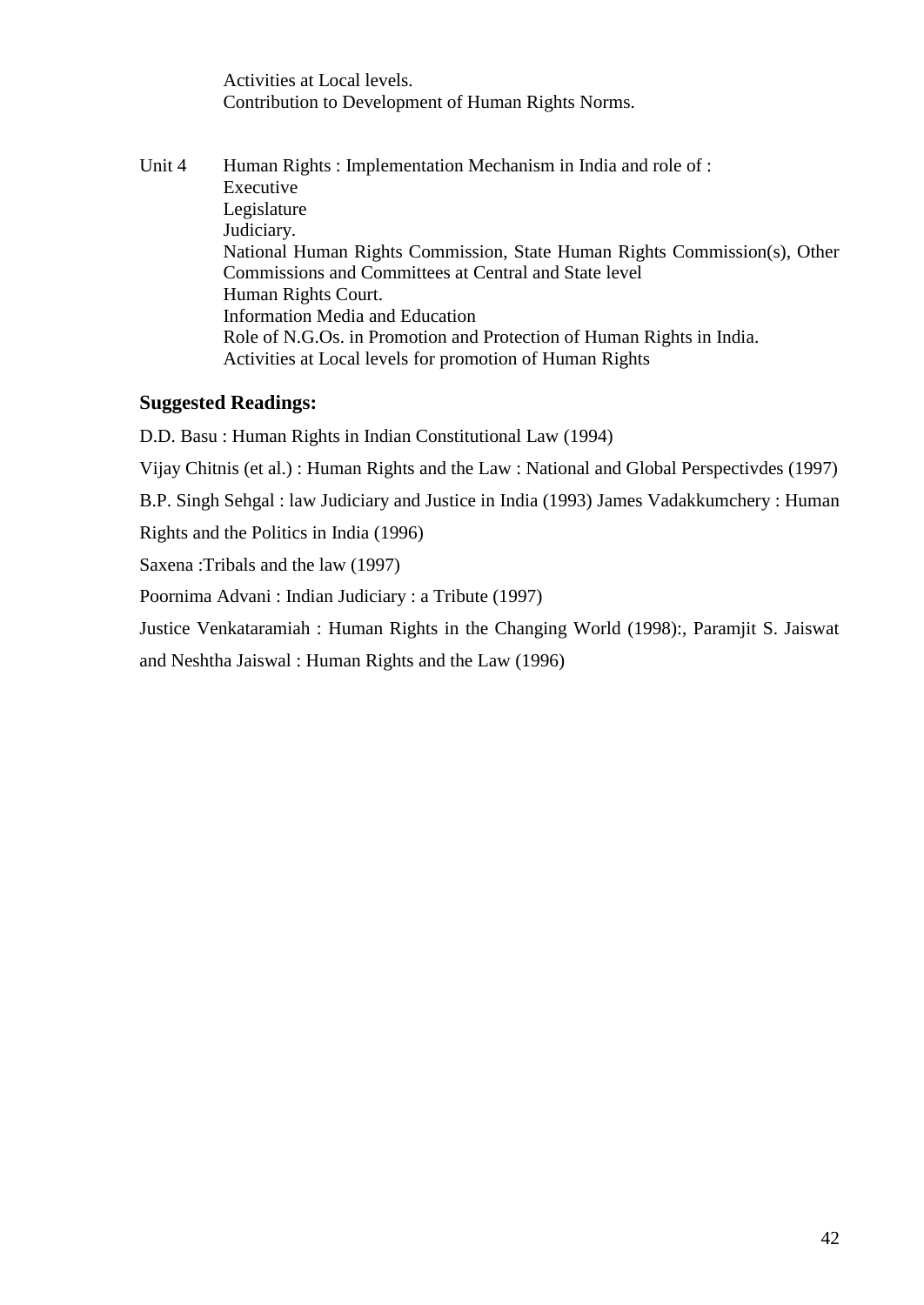#### **LL.M. 304H : DISSERTATION/THESIS (DOCTRINAL) & VIVA-VOCE**

| Dissertation/Thesis (Doctrinal)                               | $\therefore$ 30 Marks (CCA)                                                                                   |
|---------------------------------------------------------------|---------------------------------------------------------------------------------------------------------------|
| Evaluation of Dissertation/Thesis and : 70 Marks<br>Viva Voce | (50 Marks for evaluation of<br>Dissertation/Thesis (Doctrinal)<br>and 20 Marks for Viva Voce<br>Examination.) |

The topic for preparation of dissertation will be allotted to the students by their supervisors. Viva voce will be conducted by two examiners appointed by the Head of the Department. First examiner will be appointed from among the teachers, who is not related to the University (excluding retired teachers) or affiliated colleges and second examiner will be appointed from among the regular faculty members of the Faculty of Law for affiliated colleges and Faculty of Law both.

|          | Skill Course-III -<br><b>Administrative Law</b>                          |
|----------|--------------------------------------------------------------------------|
| Unit-I   | Definition, Nature, Scope, Rule of Law, Separation of powers, sources of |
|          | Administrative Law                                                       |
|          |                                                                          |
| Unit-II  | Delegated Legislation, Nature, Scope, Forums, Necessity, subdelegation   |
| Unit-III | Principles of Natural Justice and their Control, Doctrine of Bias, Audi  |
|          | Alteram Partem, Right to Consult, Reasoned Decision                      |
| Unit-IV  | Judicial Control of Administrative Action : Habeas Corpus, Mandamus,     |
|          | Certiorari, Prohibition and QuoWarranto writs.                           |

### **BOOKS RECOMMENDED**

Joshi, K.C. : Administrative Law Kagzi& Jain, M.C. : The Administrative Law Massey : Administrative Law Jain &Jain : Administrative Law Kesari, U.P.D. : Administrative Law . केसरी यू.पी.डी. : प्रशासनिकविधि जोशी के.सी. प्रशासनिकविधि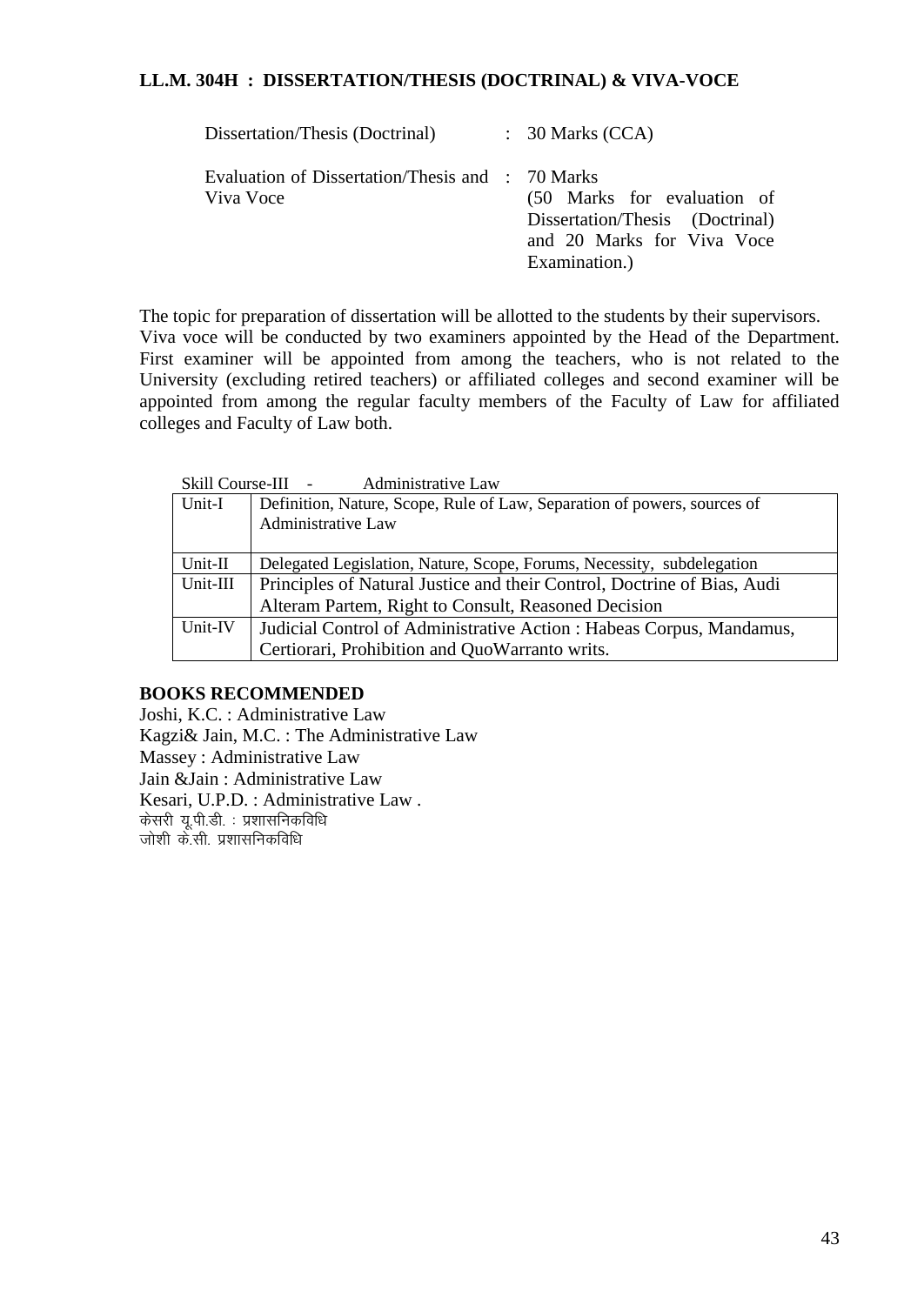#### **GROUP C :**

# **CONSTITUTION AND LEGAL ORDER 301C : MASS MEDIA LAW**

- Unit 1 : Mass Media-Types Press Films, Radio, Television: Ownership patterns, Press, private, public, Ownership patterns, films, private, Ownership patterns-Radio & Television, Public, Difference between visual and non visual media - impact on people's minds, Press: Freedom of Speech and Expression - Article 19 (1) (a) : Includes Freedom of the Press, Laws of defamation, obscenity, blasphemy and sedition, The relating to employees wages and service conditions, Price and Page Schedule Regulation, Newsprint Control Order, Advertisement - is it included within freedom of speech and expression? Press and the Monopolies and Restrictive Trade Practices Act
- Unit 2: Films How far included in freedom in of speech and expression? Censorship of film - constitutionality, The Abbas Case, Difference Between films and press- why pre censorship valid for films but not for the press? Censorship under the Cinermatograph Act
- Unit 3: Radio and Television Government monopoly : Why government department? Should there be an autonomous corporation? Effect of television on people, Report of the Chanda Committee, Government policy, Commercial advertisement, Internal scrutiny of serials, etc. Judicial Review of Doordarshan decisions: Freedom to telecast
- Unit 4 : Constitutional Restrictions : Radio and television subject to law of defamation and obscenity, Power to legislate - Article 246 read with the Seventh Schedule, Power to impose tax - licensing the licensing fee

#### **SELECT BIBLIOGRAPHY**

M.P. Jain : Constitutional Law of India (Latest Edn.), Wadhwa H.M.Seervai : Constitutional law of India Vol. 1 (1991), Tripathi, Bombay

John, B. Howard: The Social Accountability of Public Enterprises' in Law and Community Control in New Development Strategies (International Center for law in Development, 1980) Rajeev Dhavan :'On the Law of the Press in India', 26 JILI288 (1984) Rajeev Dhavan : 'Legitimating Government Rhetoric: Reflections on Some Aspects of the Second Press

Commission', 26 JILI 391 (1984)

D.S. Basu : The Law of Press of India (1980)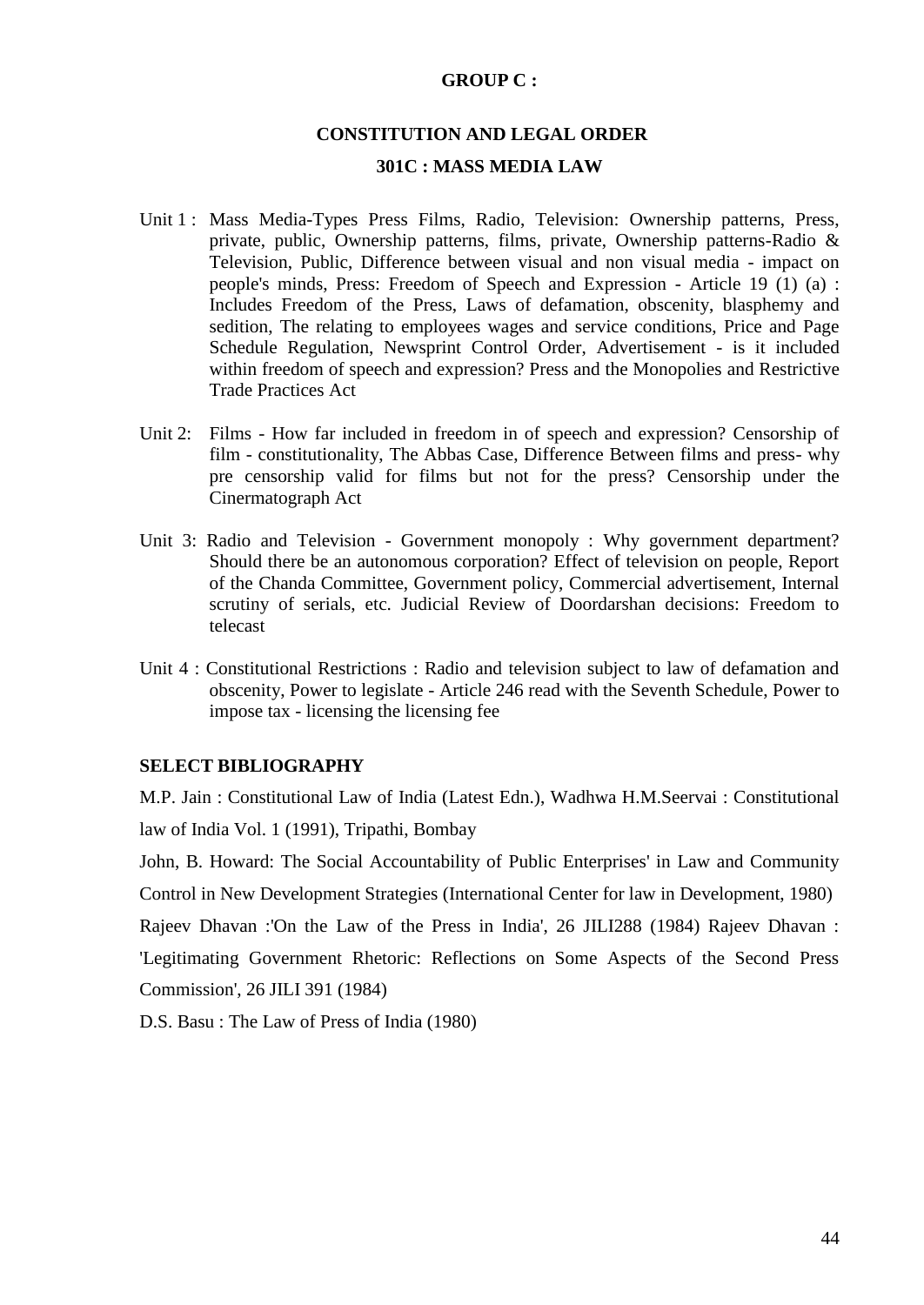#### **302 C : PUBLIC UTILITIES LAW**

- Unit 1 : Public Utilities: Railways, Electricity, Gas, Road Transport, Telephone, Post and Telegraph Service, Police, Fire Brigade, Banking service etc. Public Utilities-Why Government Monopoly? Government and Parliamentary Control, Constitutional division of power to legislate
- Unit2: Utilities Legislation Patterns of: Administrative Authorities -Structure of the Administrative Authorities, Subordinate legislation, Public Utilities and Fair Rearing : Quasi-judicial decision -Administrative Discretion
- Unit 3 : Public Utilities and Consumer Protection : Exclusion from M.R.T.P. Act, Rights of consumers protected by the Consumer Protection Act, Rights arising from law of Contract and law of Torts, Public Utilities and Their Employees : Application of Articles 16. Application of Industrial law -right to strike.
- Unit 4: Public Utilities and Fundamental Rights : The right to equality: the airhostess case, Are public utilities "State" for the purpose of article 12 of the Constitution? Extension or the concept of state. Liabilities and special privileges of public utilities: In contract, In tort, In criminal law

### **SELECT BIBLIOGRAPHY**

P.M. Bakshi : Television and the Law (1986)

Vasant Kelkar: 'Business of Postal Service' 33 IJPA, pp. 133-141 (1987)

G. Ramesh : 'Characteristic of Large Service Organization in a Developing Country like India' 32 IJPA, 77 (1986)

Nalini Paranjpe : 'Planning for Welfare in the Indian Railways' 31 IJPA,171-180(1985)

Arvind K. Sharma : Semi-Autonomous Enterprise: Conceptual Portrait - Further Evidence on the Theory of Autonomy, 33 IJPA. p.99-113

Jain & Jain : Principles of Administrative Law (1986) Bhaumik : The Indian Railways Act (1981)

Law Commission of India, 38th Report : Indian Post Office Act, 1898 (1968)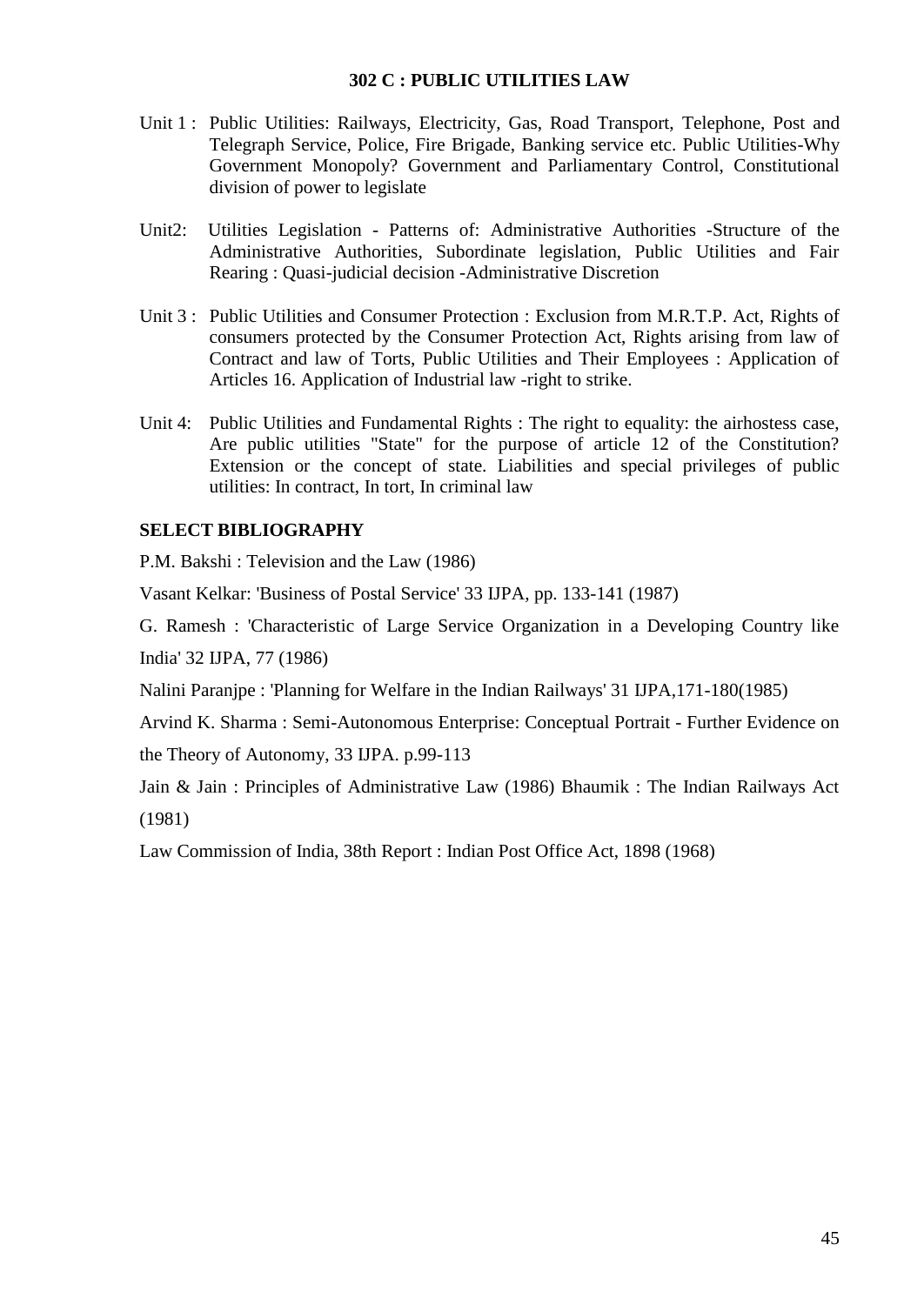#### **303 C : UNION-STATE FINANCIAL RELATIONS**

- Unit 1: Federalism-Essentials'. Models of Federal Governments, Australia, Canada, Difference between federation and confederation, Evolution of federal government in India, Distribution of Legislative Power/Administrative Power: Indian Constitution, Centre-State relations, Factors responsible for subordination of states, Administrative relations
- Unit 2: Distribution of Fiscal Power : Scheme of Allocation of taxing power, Extent of Union power of taxation, Residuary power-inclusion of fiscal power, Restrictions of Fiscal Power: Fundamental Rights, Inter-government tax immunities, Difference between tax and fee, Distribution of Tax Revenues: Tax-sharing under the Constitution, Finance commission -Specific purpose grants (Article 282)
- Unit 3: Borrowing Power of the State : Borrowing by the Government of India, Borrowing by the States, Inter-State Trade and Commerce : Freedom of inter-state trade and commerce, Restrictions on legislative power of the Union and States with regard to trade and commerce, Planning and Financial Relations : Planning Commission, National Development Council, Plan grants
- Unit 4: Cooperative Federalism, Full faith and credit, Inter-state Council, Zonal Councils, Inter-state disputes, Federal Government in India : Model of Jammu and Kashmir. Sarkaria Commission Report, What reforms are necessary ?

#### **SELECT BIBLIOGRAPHY**

H.M. Seervai : Constitutional Law of India (1991), Tripathi Bombav Sudha Bhatnagar :

Union-State Financial Relation and Financ: Commission (1979)

Ashok Chandra : Federalism in India (1965)

V.D. Sebastain : Indian Federalism: The Legislative Conflicts, Chs.7 and 8 (1980)

Chandrapal : Centre-State Relations and Cooperative federalisrChs. 5 and 8 (1983)

G.C.V Subha Rao : Legislative Power in Indian constitutional La', Chs. 37, 38; 39 (1982)

K.P. Krishna Shetty : The Law of Union-State Relations and t't\_ Indian Federalism Ch. 9(1981)

Administrative Reforms Commission on Centre-State Relationsh\_: Ch.3 (1969)

L.M. Singhvi (ed.) : Union State Relations in India, 124-154 (1969) D.T. Lakadwala : Union-

State Financial Relations (1967)

M.P. Jain : Indian Constitutional Law (Latest Edn.)

Wadhwa K. Subba Rao : The Indian Federation (1969) K.C. Wheare : Federal Government (1963)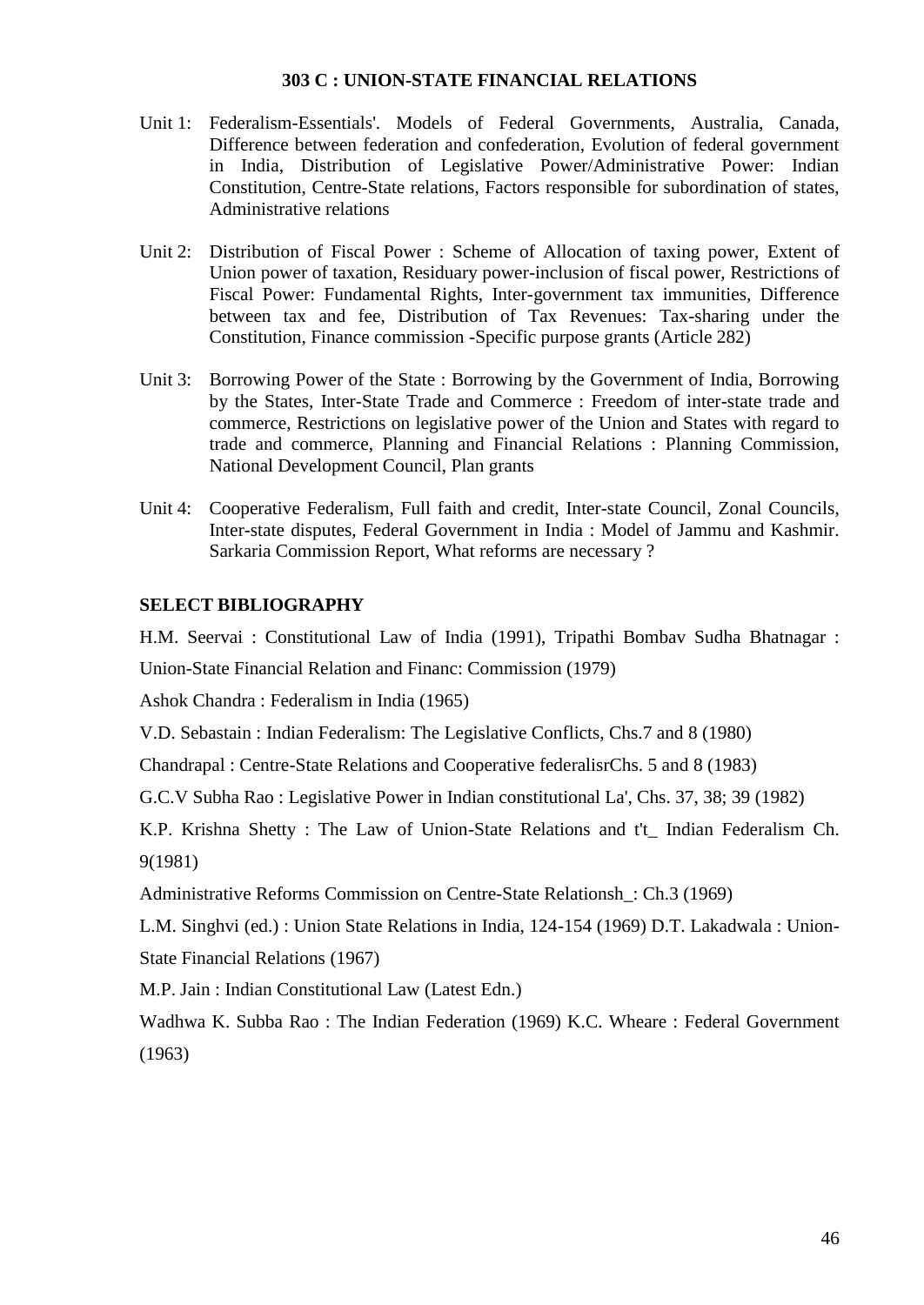#### **LL.M. 304C : DISSERTATION/THESIS (DOCTRINAL) & VIVA-VOCE**

| Dissertation/Thesis (Doctrinal)                               | $\therefore$ 30 Marks (CCA)                                                                                   |
|---------------------------------------------------------------|---------------------------------------------------------------------------------------------------------------|
| Evaluation of Dissertation/Thesis and : 70 Marks<br>Viva Voce | (50 Marks for evaluation of<br>Dissertation/Thesis (Doctrinal)<br>and 20 Marks for Viva Voce<br>Examination.) |

The topic for preparation of dissertation will be allotted to the students by their supervisors. Viva voce will be conducted by two examiners appointed by the Head of the Department. First examiner will be appointed from among the teachers, who is not related to the University (excluding retired teachers) or affiliated colleges and second examiner will be appointed from among the regular faculty members of the Faculty of Law for affiliated colleges and Faculty of Law both.

|          | <b>Administrative Law</b><br>Skill Course-III -                          |
|----------|--------------------------------------------------------------------------|
| Unit-I   | Definition, Nature, Scope, Rule of Law, Separation of powers, sources of |
|          | Administrative Law                                                       |
|          |                                                                          |
| Unit-II  | Delegated Legislation, Nature, Scope, Forums, Necessity, subdelegation   |
| Unit-III | Principles of Natural Justice and their Control, Doctrine of Bias, Audi  |
|          | Alteram Partem, Right to Consult, Reasoned Decision                      |
| Unit-IV  | Judicial Control of Administrative Action : Habeas Corpus, Mandamus,     |
|          | Certiorari, Prohibition and QuoWarranto writs.                           |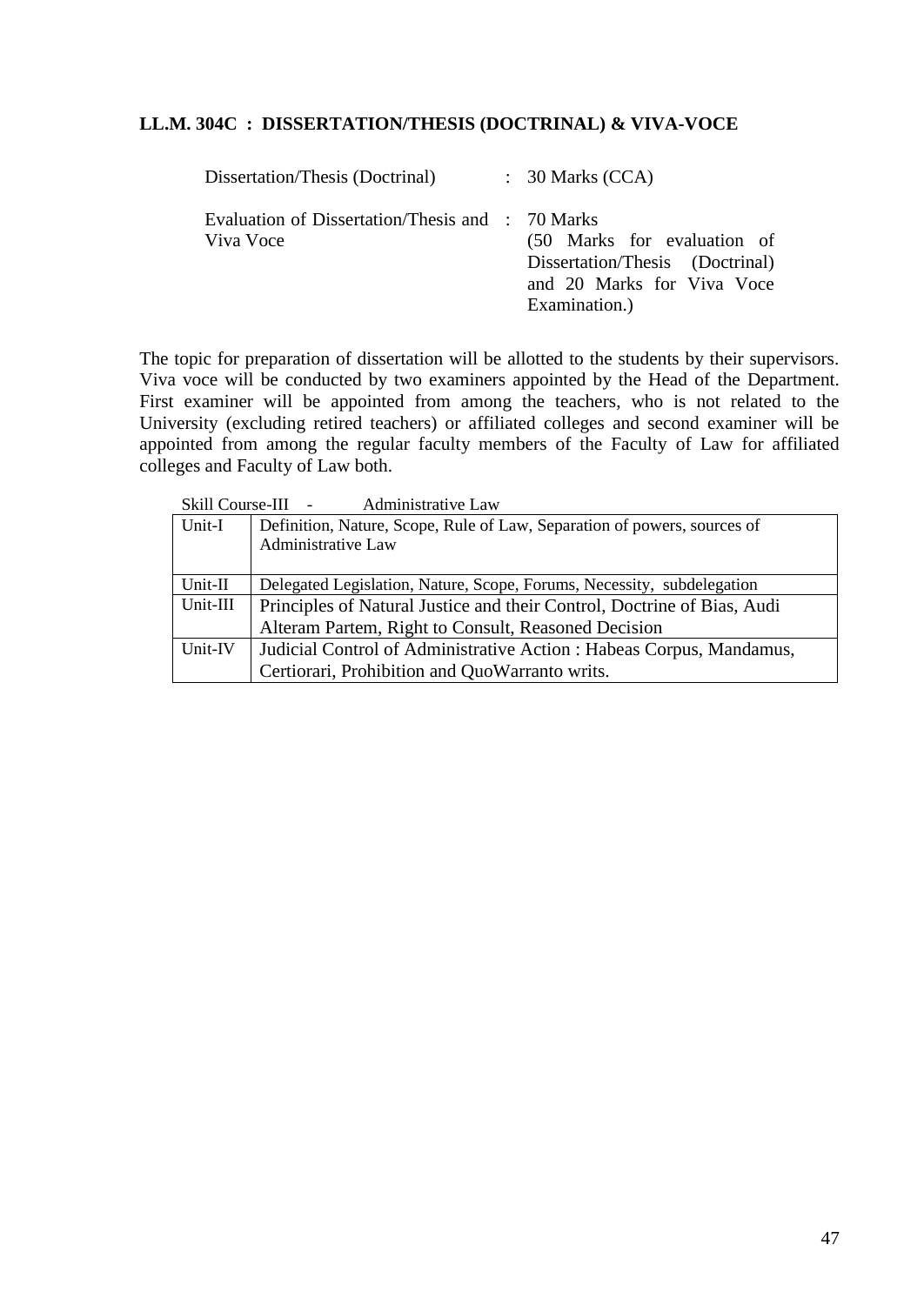# **IV - SEMESTER**

### **GROUP A - BUSINESS LAW**

#### **LL.M. 401B : Banking Law**

#### Unit 1: Introduction

Nature and Development of Banking in India and other countries. Functions of Banking, various theories and objectives of Banking. Global Banking Institutions - New Dimensions, CSR & Banking in India, Increasing Corruption in Banking Sector. The Banking (Regulation) Act, 1949. Its main provisions, social control, nationalization of Banks.

Unit 2 : Central Bank, Evolution, Characteristics and Functions, Reserve Bank of India and It's Role, Securitization and Reconstruction of Financial assets, Cash reserve and Statutory Liquidity ratios in Bank.

Bank as borrowers :

Forms of borrowing, Types of Deposit, Accounts, Electronics, Withdrawal, Money Transfer and e-Banking.

Deposit Insurance Corporation Act, 1962.

#### Unit 3 : Bank and Customer Relationship.

Banking Operations Lending by Banks, Collection and Payments of Cheques.

- Transformation of Banking Sector
- E-Banking and E-Fraud
- Responsibility of Banks in fraudulent transaction
- Banking Process

Negotiable Instrument & their characteristics, Cheques, Dishonor of Cheques, Appropriation of payments.

Interference by third parties.

Attachment, Mareva Injunctions, Bank and Garnishee, set off.

Unit 4: Social Banking Basal II norms Letter of Credit Recovery of Debts Due to Banks. Banking Ombudsman Scheme 2002. Debt Recovery Tribunal Act. Recent Trends of Banking System in India.

### **SELECT BIBLIOGRAPHY**

Basu, A. : Review of Current Banking Theory and Practice (1998) Mac Miilan M. Hapgood (ed.) : Paget"s lawoF Banking (1989) Butterworths, London R. Goode : Commercial Law,(1995) Penguin, London Ross Cranston : Principles of Banking Law (1997) Oxford L.C. Goyle : The Law of Banking and Bankers (1995) Eastern M.L. Tannan :Tamnan's Banking Law and Practice in India (1997), India Law House. New Delhi, 2 Volumes K.C. Shekhar : Banking Theory and Practice (1998), UBS Publisher Distributors Ltd.. New Delhi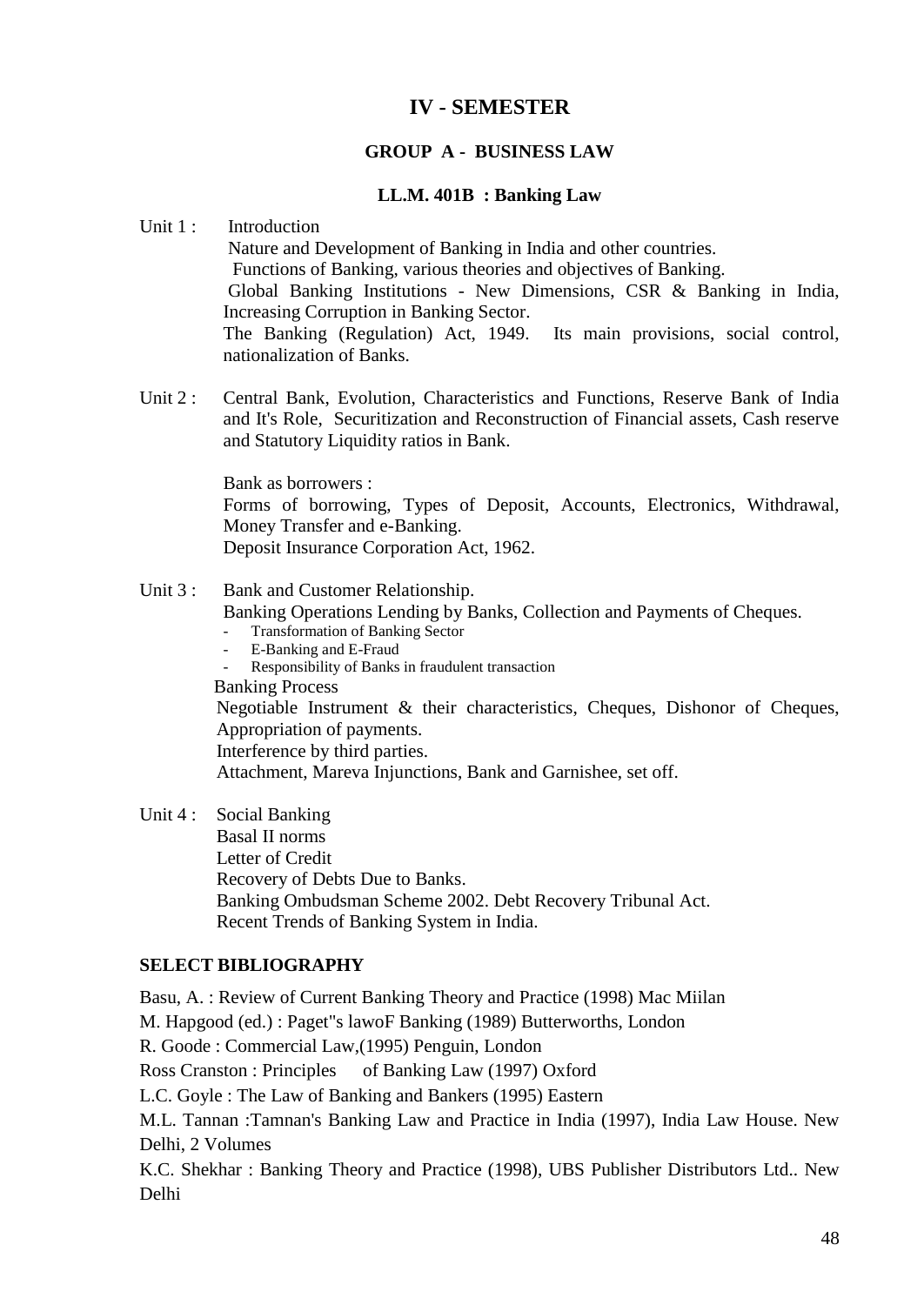M. Dasesse, S. Isaacs and G, Pen ; E.G. Banking Law..(1994), Lloyds of London Press, London

V. conti and Hamaui (eds.) : Financial Markets Liberalization and the Role of Banks' Cambridge University Press, Cambridge (1993)

J. Dermine (ed.) : European Banking in the 1990's (1993) Blackwell, Oxford

K. Subrahmanyan Banking Reforms in India (1997), Tata McGraw Hill, New Delhi

R.S. Narayanna : The Recovery of Debts due to Banks and Financial Institution Act, 1993 (51 of 1993), Asia Law House, Hyderabad

M.A. Mir : The Law Relating to Bank Guarantee in India (1992) Metropolitan Book, New Delhi

Mitra : The Law Relating to Bankers' Letters of Credit and Allied Laws (1998), University Book Agency, Allahabad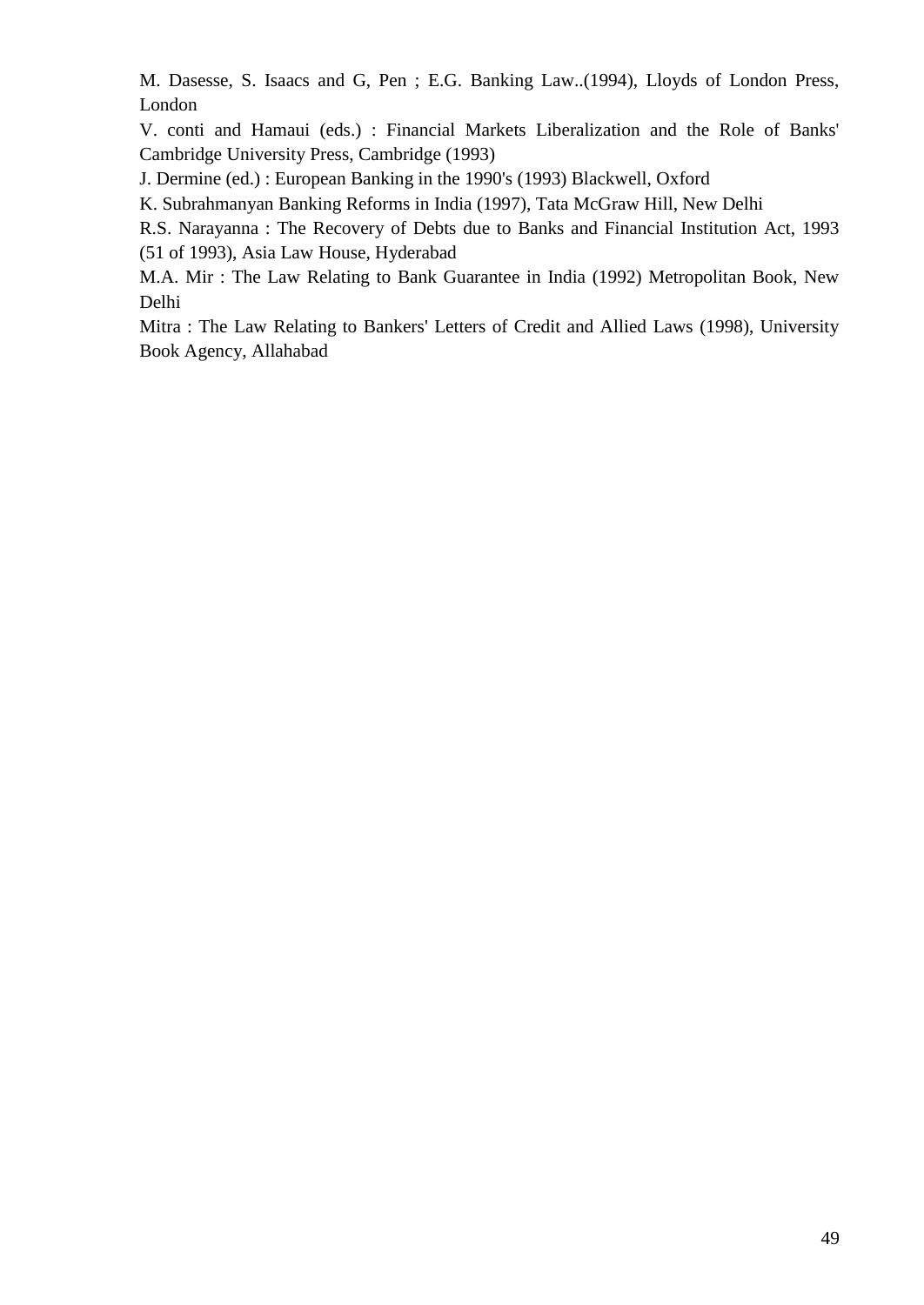#### **LL.M. 402B : INSURANCE LAW**

- Unit 1 : Introduction ; Nature of insurance contract, various kinds of insurance, proposal, policy, parties consideration, need for utmost good faith, insurable interest. indemnity, Insurance policy, 1aw of contract and law of torts - future of insurance : need, importance and place of insurance. Constitutional perspective- the Entries 24, 25, 29, 30, 47 of List 1 Union List: 23, 24 of List III, General Principles of Law of insurance: Definition. nature and history. The risk commencement, attachment and duration, Assignment alteration, Settlement of claim and subrogation, Effect of war upon politicians, Indian Insurance Act 1938.
- Unit 2 : Insurance Regulatory Authority Act, 2000 : Mutual Insurance Companies and cooperative life insurance societies, Double insurance and re-insurance, Life Insurance: Nature and scope, Event- insured against life insurance contract, Circumstances affecting the risk Amounts recoverable under life policy. Persons entitled to payment.

Settlement of- claim and payment of money, Marine Insurance : Nature and Scope. Classification of marine policies, The Marine insurance Act, 1963, Marine Insurance, Insurable interest, insurable value, Marine insurance policy-conditionexpress warranties construction of terms of policy. Voyage deviation, Perils of the sea, Assignment of Policy, Partial laws of ship and of freight, salvage, general average, particular charges, Return of premium.

Unit 3: Insurance against Accidents : The Fatal Accidents Act, 1855, Objects and reasons. Assessment of compensation, Contributory negligence. Apportionment of compensation and liability, The Personal Injuries (Compensation insurance) Act 1963, Compensation payable under the Act, Compensation insurance scheme under the Act Compulsory,: insurance. Property insurance: Fire Insurance,

The Emergency Risks (Factories) Insurance, The Emergency Risks (Goods) Insurance, ('policies covering risk of explosion, Policies covering accidental loss. damage to property, Policies covering risk of storm and tempest, Glass-plate policies, Burglary and theft policies, Live stock policies, Goods in transit insurance, Agricultural insurance

- Unit 4: Insurance against Third Party Risks : The Motor Vehicles Act, 1988, Nature and Scope, Effect of Insolvency or death on claims of insolvency and death of parties, certificate of insurance, Claims tribunal : Constitution, functions, application for compensation. procedure powers and award.
	- Liability Insurance : Nature and kinds of such insurance, Public liability insurance. Professional negligence insurance. Miscellaneous Insurance Schemes: New Dimensions : Group life insurance, Mediclaim sickness insurance

#### **Suggested Readings**

John Hanson and ChristopaisHenly : All Risks Property Insurance (I999), LLPAsia Hongkong

Peter Mac Donald Eggers and PatricFoss : Good faith and Insurance Contracts (1998) LLP

Asia, Hongkong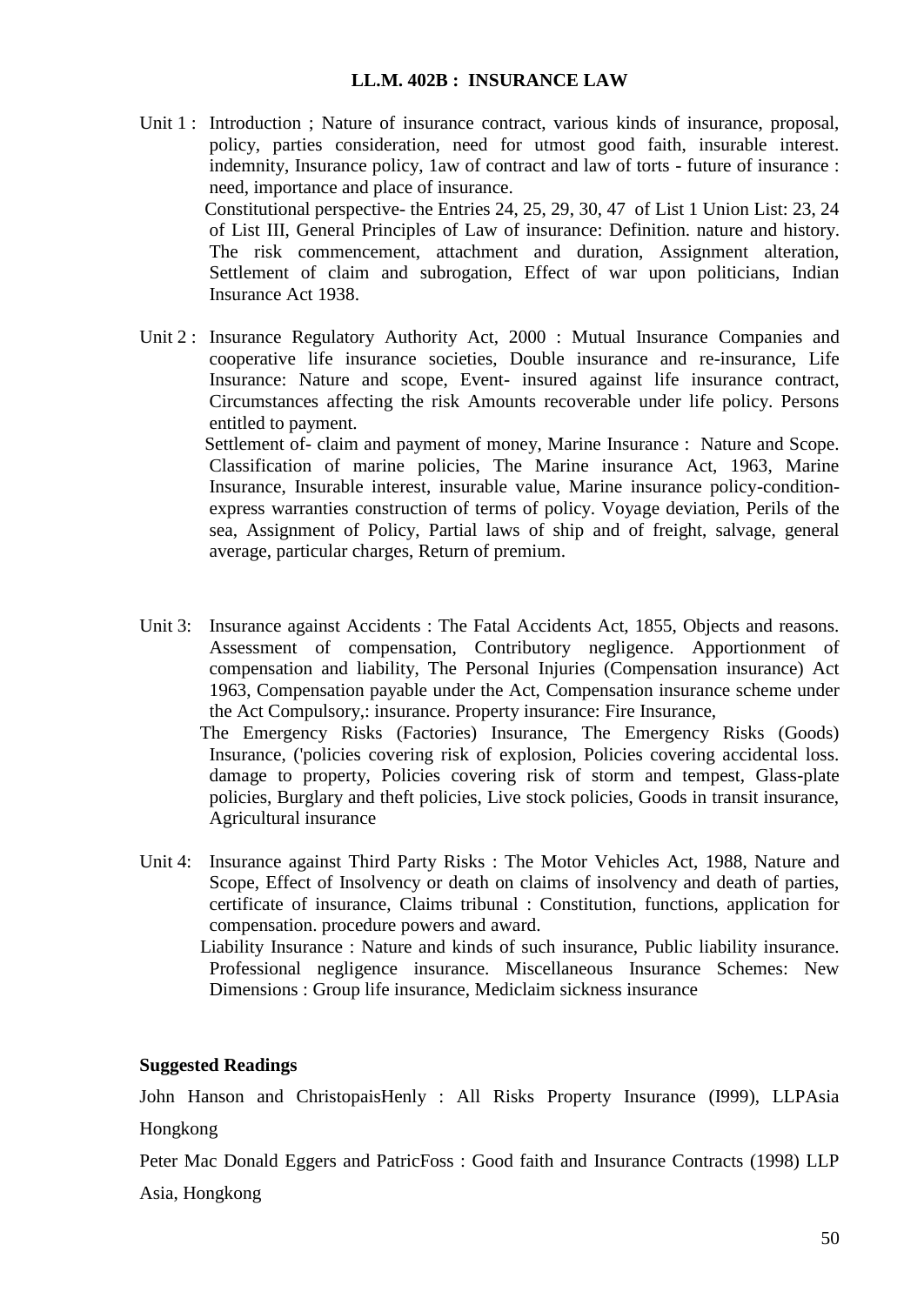Banjeree : Law of Insurance (1994). Asia Law House, HyderabadMtra, B.C. : Law Relating to Marine Insurance (1997), Asia Law House, Hyderabad Brids : Modern Insurance (1997), Sweet & Maxwell International Labour Office, Administration Practice of Social Insurance(1985) E.R. Hardy Ivamy : General Principles of insurance Law (1979) Edwin, W. Patterson : Cases

and Materials On Law of (nsurance (1955)

M.N. Sreenivasan : Law and the Life Insurance Contract (19 14)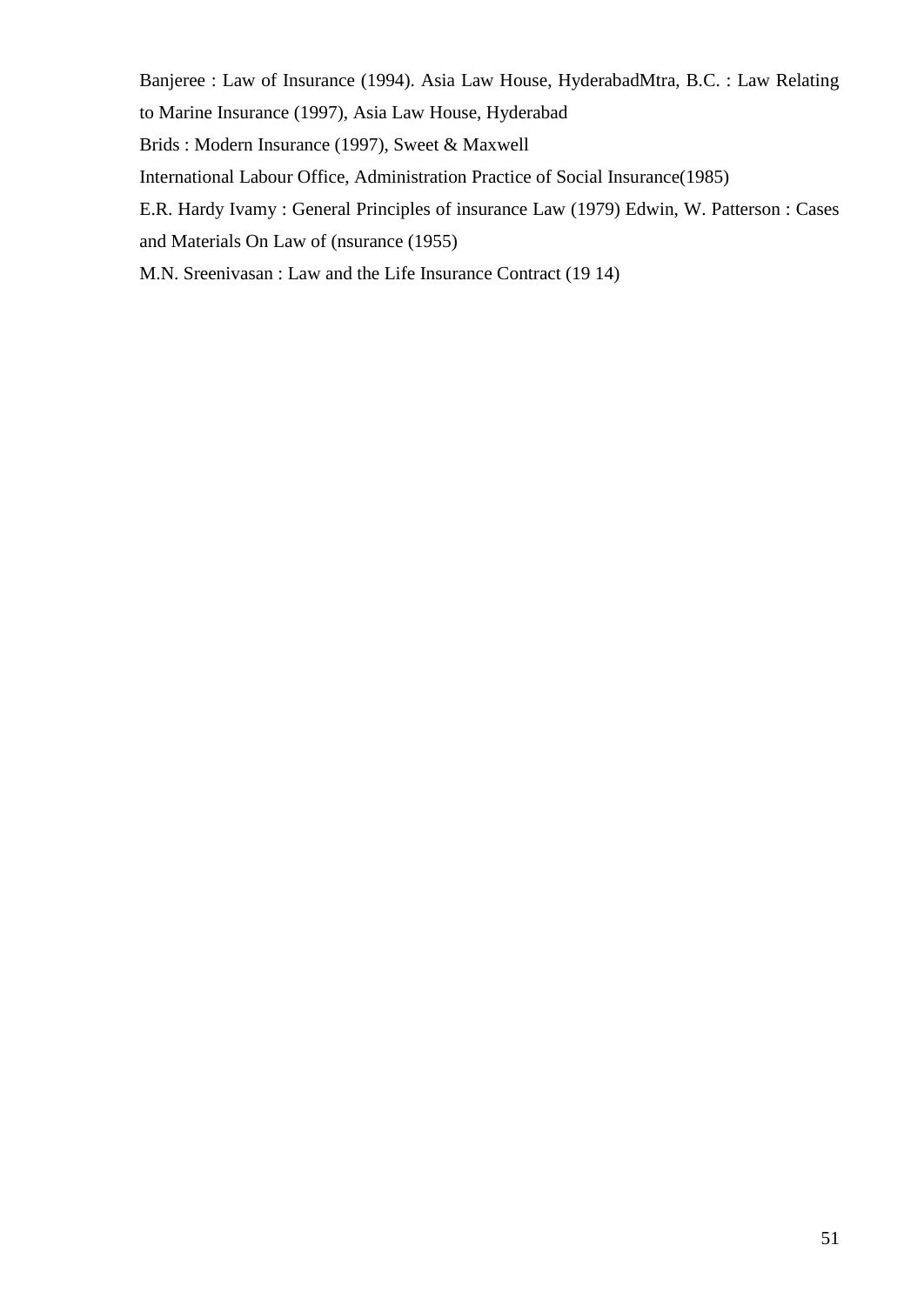#### **LL.M. 403B: CORPORATE FINANCE**

- Unit 1 : Introduction : Meaning, importance and scope of corporate finance, Capital needscapitalization-working capital securities- borrowing, deposits, debentures, Objectives of corporate finance-profit maximization and wealth maximization, Constitutional perspectives-the entries 37, 38, 43, 44, 45, 46, 47, 52, 82, 85 and 86 of List 1- Union List; entry 24 of List II State List. Equity Finance : Share Capital, Prospects- information disclosure Issue and allotment, shares without monetary consideration, Money laundering, Non-opting equity shares. Debt Finance : Debentures, nature, issue and class, Deposits and acceptance, Creation of charges, Fixed and floating charges, Mortgages, Convertible debentures
- Unit 2 : Conservation of Corporate Finance : Regulation by Disclosure, Control on payment of dividends, managerial remuneration, Payment of commissions and brokerage, Inter-corporate loans and investments, Pay-back of shares, Other corporate spending, Protection of creditors: need for creditor protection.
	- Preference in payment, Rights in making company decision affecting creditors, interests, insider trading Creditors self-protection, Incorporation of favourable terms in lending contracts, Right to nominate directors, Control over corporate spending, corporate governance.
- Unit 3 : Protection of Investors : Individual share holder right, Corporate membership right, Derivative actions, Qualified membership right. Conversion, consolidation and reorganization of shares, Transfer and transmission of securities, Dematerialization of securities, prevention of oppression and mismanagement, Role of SEBI.
- Unit 4 : Corporate Fund Raising: Depositories IDR (Indian Depository Receipts), ADR (American Depository Receipts). GDR (Global Depository Receipts), Public financing institutions IDBI, ICICI, IFC and SFC, Mutual Fund and other collective investment schemes. Institutional investment-LIC, UTI and banks, FDI and NRI investment. Administrative Regulation on Corporate Finance : Inspection of accounts, SEBI, Central Government control, control by registrar of companies, RBI control. Copex plan and Corporate Fund Raising.

#### **Suggested Readings**

Alastair Hundson : The Law on Financial Derivatives (1998), Sweet & Maxwell

Eil'sFerran : Company Law and Corporate Finance (1999), Oxford Jonathan Charkham : Fair

Shares : The Future of Shareholder Power and Responsibility ( 1999). Oxford

RamaiyaA : Guide to the Companies Act (1998). Vol. I, II and I11 H.A.J. Ford and A.i'.

Austen : Ford's principle of Corporations Law (1999). Butterworths

J.H. Farrar and B.M. Hanniyan : Farrar's Company Law (1998), Butterworths

Austen R.P.: The Law Of Public Company Finance (1986), LBC R.M. Goode : Legal Problems of Credit and Security (1988), Sweet and Maxewll

Altman and Subrahmanyan : Recent Advances in Corporate Finance (1985), LBC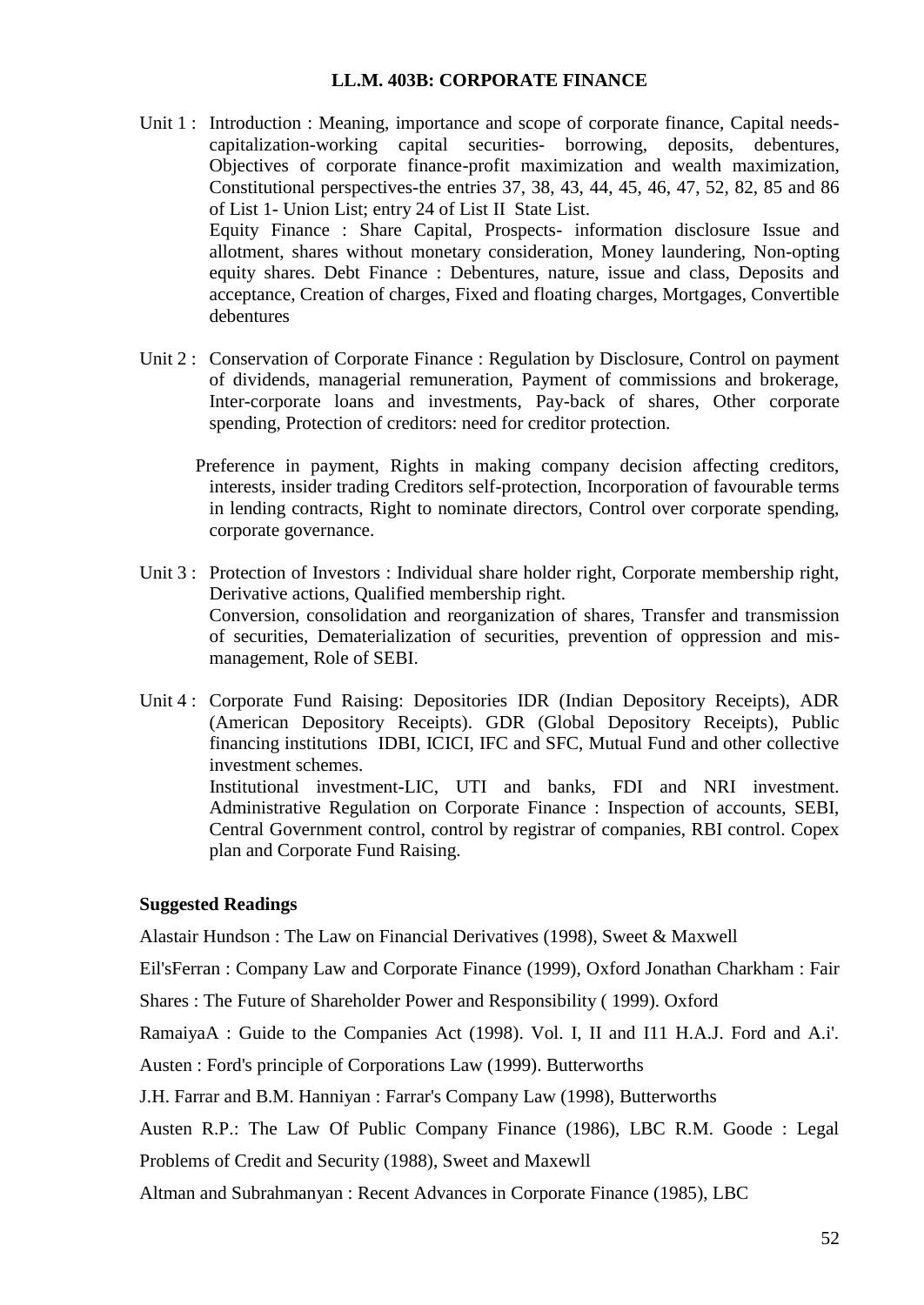Gilbert Harold: Corporation Finance (1956) Henry E. Hogland : Corporation Finance (1947) Maryin M. Kristein : Corporate Finance (1975) R.C. Osborn : Corporation Finance (1959)

S.C. Kuchhal : Corporation Finance: Principles and Problems (6th ed. 1966)

VG. Kulkarni : Corporate Finance (1961)

Y.D. Kulshreshta : Government Regulation of Financial Management of Private Corporate Sector in India (1986)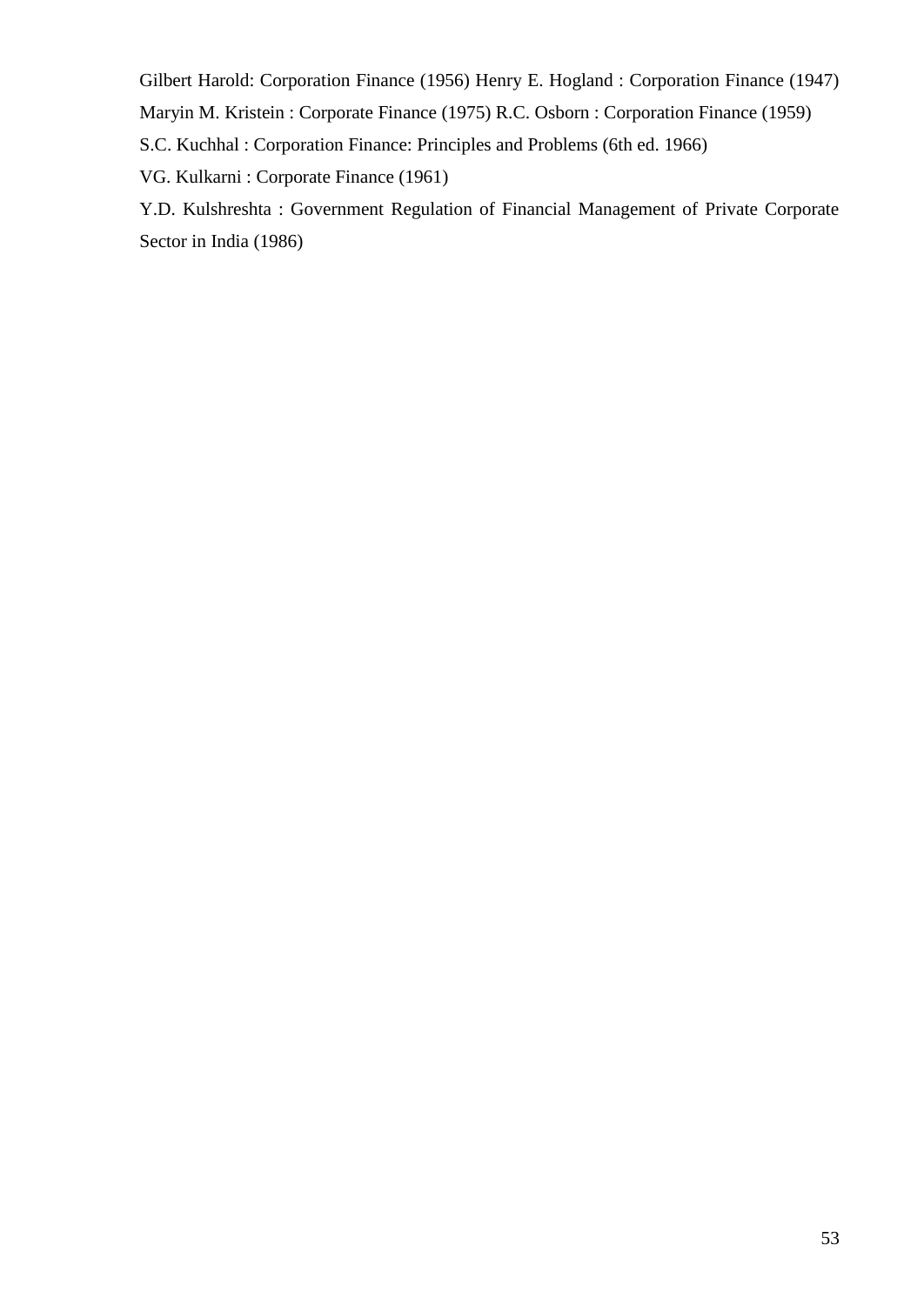### **LL.M. 404B : DISSERTATION/THESIS (NON-DOCTRINAL) & VIVA – VOCE**

| Dissertation/Thesis (Non-Doctrinal)                           | $\therefore$ 30 Marks (CCA)                                                                                        |
|---------------------------------------------------------------|--------------------------------------------------------------------------------------------------------------------|
| Evaluation of Dissertation/Thesis and : 70 Marks<br>Viva Voce | (50 Marks for evaluation of<br>Dissertation/Thesis (Non-<br>Doctrinal) and 20 Marks for<br>Viva Voce Examination.) |

The topic for preparation of dissertation will be allotted to the students by their supervisors. Viva voce will be conducted by two examiners appointed by the Head of the Department. First examiner will be appointed from among the teachers, who is not related to the University (excluding retired teachers) or affiliated colleges and second examiner will be appointed from among the regular faculty members of the Faculty of Law for affiliated colleges and Faculty of Law both.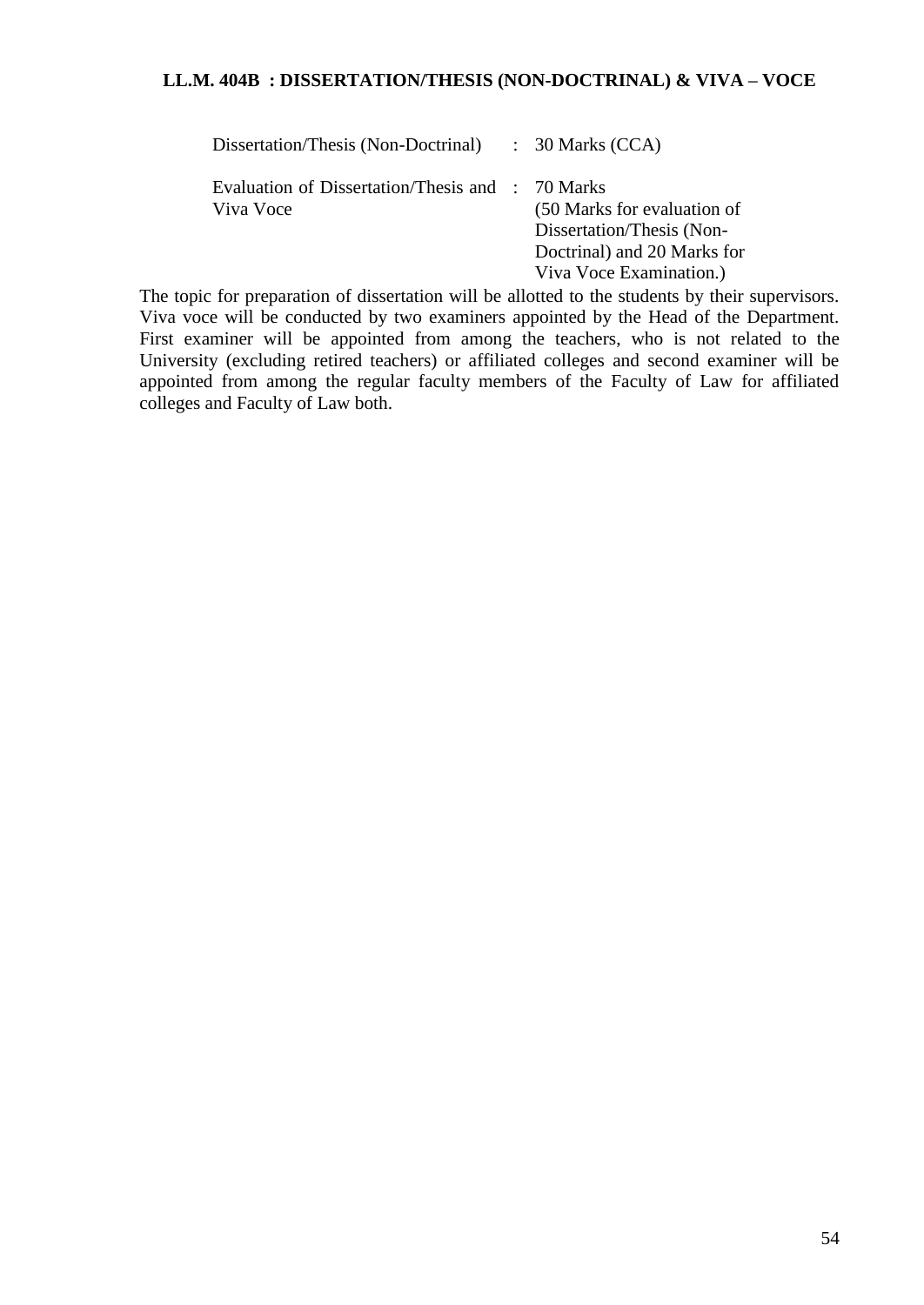| Unit-I   | Criminology: Definition, Nature and Scope, Methods of studying criminal      |
|----------|------------------------------------------------------------------------------|
|          | behaviour, Crime: Definition and Nature                                      |
| Unit-II  | classification of crime, organised and professional crime, Control of Crime: |
|          | Police and Law Courts, Prevention of crime                                   |
| Unit-III | Theories of punishment. Relationship between criminology and penology,       |
|          | History of punishment. Kinds of Punishment, White collar criminals,          |
|          | Female offenders, Juvenile Delinquency                                       |
| Unit-IV  | Victimology: Definition and types of the victim, Persons vulnerable to       |
|          | victimization 1. Elderly, 2. Children, 3. Female. Compensation to victims.   |
|          |                                                                              |

#### **SUGGESTED READINGS**

Barnes, H.B. and Tectors : New Horizons in Criminology Vold, G.S. : Theoretical Criminology Pillai, K.S. : Criminology R. Teft, Donald: Criminology Edwin, H. Sutherland and Donald R. Grussey : Principles of Criminology HormanMannhaim : Pioneers in Crimmology Hon-Barren, Mays: Crime and the Social Structures Ahmed Siddiqui : Criminology-Problems and Perspectives Lord Pakenham : Causes of Crime S. VenugopalaRao : Facts of Crime in India Komm, R.R. and Mogorble : Law-Criminology and Penology Grunhut : Criminal Justice and Reconstruction Madolm : Criminal Justice and Reconstruction Gorden Rose: The Struggle for Penal Reform LL.T. : Essays on Indian Penal Code Ben-Penology: Old and New-Tagore Law Lectures Clict : Conflicting Penal Theories in Statutrory Criminal Law Shamsul Huda : Tagore Law Lectures on Criminal Law Lawburse : Crime, Its Causes and Remedies Dequires : Modern Theories of Criminology Gillin : Criminology and Penology Beccaria : Crime and Punishment The Criminal Procedure Code The Constitution of India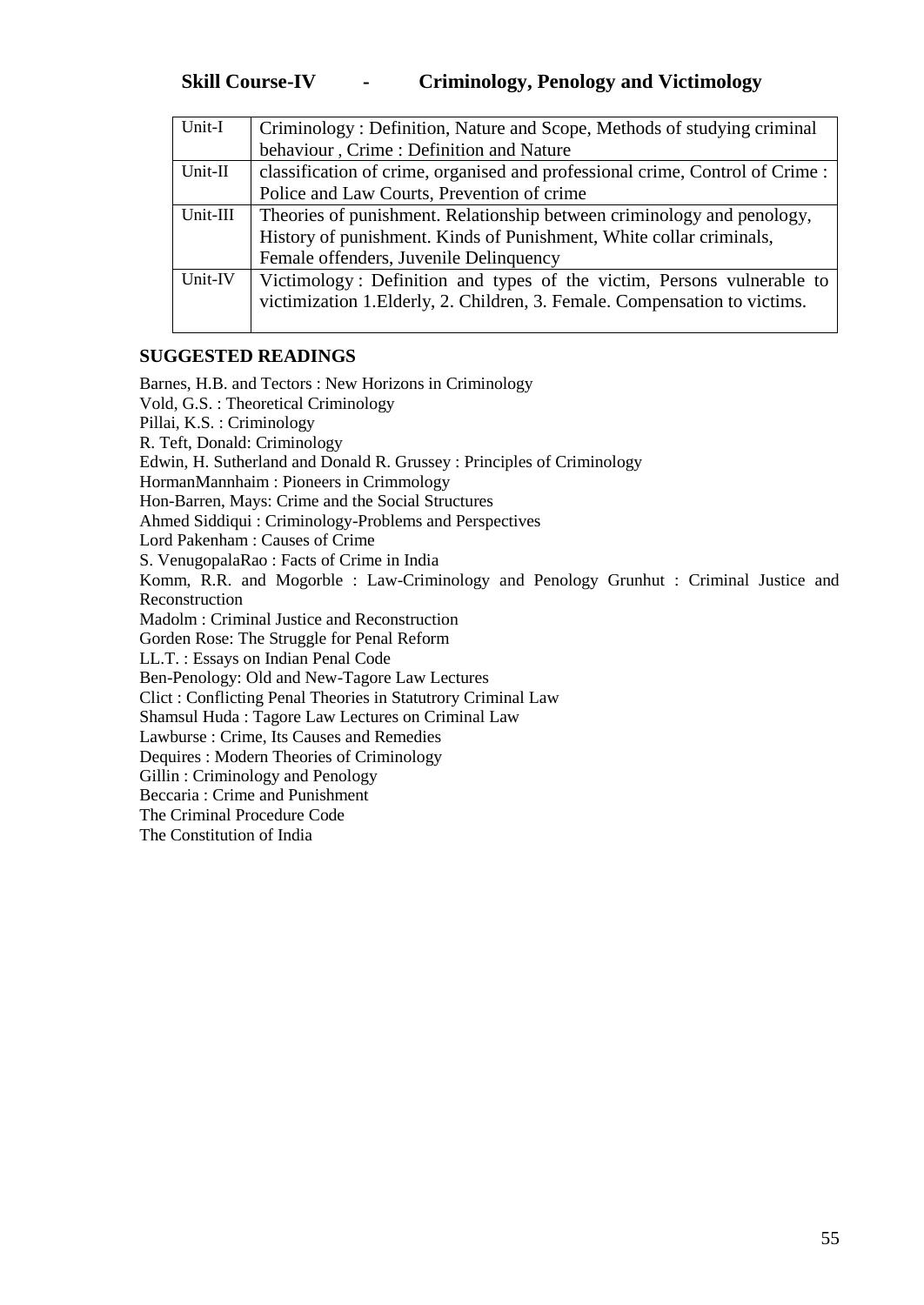# **IV - SEMESTER**

#### **GROUP B - HUMAN RIGHTS**

#### **LL.M. 401H : HUMAN RIGHTS AND SPECIAL**

#### **INTERESTS GROUPS: WOMEN AND CHILDREN**

Unit-1 Philosophical and Social Perspectives of Status of Women in Contemporary Indian Society

> Poverty, Illiteracy, Lack of Independence, oppressive Social Customs and gender Violence against and abuse of Women in public and private domains

International Norms for Protection of Women

ILO Conventions for protection of Female Labour

UNESCO Convention against Discrimination in Education, 1960

UN Convention on Political Rights of Women 1952, Convention on Elimination on all Forms of Discrimination against Women, 1979. Convention on Nationality of Married Women, 1957, Convention on Consent to marriage, Minimum Age of Marriage and Registration of Marriages, 1962, Convention for the Suppression of the Traffic in Persons and of the Exploitation of the Prostitution of Others, 1949. Declaration on the Elimination of Violence against Women, 1993, Convention on Political Rights of Women, 1952

Declaration on the Participation of Women in Promoting International Peace Cooperation, 1982

Documents of the Four World Conferences on Women: Mexico, 1975, Copenhagen, 1980, Nairobi, 1985, Beijing, 1995

Protection of women in armed conflicts

Other relevant development

Unit 2 The Constitution of India and Status of Women

Women and Fundamental Rights and Directive Principles and Fundamental Duties under the Constitution, Special provisions for the protection of women: Article 15(3), Article 39(d) & (e), Article 42, Articles 243-D & 243-T.

Special Laws and Policies for Protection of Women

Suppression of Immoral Traffic Act, 1956, Indecent Representation of Women (Prohibition) Act, 1986, Commission of Sati (Prevention) Act, 1982, Mecial Termination of Pregnancy Act, 1971 Maternity Benefit Act, 1961. Other laws having a direct bearing on protection of women

Special Laws and Policies for Protection of Women

Gaps between International Norms and Indian Law, if any

Women and public policy: female health and family welfare, literacy programmes, Labour Welfare; Issue of current public debate political rights of women (reservations and protection of women) personal Laws and status of women Institutional Mechanism for Protection of the Women

Constitutional Mechanisms: Legislature, Executive and Judiciary (special contribution of judiciary)

Statutory mechanism: National Commission for Women, National Human Rights Commission, State Commissions

The Non-governmental organizations

the Information Media

Role of Education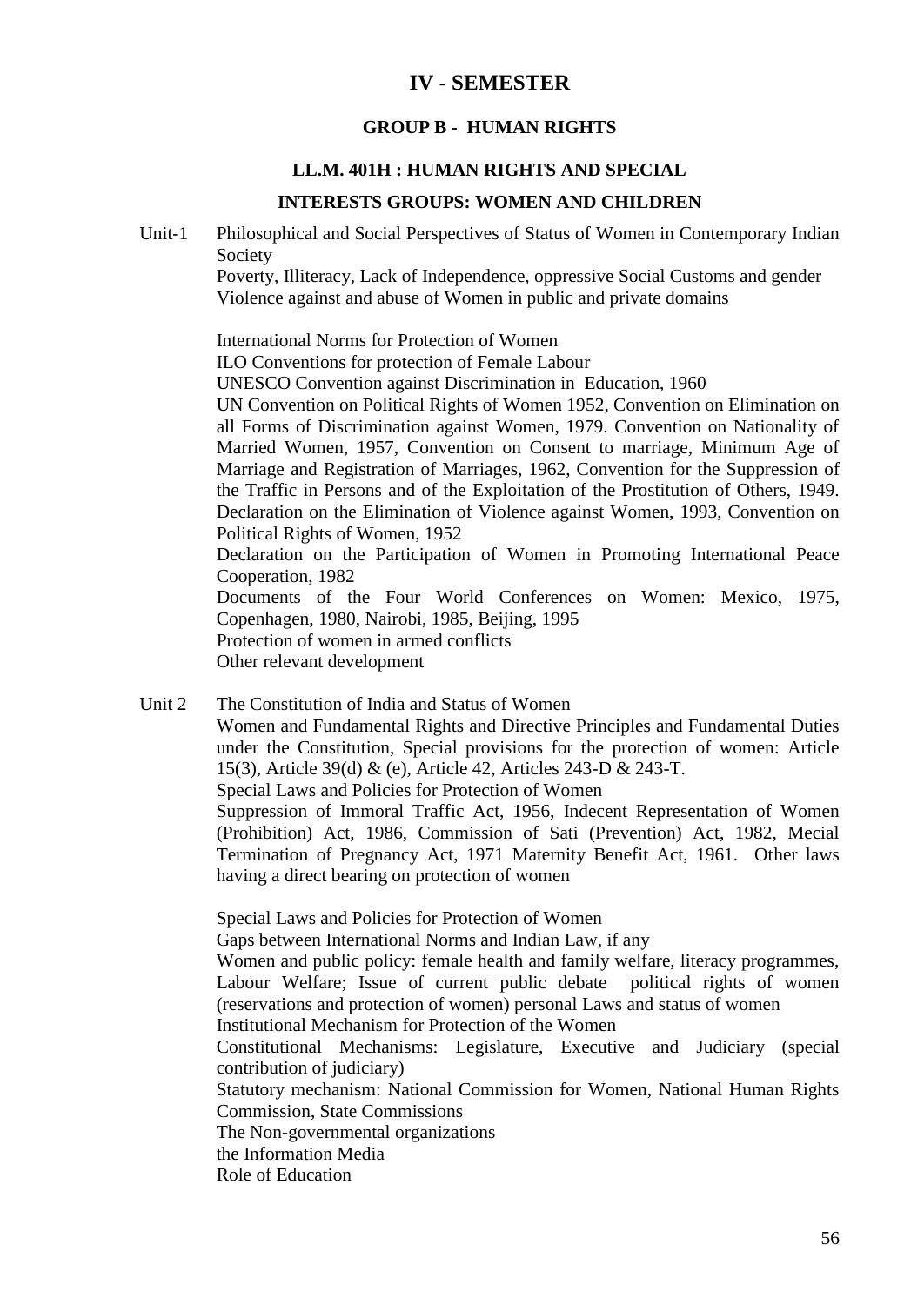Unit-3 Philosophical and Social Perspectives of Status of Children in Contemporary Indian Society Impact of problems of Poverty and Illiteracy Social and Cultural practices regarding Girl Child: Foeticide, Child Marriage Child Labour in unorganized sectors, Forced labour, Sale of Children Child abuse inside and outside homes, trafficking in Children, Children and Custodial Crimes Street Children: Child and Crime International norms for Protection of Children ILO conventions on restrictions and prohibition on child labour including ILO Convention on Child Labour, 1999 UN Convention on the Rights of the Child, 1989, Optional Protocol on the Involvement of Children in Armed conflict, and Optional Protocol on Sale of Children, Child Prostitution and Child Pornography, 2000. Declaration of Social and Legal Principles relating to the Protection and Welfare of Children with Special Reference to Foster, Placement and Adoption, 1986 UNESCO: International Charter of Physical Education and Sports, 1978, Convention on Technical and Vocational Education, 1989. Convention and Recommendation against Discrimination in Education, 1960, Universal Declaration on the Human Genome and Human Rights, 1997. Declaration on the Responsibilities of the Present Generation towards Future Generations, 1997 World Summit for Children: Declaration and Plan of Action

Other relevant developments

Unit-4 1. The Constitution of India and Status of Children

Fundamental rights and Directive Principles under Indian Constitution Special Protection for the child: article 15(3), Article 24, Article 39 (e)  $\&$  (f), Article 45

Judicial Endeavor and Children

2. Special Laws and Policies for Protection of the Child

Child Labour (Prohibition and Regulation) Act, 1986, Children (Pledging of Labour) Act, 1933, Young Persong (Harmful Publications) Act, 1956, Child Marriage Restraint Act, 1929, Pre-natal Diagnostic Techniques (Regulation and Prevention of Misuse) Act, 1956, Children's Act, 1960, Orphanges and Other Charitable Homes (Supervision and Control) Act, 1960, Juvenile Justice (Care & Protection of Children) Act 2015.

Other Laws relevant to protection of the Child Gaps between International norms and the Indian Law, if any Government Policies Institutional Mechanism for Protection of Child Constitutional Mechanisms: Legislature, Executive, Judiciary (Special contribution of judiciary) National Human Rights Commission, National Commission for Rights of the Child Non-Governmental organizations The Information Media Role of Education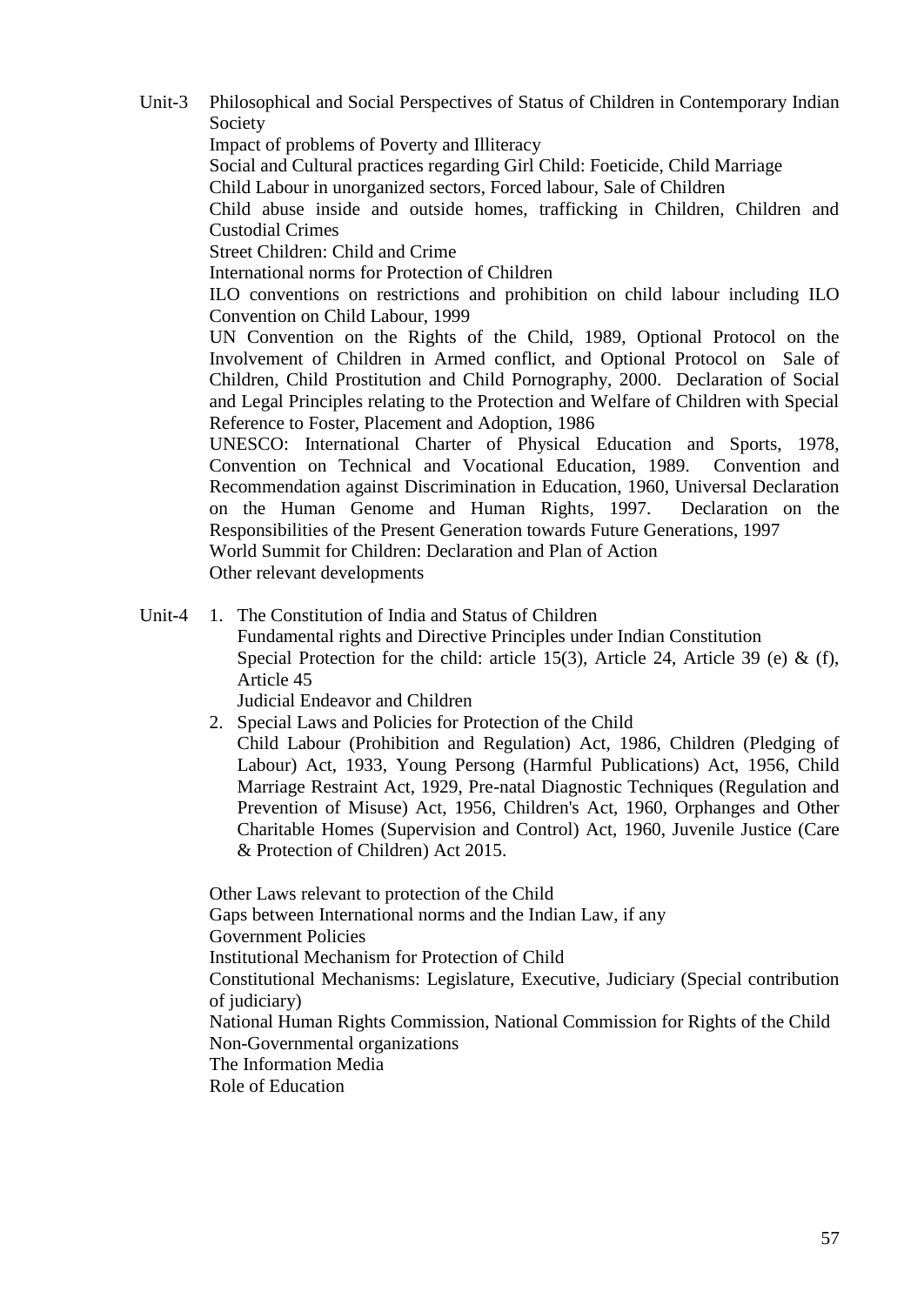#### **Suggested Readings**

UN Centre for Human Rights, The Rights of the child (Geneva : World Campaign for Human Rights 1996).

UN High Commissioner for human Rights, Sexual Exploitation of Children (Geneva : UN Publication Division, 1996).

UN, Convention on the Rights of the Child (New York : UN Department of Public Information, 1999)

UNICEF, The Child and the Law (New Delhi : UNICEF, 1994).

UNICEF, The Media and the Children's Rights : A Practical Introduction for Media Professionals (New Delhi: UNESCO, 2000).

UNICEF, The State of World's Children 2001 (New York: UNICEF, 2001).

Agarwal, S.P., Handbook on Child (New Delhi : Concept Publishing Company, 1992).

Dennis, Michael J., "Newly Adopted Protocols to the convention on the rights of the Child", American Journal of International Law, Vol. 94, 2000, pp. 789-96.

Diwan, Paras and Peeyushi Diwan, Children and Legal protection (New Delhi : Deep and Deep Publishers, 1994).

Gupta, Sriniwas, "Rights of Child and Child Labour : A Critical Study". Journal of Indian law Institute, Vol. 37, No. 4, Oct. to Dec. 1995, pp. 531-42.

Khanna, S.K., children and the Human Rights (New Delhi: Commonwealth, 1998).

Kumar, Bindal, Problems of Working Children (New Delhi : APH Publications, 2000).

Mehta, P.L. and S.s. Jaswal, Child Labour and the Law (New Delhi : Deep and Deep Publications 19660.

Misra, Ranganath, "Rights of the Child", in K.P. Saksena, ed., Human Rights : Fifty Years of India's Independence (New Delhi : gyan Publishing House, 1999), pp. 38-46.

Pachauri, S.K. Children and Human Rights (New Delhi : APH Publishing Corporation, 1999).

Pal, R.M. "Wrong and Rights of the Child", in K.P. Saksena, ed., Human Rights: Fifty years of India's Independence (New Delhi : Gyan Publishing House, 1999), pp. 47-58.

Raina, B.K., "child and Human Rights : An Insight" in B.P. Singh Sehgal, ed., Human Rights in India : Problem and Perspective (New Delhi : Deep and Deep Publications, 1999), pp. 182- 86.

Sachar, Rajinder, "Rights of the Child", Wood Focus, vol. 13, No. 3, March 1992, pp. 22-23. Saksena, Anu, Human Rights and Child Labour in Indian Industries (New Delhi, Shipra Publications, 1999).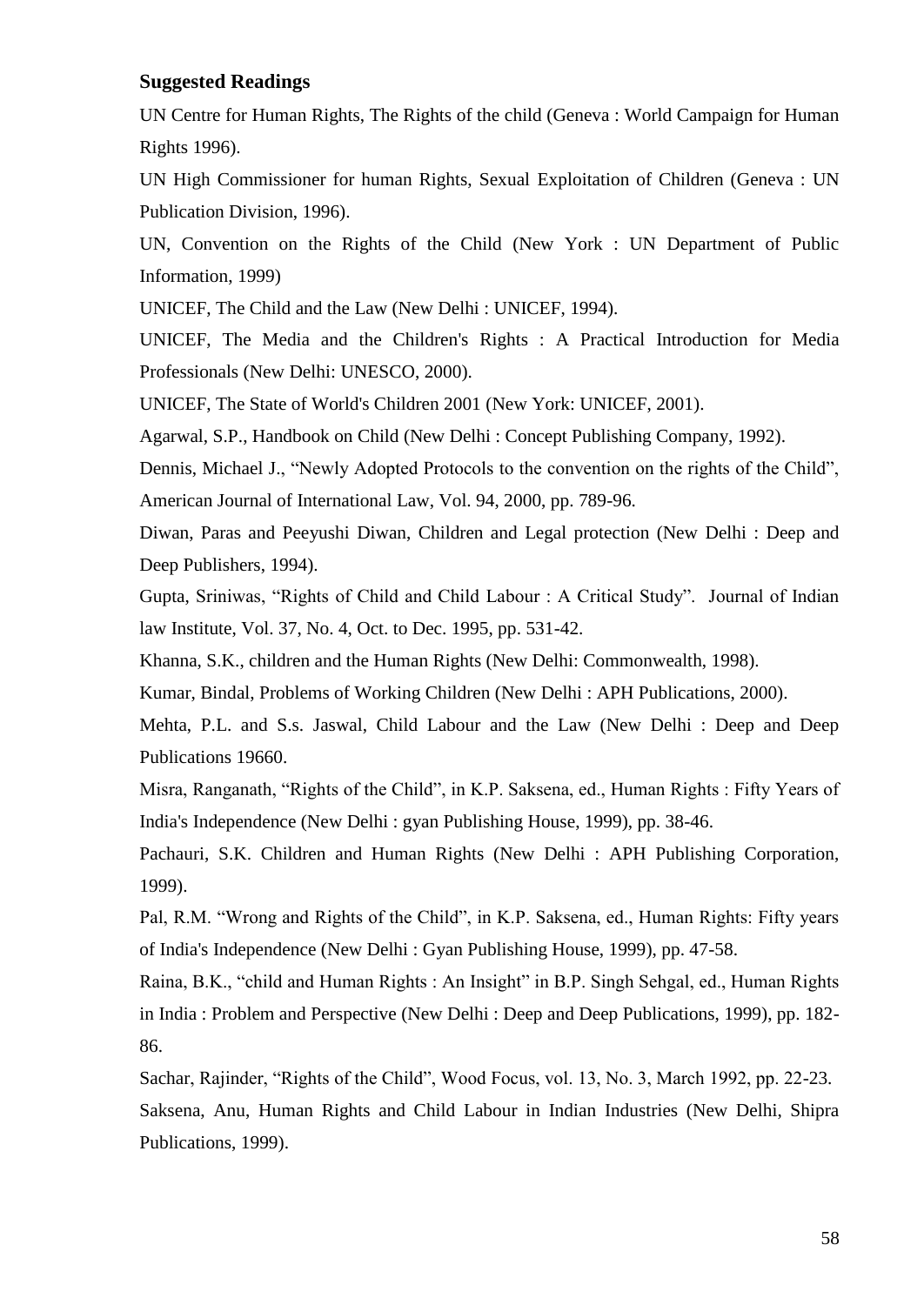Saksena, K.P., "Recent Sypreme Court Judgement on Child Labour : A Critique", in K.P. Saksena, eds., Human Rights : Fifty years of India's Independence (New Delhi : Gyan Publishing House, 1999), pp. 73-78.

Saxen, Ira, "Needs of the Child : Education for Pleasure", in K.P. Saksena, ed., Human Rights in Asia : Problems and Perspective (New Delhi: HURITER, 1984), pp. 101-110.

Seth, Leila, "Rights of the Child", India International Centre Quarterly, vol. 20, no. 4, 1993, pp. 79-90. Shams, Shamusuddin, Women, Law and Social Change (1997).

Sharma, A.K., "Human Rights Violations of Street Children and Child Labour in India", in B.P. Singh Sehgal ed. Human Rights in India : Problem and Perspectives (New Delhi : Deep and Deep publications, 1995), pp. 187-91.

Weisner, The Child and the State in India (Delhi : Oxford University Press, 1991)

- 1. Indrani Sen Gupta Human Rights of Minority and Women, ISHA Books, Delhi, 2005 Vol. 4.
- 2. Dr. Poonam Bawa, Editor- Pure Politics and women in India, Books Treasures, Jodhpur, First Edition 2011.
- 3. T Lavnya : Women Empowerment through Entreprenureship New Century Publication, New Delhi, 2010.
- 4. MamtaRao : Law Relating to Women and Children Eastern Book Company,  $2<sup>nd</sup>Edn. 2008$ , Reprint 2010.
- 5. Shukla V.N. : Constitutional Law of India.
- 6. M.P. Jain : Constitutional Law of India
- 7. D.D. Basin : Introduction to the Constitutional of India.
- 8. The Universal Declaratin of Human Rights, 1948.
- 9. The International Covenant on Civil and Political Rights, 1966.
- 10.The International Covenant on Economic, Social and Cultural Rights.
- 11.Convention on elimination of all forms of discrimination against women.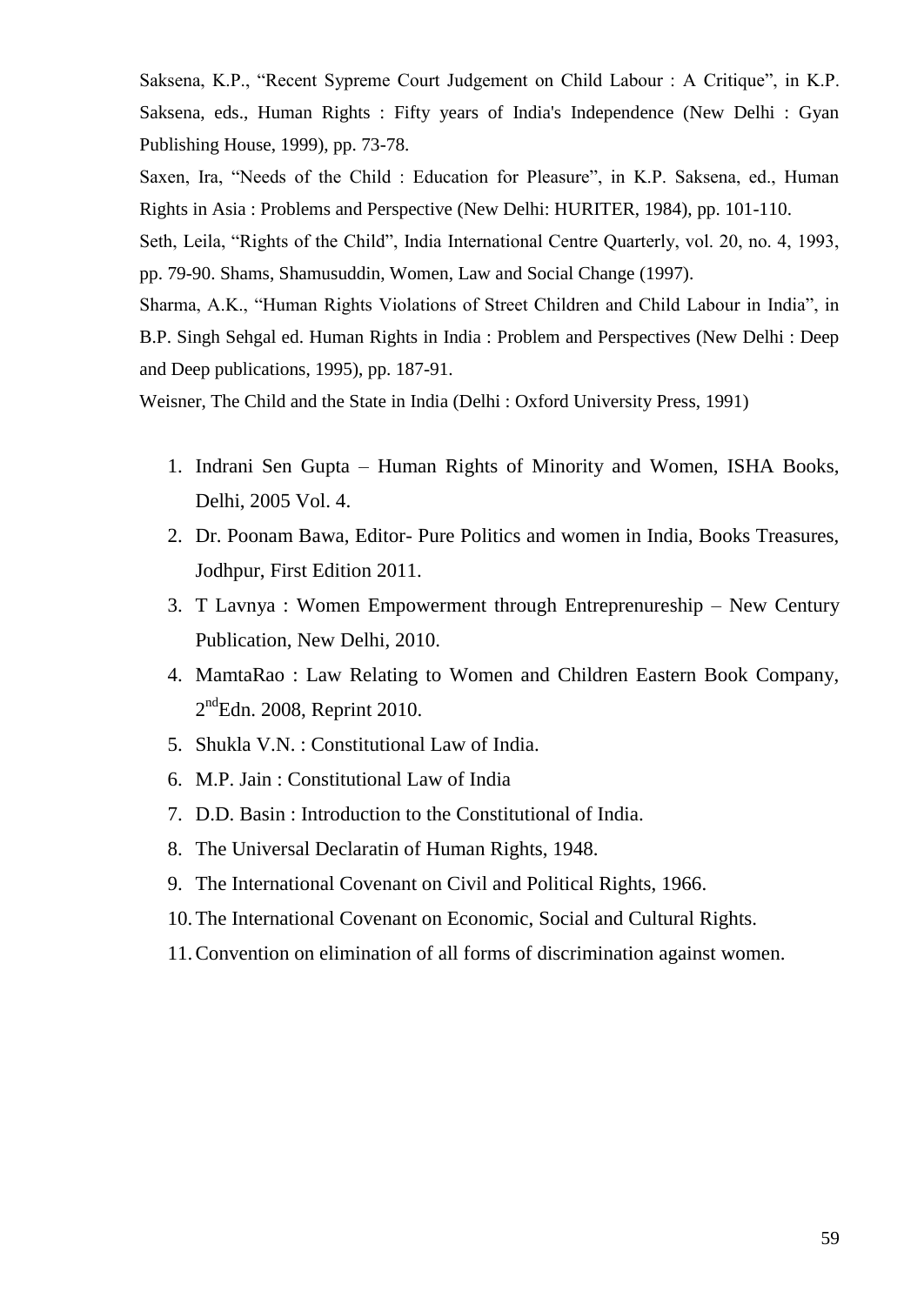#### **LL.M. 402H : INTERNATIONAL HUMANITARIAN LAW AND REFUGEE LAW**

Unit-1 International Humanitarian Law (IHL)

Origin and development of IHL with contribution of Indian ethos Sources of IHL International armed conflict and International Humanitarian Law. Doctrine of military necessity versus the principles of humanity Role of IHL in non-international armed conflicts National perspectives on IHL Role of International Red Cross and NGOs

Unit-2 Implementation and Enforcement of IHL

Concept of Protecting Power United Nations International Criminal Court and Tribunals Unilateralism humanitarian intervention versus state sovereignty Humanitarian assistance

State obligations in times of peace and during armed conflicts-national implementation of the Geneva conventions. National Legislation with penal repression of violation of International Humanitarian Law. Universal Jurisdiction for the breach of IHL.

Relation between International Humanitarian Law and Human Rights Law

Unit-3 International Humanitarian and Refugee Laws

History of refugee law : Definition and description Meaning Refugee for the purpose of United Nations Development of Statutory definition and extension of mandate Other regional and related instruments Determination of Refugee Status: Under the Refugee Convention 1951 and Protocol of 1967 Problem of Refugees in non-armed conflict situations (economic, environmental, natural disasters) Protection to refugees under International law Right of non-refoulment

Principle of non-refoulment Non-refoulment and its relation with admission and non rejection at the frontier, Extradition, Expulsion Illegal entry Measures not amounting to non-refoulment. Right to Asylum UNHCR and Refugee protection

Unit-4 Loss and denial of Refugee status and its benefits

Voluntary acts of individual Change of circumstances Protection or assistance by other States or UN agencies Undeserving Cases

Protection to Refugees in India Protection without legislation and judicial determination: case law Status of refugees in India under UNHCR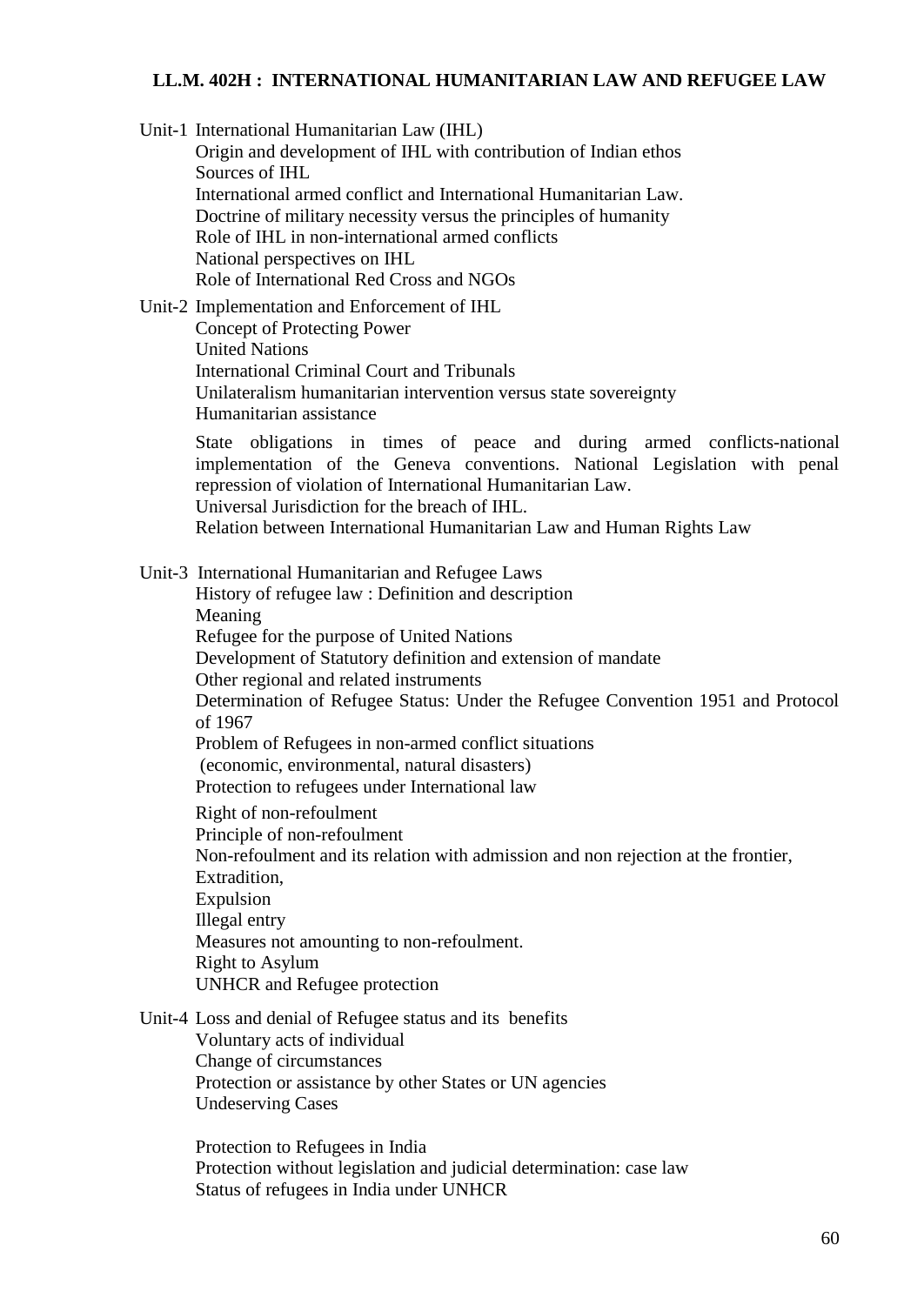India and 1951 Convention Solution to Refugee Problem Resettlement in third country Repatriation: voluntary or Forced Local assimilation Protective zones International Law and Internally displaced Persons: UN Guiding Principles on Internal displacement 1998 Rights and Duties of the International Community Concept of burden sharing Finding durable solutions: roots of refugee problem

#### **Suggested Readings**

Independent Commission on International Humanitarian Issues, Modern Wars : the Humanitarian Challenge, Report presented by Mohammed Bedjaoni (London : Zed Books, 1986)

International Committee of the Red Cross and Henry Dunant Institute, Bibliography of International Humanitarian Law Applicable in Armed Conflict (Geneva : International Committee of the Red Cross, 1987)

International Committee for the Red Cross and international federation of Red Cross and Red Crescent Societies, Handbook of the International red Cross and red Crescent movement (Geneva, 13th ed., 1994.)

International Committee for the Red cross, Fundamental Rules of International Humanitarian Law applicable in armed Conflict (1979).

UN Centre for Human Rights, Human Rights and Refugees (Geneva : World Campaign for Human Rights, 1993)

UN centre for Human Rights, international Humanitarian Law and Human Rights (Geneva,: World Campaign for Human Rights, 1992).

UN Centre for Human Rights, Spectal issue on Human Rights and Humanitarian Law and Human Rights and Refugee law (New York, 1992).

UNESCO, International Dimensions of Humanitarian Law (Paris : UNESCCO, 1988)

UNHRC, Collection of International Instruments, and other Legal tests Concerning Refugee and Displaced Persons (UNHRC, 1995)

UNHCR, The State of World's Refugee : A Humanitarian Agenda (1997-98).

Abi-Saab, Rozemary, "The Principles of Humanitarian Law according to the international Court Justice'. International Review of the Red Cross, no. 259, 1987, pp. 367-78.

Bankowski, I, ed. International Ethical Guidelines for Biomedical Research Involving Human Subjects (Geneva : WHO, 1993).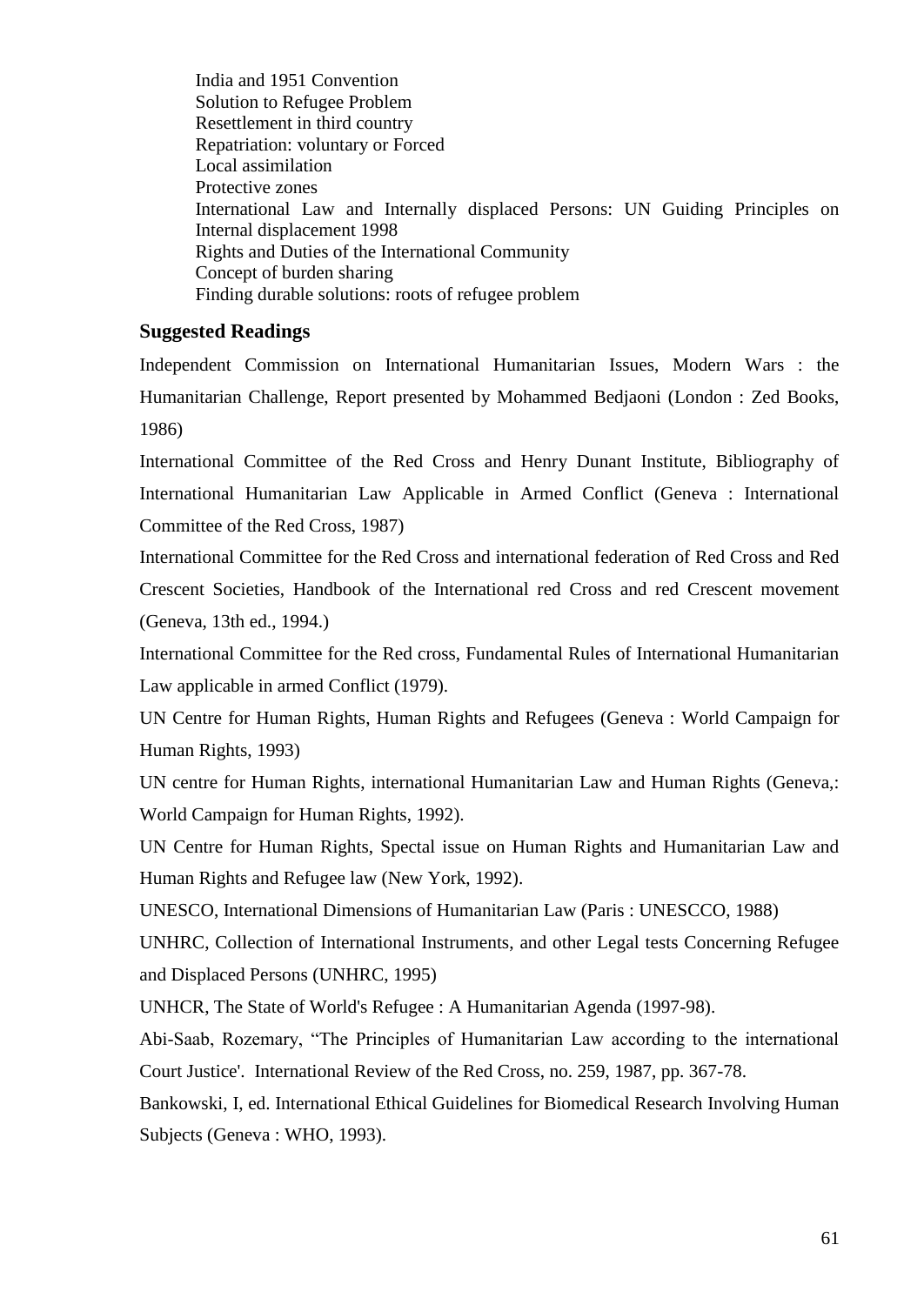Bhagwati, P.N., "International Aspect of Rights to Life, peace and Development". Denver journal International Law and Policy vol. 19. no. 1, Fall 1990, pp. 67-76.

Bond, B.E. Harrel, Imposing Aid emergency Assistance to Refugees (Oxford University Press, 1985.

Carlier, Jean, Who is a Refugee" A Comparative Case Law Study (The Hague: Kluwar law International, 1971).

Cassese, Antonio, "Wards of national Liberation and Humanitarian Law", in Studies and Essays on International Humanitarian Law and Red Cross Principles in Honour of jean Picter (The Hague :MartinusNijhoff, 1984), pp. 313-24.

Chakraborty, Manik, Human Rights and Refugees, Problems, Law and Practices (New Delhi : Deep and Deepa, 1998).

Chhangani, R.C., "Discrimination of Refugees Status in Nigeria", Indian Journal of International Law, vol. 34, 1994, pp. 455-56.

Chimni, B.S., International Refugee Law : A Reader (New Delhi : Sage Publications, 2000).

#### **Suggested Readings**

- 1. Schwargenberger : International Law Stevens & Sons, London
- 2. J.G. Starla : Introduction to International Law.
- 3. S. Oppenthain, International Law, A Treatise London.
- 4. R.S. Pathak & RP. Dhokaliya (Editors): International Law in Transition Lancers Books, New Delhi.
- 5. J.L. Brierly : The Law of Nations VI Edition, Clarendum Press,Oxford.
- 6. IAN Brownlie : Principles of Public International Law, IInd Edition, Clarendum Press, Oxford.
- 7. Dr. S.K. Kapoor : Internatioal Law & Human Rights. Central Law Agency, 20<sup>th</sup> Edition, 2016.
- 8. Hargue, Genena Conventions relating to Warfare (Marine, Land and Aerial Warfare).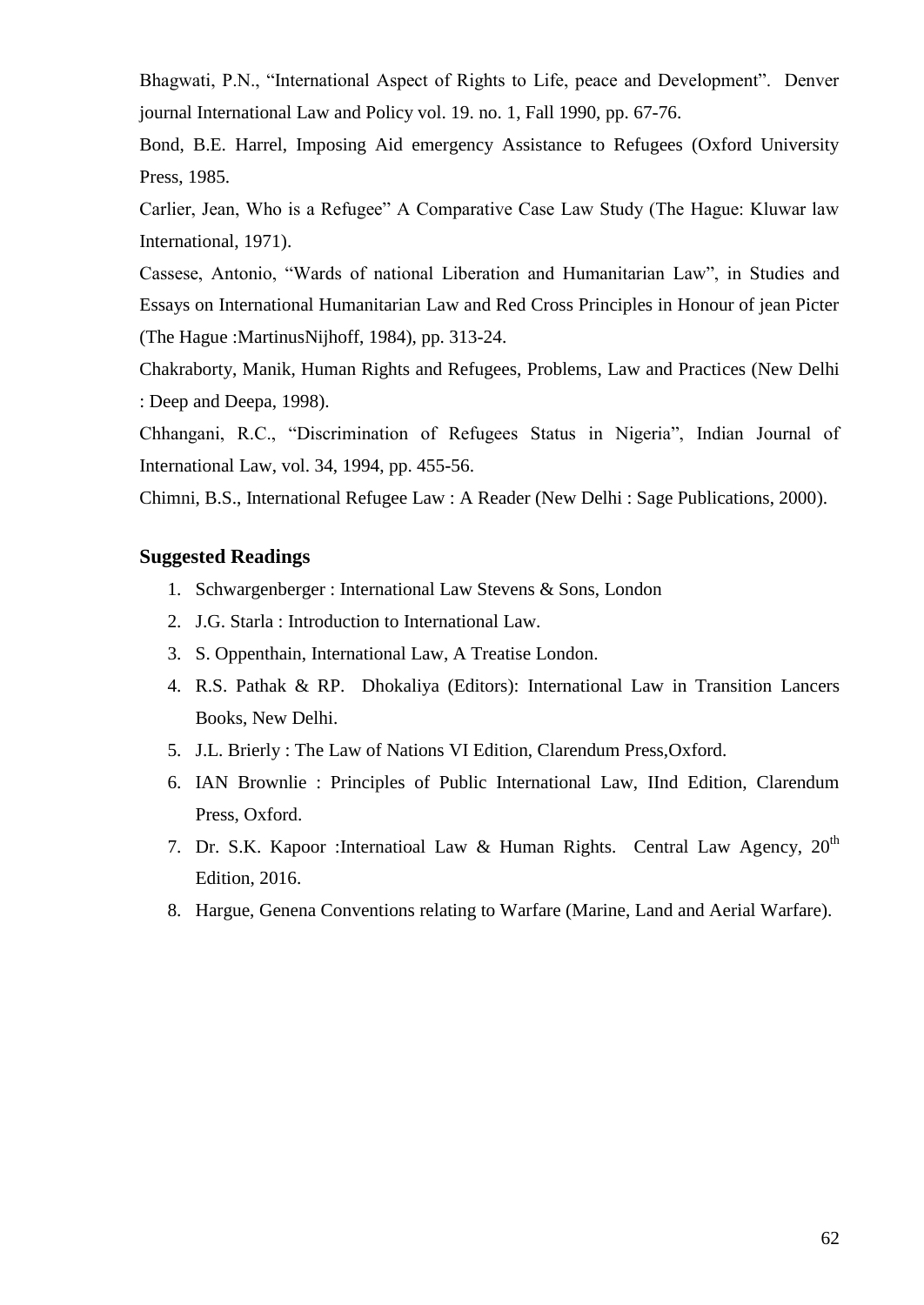#### **LL.M. 403H : SCIENCE, TECHNOLOGY AND HUMAN RIGHTS**

- Unit 1: Inter relationship of Science. Technology and Human Rights Implication of Development of Science and Technology on human Rights, Rights to environment and the development of science and technology. Rights to development and the advancement of science and technology, Rights to human health and impact of development in medical sciences
- Unit 2: Medicine and the Law : Organ transplantation, Experimentation on human beings, Euthanasia (mercy killing), Gene Therapy
- Unit 3: Issue of Human Rights Ethics in Scientific and technological Development : Sex determination test, Induced abortion, Reproductive Technology, Cloning, invitro fertilization, Artificial insemination. Surrogate motherhood, Development in Information Technology and Human Rights
- Unit-4: Impact of Scientific and Technological Progress on Human Rights : Normative Response of the International Community, Right to life, Right to privacy, Right to physical integrity, Right to information. Right to benefit from scientific and technological progress, Right to adequate standard of living

#### **SELECT BIBLIOGRA PHY**

Suresh T. Viswanathan : The Indian Cyber Law (2000)

The International Dimensions of Cyberspace Law (2000), UNESCO publication

D.P. Mittal : Law of Information Technology (Cyber Law) (2000) Kamenka, E.: Ideas and Ideologies Human rights (1978)

Akbar, M.J. : Riots after Riots (1988)

Baxi, U. (ed.) : Rights to be Human (I986)

Kadhavtirtha :Human Rights (1453)

Swarup, J.: Human Rights and Fundamental Freedoms (1975) Nagandra Singh : Human Rights and International Cooperation (1969)

Kashyap, S.C. : Human Rights and Parliament (1978)

Khare, S.C. : Human Rights and United Nations (1977)

Menon, I. (ed.) : Human Rights in International Law (1985)

Krishnalyer, V.R., Human Rights - A Judge's Miscellany (1995) Rama Jois M.: Human Rights: Bharatiya Values (1998)

#### **Suggested Readings**

Suresh T. Viswanathan : The Indian Cyber Law (2000)

The International Dimensions of Cyberspace Law (2000), UNESCO publication

D.P. Mittal : Law of Information Technology (Cyber Law) (2000) Kamenka, E.: Ideas and Ideologies Human rights (1978)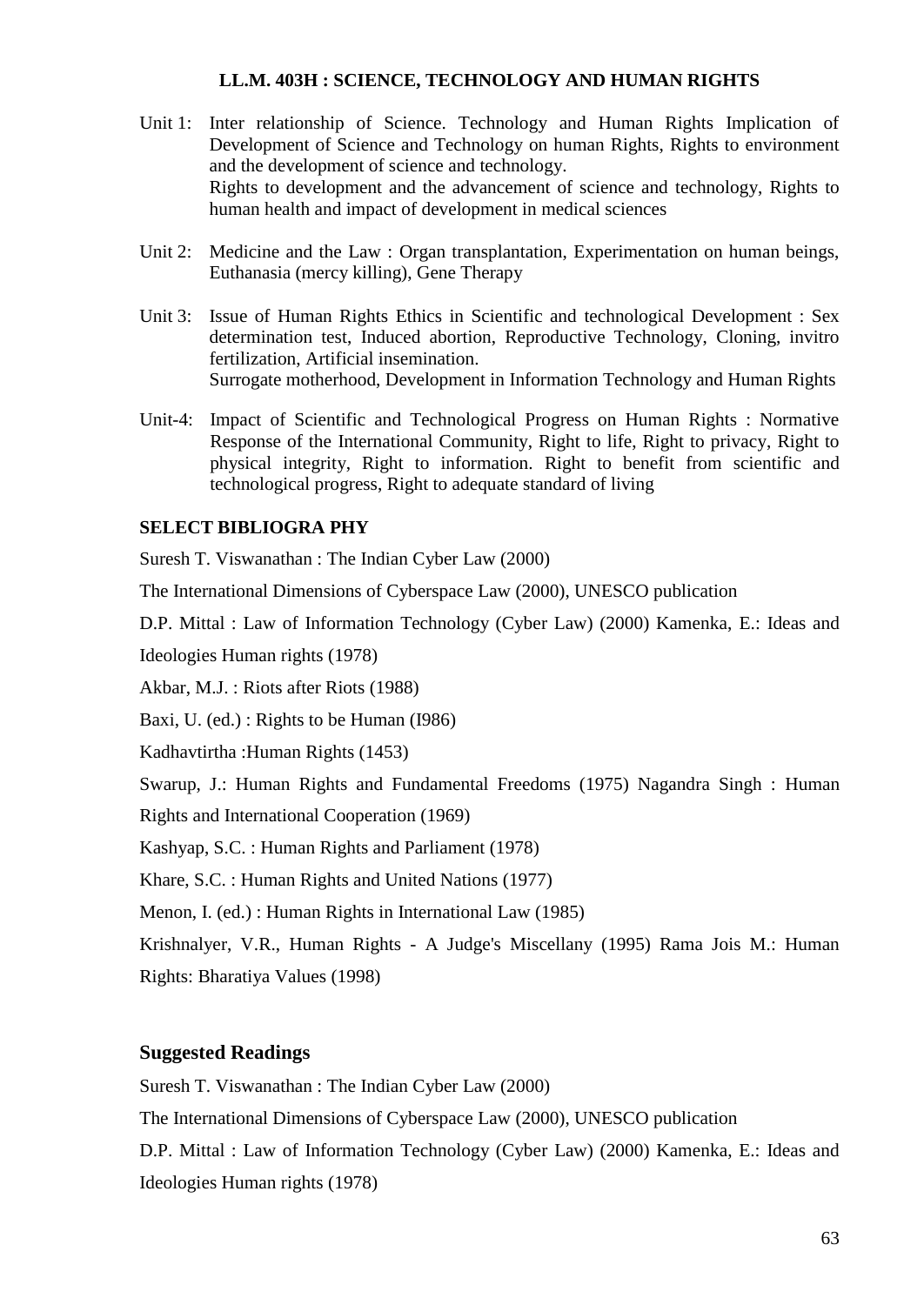Akbar, M.J. : Riots after Riots (1988)

Baxi, U. (ed.) : Rights to be Human (I986)

Kadhavtirtha :Human Rights (1453)

Swarup, J.: Human Rights and Fundamental Freedoms (1975) NagandraSingh : Human

Rights and International Cooperation (1969)

Kashyap, S.C. : Human Rights and Parliament (1978)

Khare, S.C. : Human Rights and United Nations (1977)

Menon, I. (ed.) : Human Rights in International Law (1985)

Krishnalyer, V.R., Human Rights - A Judge's Miscellany (1995) Rama Jois M.: Human Rights: Bharatiya Values (1998)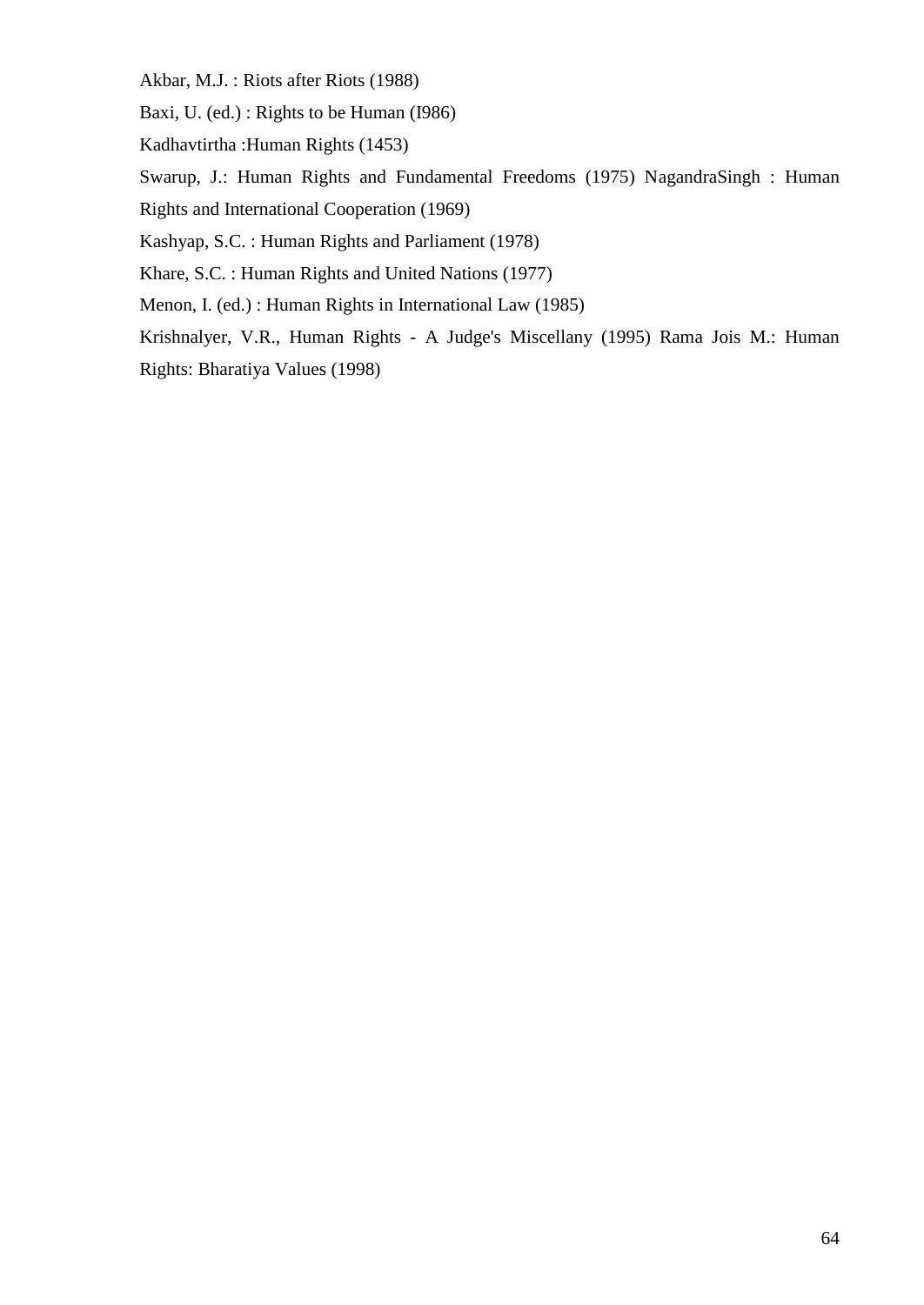### **LL.M. 404H : DISSERTATION/THESIS (NON-DOCTRINAL) & VIVA-VOCE**

| Dissertation/Thesis (Non-Doctrinal) : 30 Marks (CCA)          |                                                                                                                    |
|---------------------------------------------------------------|--------------------------------------------------------------------------------------------------------------------|
| Evaluation of Dissertation/Thesis and : 70 Marks<br>Viva Voce | (50 Marks for evaluation of<br>Dissertation/Thesis (Non-<br>Doctrinal) and 20 Marks for<br>Viva Voce Examination.) |

The topic for preparation of dissertation will be allotted to the students by their supervisors. Viva voce will be conducted by two examiners appointed by the Head of the Department. First examiner will be appointed from among the teachers, who is not related to the University (excluding retired teachers) or affiliated colleges and second examiner will be appointed from among the regular faculty members of the Faculty of Law for affiliated colleges and Faculty of Law both.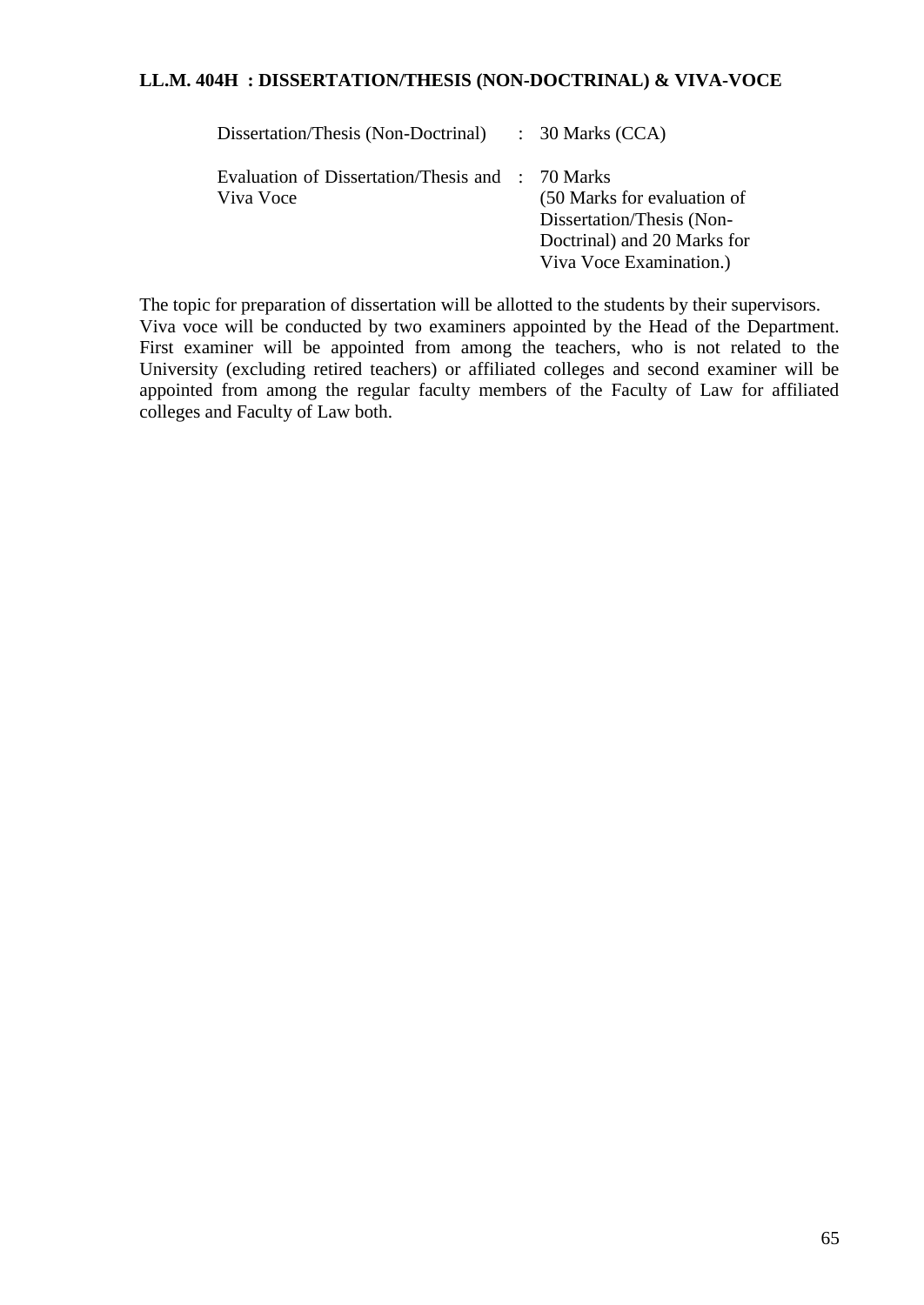| Unit-I   | Criminology: Definition, Nature and Scope, Methods of studying criminal      |
|----------|------------------------------------------------------------------------------|
|          | behaviour, Crime: Definition and Nature                                      |
| Unit-II  | classification of crime, organised and professional crime, Control of Crime: |
|          | Police and Law Courts, Prevention of crime                                   |
| Unit-III | Theories of punishment. Relationship between criminology and penology,       |
|          | History of punishment. Kinds of Punishment, White collar criminals,          |
|          | Female offenders, Juvenile Delinquency                                       |
| Unit-IV  | Victimology: Definition and types of the victim, Persons vulnerable to       |
|          | victimization 1. Elderly, 2. Children, 3. Female. Compensation to victims.   |
|          |                                                                              |

#### **SUGGESTED READINGS**

Barnes, H.B. and Tectors : New Horizons in Criminology Vold, G.S. : Theoretical Criminology Pillai, K.S. : Criminology R. Teft, Donald: Criminology Edwin, H. Sutherland and Donald R. Grussey : Principles of Criminology HormanMannhaim : Pioneers in Crimmology Hon-Barren, Mays: Crime and the Social Structures Ahmed Siddiqui : Criminology-Problems and Perspectives Lord Pakenham : Causes of Crime S. VenugopalaRao : Facts of Crime in India Komm, R.R. and Mogorble : Law-Criminology and Penology Grunhut : Criminal Justice and Reconstruction Madolm : Criminal Justice and Reconstruction Gorden Rose: The Struggle for Penal Reform LL.T. : Essays on Indian Penal Code Ben-Penology: Old and New-Tagore Law Lectures Clict : Conflicting Penal Theories in Statutrory Criminal Law Shamsul Huda : Tagore Law Lectures on Criminal Law Lawburse : Crime, Its Causes and Remedies Dequires : Modern Theories of Criminology Gillin : Criminology and Penology Beccaria : Crime and Punishment The Criminal Procedure Code The Constitution of India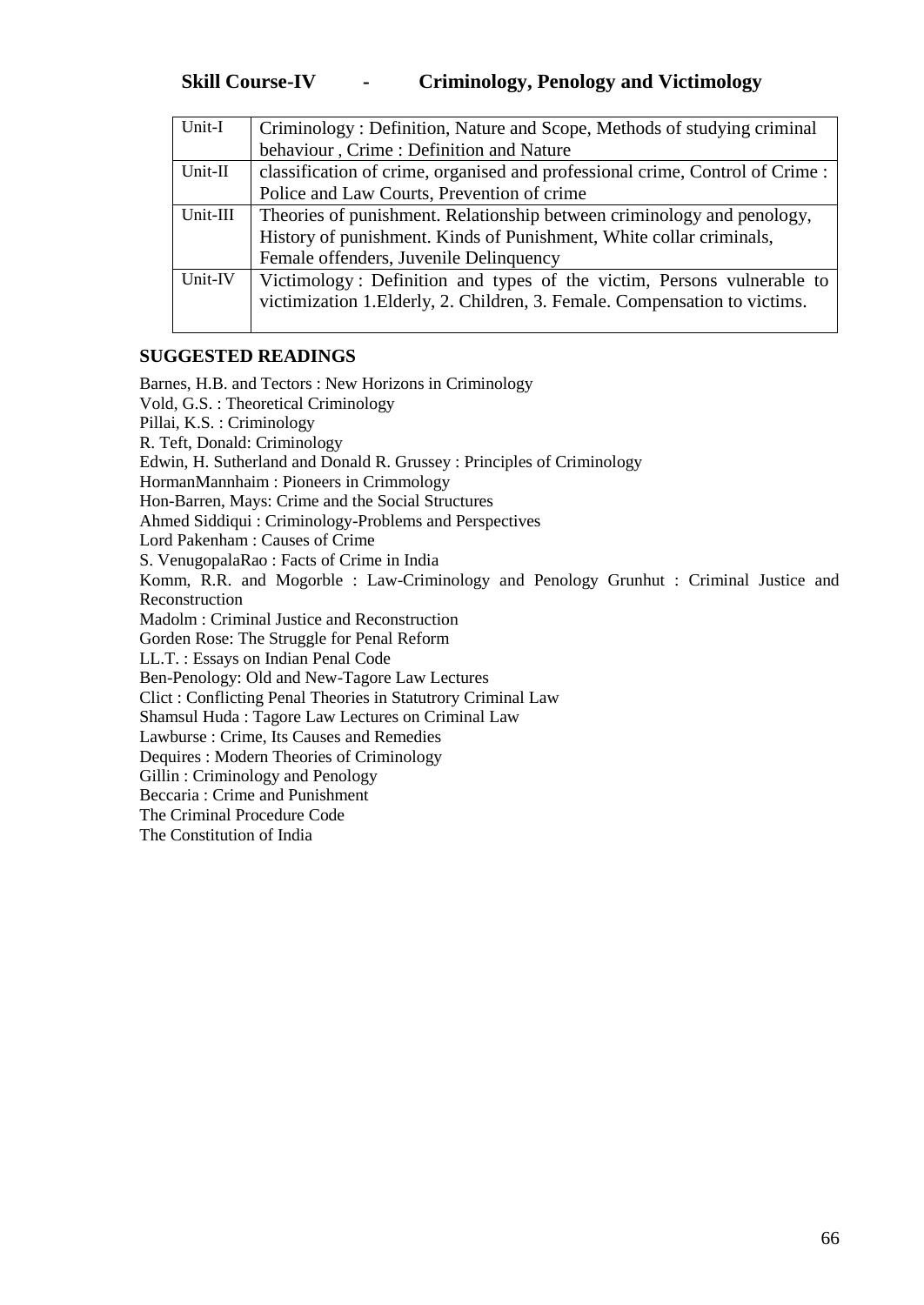# **IV - SEMESTER**

#### **GROUP C – CONSTITUTION & LEGAL ORDER**

#### **401C : CONSTITUTIONALISM: PLURALISM AND FEDERALISM**

- Unit 1 : Constitutionalism : Authoritarianism-Dictatorship Democracy Communism, Limited Government -concept limitations on government power, What is a constitution Development of a democratic government in England Historical evolution of constitutional government Conventions of constitutionalism - Law and convention\_ Written Constitutions : USA, Canada, Australia, Switzerland South Africa and India, Separation of powers Montesquieu. Rule of Law: Concept and new horizon Marxist concept of constitutionalism, Dictatorship of if proletariat, Communist State from Stalin to Gorbache. Fundamental Rights : Human Rights, Judicial Review: European Court of Human Rights, Human Right: International Conventions, Limits and doctrine of domestic jurisdiction in international law
- Unit 2: Federalism : What is a federal government ? Difference: between confederation and federation, Conditions requisite for federalism. Patterns of federal government-US, Australia, Canada, India. Judicial review - for federal umpiring, New trends in federalism: Cooperative federalism, India - Central Control V. State Autonomy, Political factors influencing federalism, Plural aspects of Indian Federalism: Jammu & Kashmir, Punjab, Assam, Dynamic of Federalism
- Unit 3 : Pluralism : What is a pluralistic society? Ethnic. Linguistic, cultural. political pluralism, Individual rights - right to dissent, Freedom of speech and expression, Freedom of the press, Freedom of association, Rights to separateness, Freedom of religion, Rights of the religious and linguistic minorities, Compensatory discrimination for backward classes, Women-rights to equality and right to special protection, Scheduled Tribes, Distinct Identity - protection against exploitation - NSIS - Exclusion from Hindu Law, Uniform Civil Code: Non-State Law (NSLS) and State Law System- Problem of a Uniform Code v. Personal Laws - vertical federalism
- Unit 4 : Equality in Plural Society: Right of equality and reasonable classification, Prohibition of discrimination on ground of religion, caste, sex, language, abolition of untouchability, Secularism - constitutional principles, Tribal Groups and Equality, Pluralism and International Concerns, International Declaration of Human Rights, Conventions against genocide, Protection of religious, ethnic and linguistic minorities, state intervention for protection of human rights, Right of selfdetermination

#### **SELECT BIBLIOGRAPHY**

Upendra Baxi : Law, Democracy and Human Rights, 5 Lokayan Bulletin l, (1987)

VM. Dandekar : Unitary Elements in a Federal Constitution, 22 EPW 1865 (1988)

Rajeev Dhavan : The Press and the Constitutional Guarantee of Free Speech and Expression 28 JILI299 (1986)

M.A. Fazal : Drafting A British Bill of Rights, 27 JILI, 423 (1985) M.P. Jain : Indian Constitutional Law Wadhwa

H.M. Seervai:Constitutional Law of India (1993), 'Tripathi, Bombay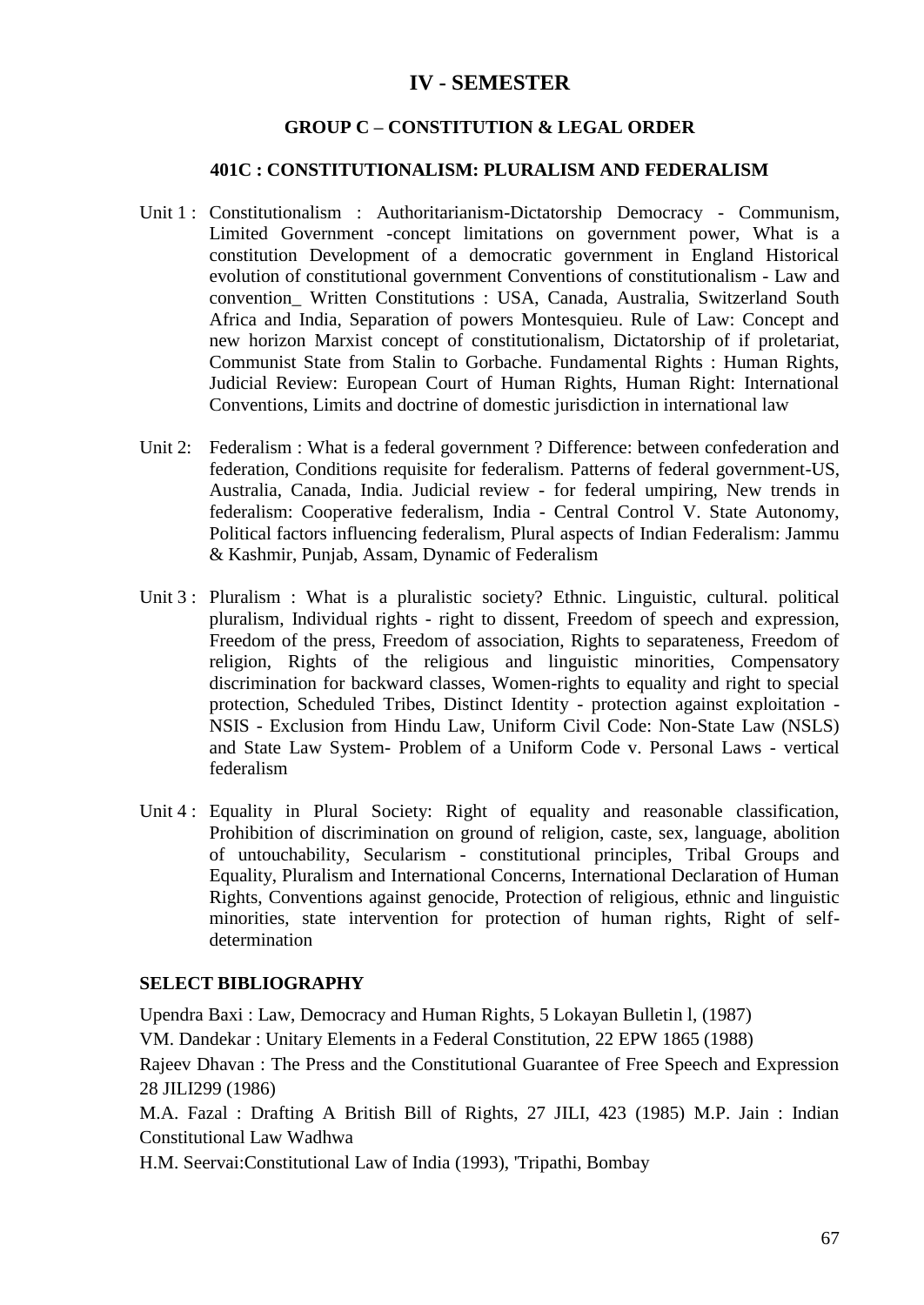#### **402 C : HUMAN RIGHTS**

- Unit 1 : Panoramic View of Human Rights: Human Rights is Non Western Thought, Awareness of Human Rights during the nationalist movement, Universal Declaration of Human, Rights, Constituent Assembly and Part 111, drafting process. Subsequent developments in International Law and the Position in India (e.g.) Convention of Social discrimination. torture, gender discrimination, environment and the me human rights covenants), Fundamental Right: Jurisprudence as incorporating Directive Principles : The dichotomy of Fundamental Rights (F.R.) and Directive Principles (D.P.), The Interaction between F.R. and D.P. Resultant expansion of basic needs oriented human rights in India
- Unit 2 : Right not be subject to Torture, Inhuman or Cruel treatment Conceptions of torture, third-degree methods, Justification for it, Outlawry of torture at international and constitutional. law level, Incidence of torture in India, Judicial attitudes. Law Reform - proposed and pending, Minority Rights Conception of minorities, Scope of protection, The position of minority "Women" and their basic rights, Communal Riots as involving violation of rights, Rights t. development of Individuals and Nations : The UN Declaration on Right to Development, 1987. The need for constitutional and legal changes in India from human rights standpoint
- Unit 3: People's Participation in Protection and Promotion of Human Rights: Role of International NGOs, Amnesty International, Minority Rights Groups, International Bars Association. Law Asia, Contribution of these groups to protection and promotion of human rights in India. Development Agencies and Human Rights : Major international funding agencies and their operations in India. World Bank lending and resultant violation/ promotion human rights, Should development assistance be tied to observance of human rights (as embodied in various UN Declarations), Comparative Sources of Learning : EEC Jurisprudence, The Green Movement in Germany, The International Peace Movement, Models of Protection of the right of indigenous peoples : New Zealand (Maori) Australia, Aborigines and Canada (Indiana)
- Unit 4 : Freedoms : Free Press Its role in protecting human rights, Rights of association, Right to due process of law, Access and Distributive justice, Independence of the Judiciary : Role of the Legal profession, Judicial appointments tenure of judges, Qualifications of judges, Separation of judiciary from executive. European convention of Human Rights: European Commission Court of Human Rights, Amnesty International, PUCL.PUDR, Citizens for Democracy, Minorities Commission. Human Rights Commission, Remedies against Violation of Human Rights

#### **SELECT BIBLIOGRAPHY**

M.J. Akbar : Riots afterRiots (1988) U. Baxi (ed.) : The Rights to be Human (1986) U. Baxi : The Crisis of the Indian Legal System (1982) Vikas Publishing House, New Delhi Madhavtirtha : Human Rights (1953) Nagendra Singh : Human (tights and International cooperation (1969) S.C. Kashyap : Human Rights and Parliament (1978) S.C. Khare : Human Rights and United Nations (1977)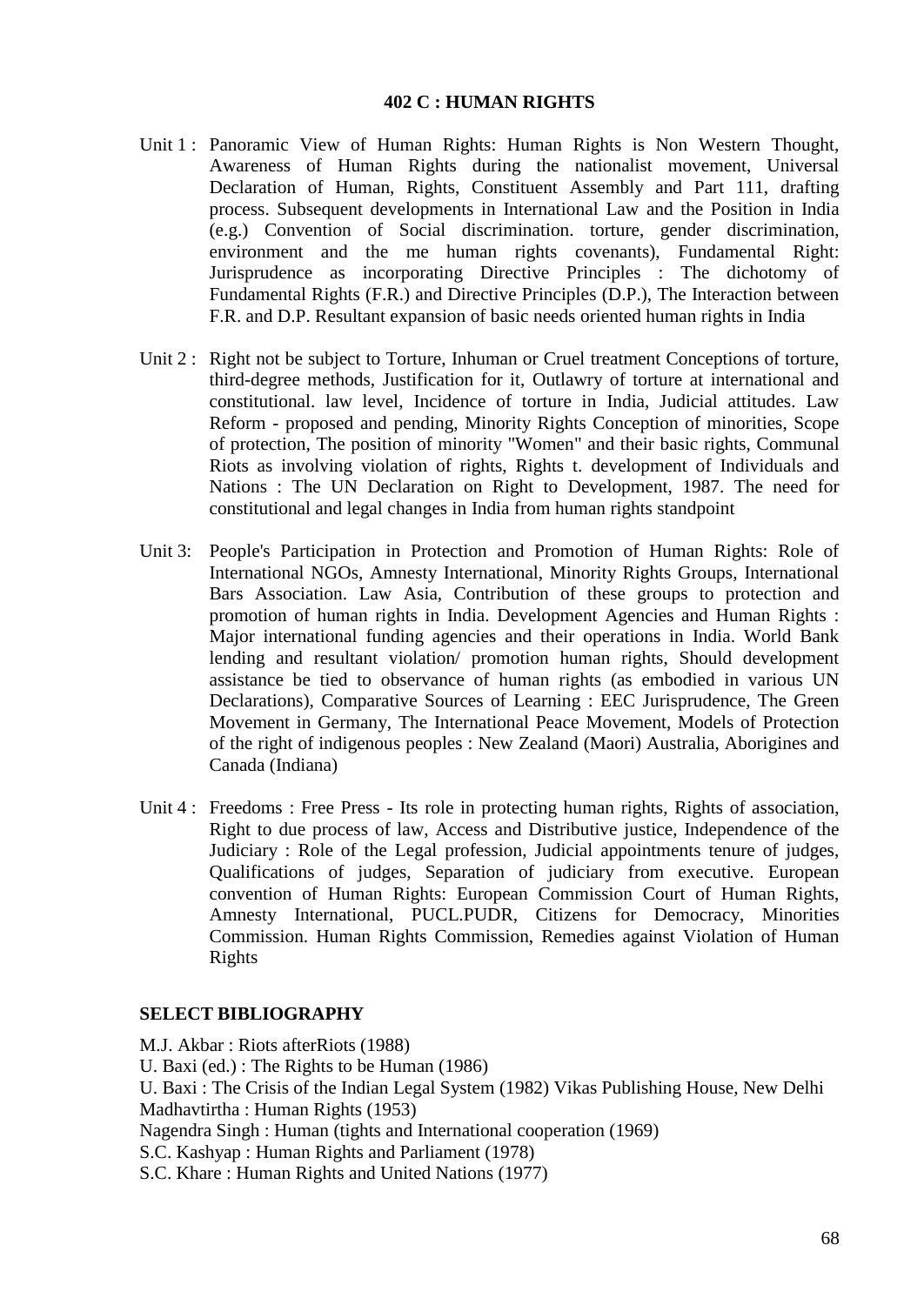Upendra Baxi : Human Rights, Accountability and Development, Indian Journal of International Law, 279 (1978)

### **403 C : NATIONAL SECURITY, PUBLIC ORDER AND RULE OF LAW**

- Unit 1 : Nation; Security, Public Orders and Rule of Law: Emergency Detention I England - Civil Liberties, Subjective satisfaction or objective assessment, Pre independence law, Preventive Detention and Indian Constitution : Article 22 of the Constitution, Preventive Detention and Safeguards, Declaration of Emergencies,. 1962, 1965 and 1970 Emergencies, 1975 Emergency
- Unit 2: Exceptional Legislation: COFEPOSA and other legislation to curb economic offenders, TADA: the draconian Law - comments of NIIRC, Special courts and tribunals, Due process and special legislation
- Unit 3: Civil Liberties and Emergency : Article 19 : Meaning of Security of State, Meaning of Public Order, Suspension of Article 19 rights on declaration of emergency, President's Right to suspend right to move any court, Article 21-special importanceits non-suspendability. Suspendability-44"' amendment
- ]Unit 4: Access to Courts and Emergency : Article 359 ups and downs of judicial review, Constitution (Forty-fourth) Amendment Act, 1978, Constitution (Fifty ninth) Amendment Act, 1988. Marital Law: Provisions in English Law, Provisions in the **Constitution**

#### **SELECT BIBLIOGRAPHY**

- G.O. Koppell : The Emergency, The Courts and Indian Democracy, 8 JILL, 287 (1966)
- H.M. Seervai: The Emergency, Future Safeguards and the habeas Corpus: A Criticism (1978)
- N.C. Chatterji and Parameshwar Rao: Emergency and the Law (1966)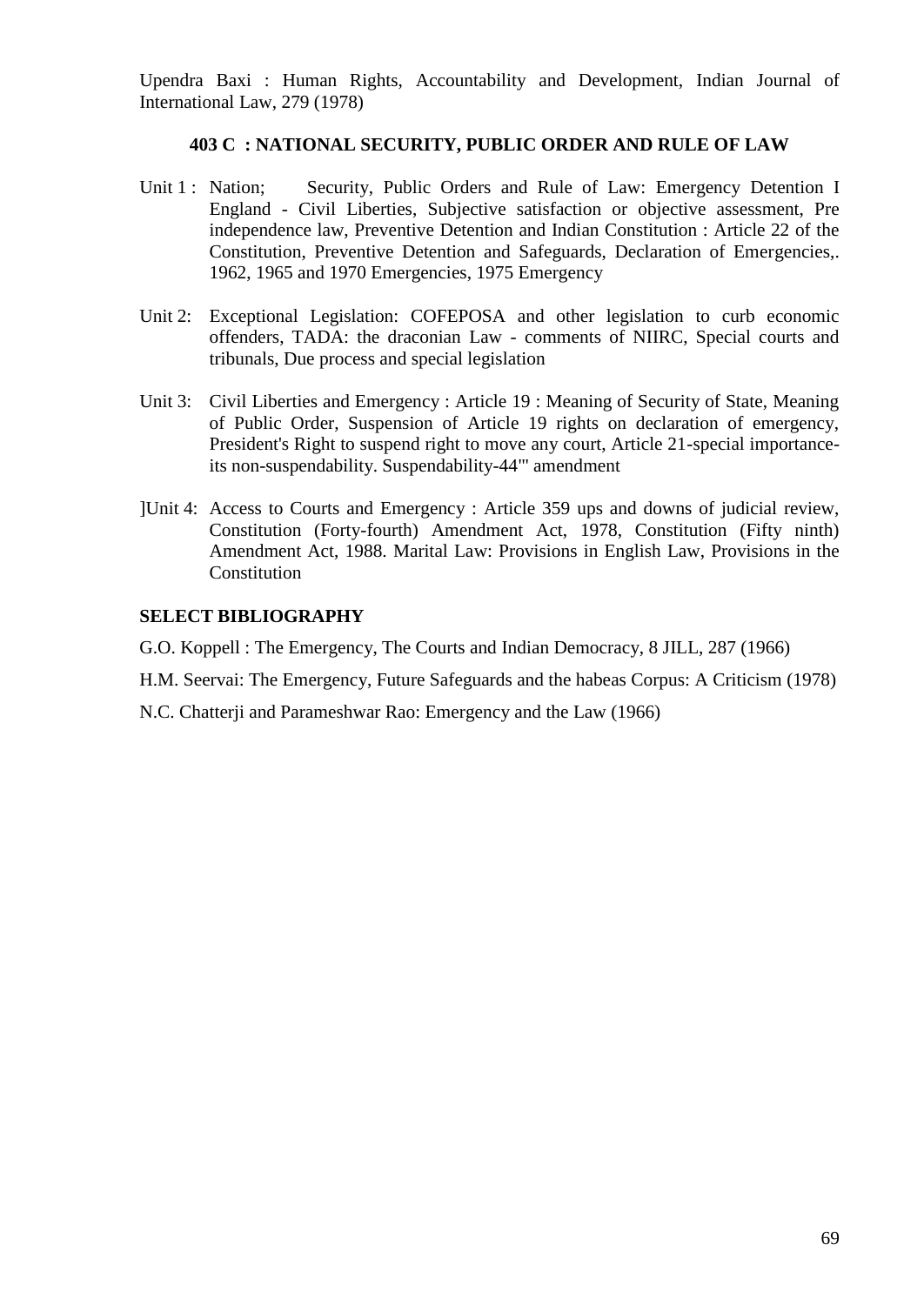#### **404 C : DISSERTATION/THESIS (NON-DOCTRINAL) & VIVA-VOCE**

| Dissertation/Thesis (Non-Doctrinal) : 30 Marks (CCA)          |                                                                                                                    |
|---------------------------------------------------------------|--------------------------------------------------------------------------------------------------------------------|
| Evaluation of Dissertation/Thesis and : 70 Marks<br>Viva Voce | (50 Marks for evaluation of<br>Dissertation/Thesis (Non-<br>Doctrinal) and 20 Marks for<br>Viva Voce Examination.) |

The topic for preparation of dissertation will be allotted to the students by their supervisors. Viva voce will be conducted by two examiners appointed by the Head of the Department. First examiner will be appointed from among the teachers, who is not related to the University (excluding retired teachers) or affiliated colleges and second examiner will be appointed from among the regular faculty members of the Faculty of Law for affiliated colleges and Faculty of Law both.